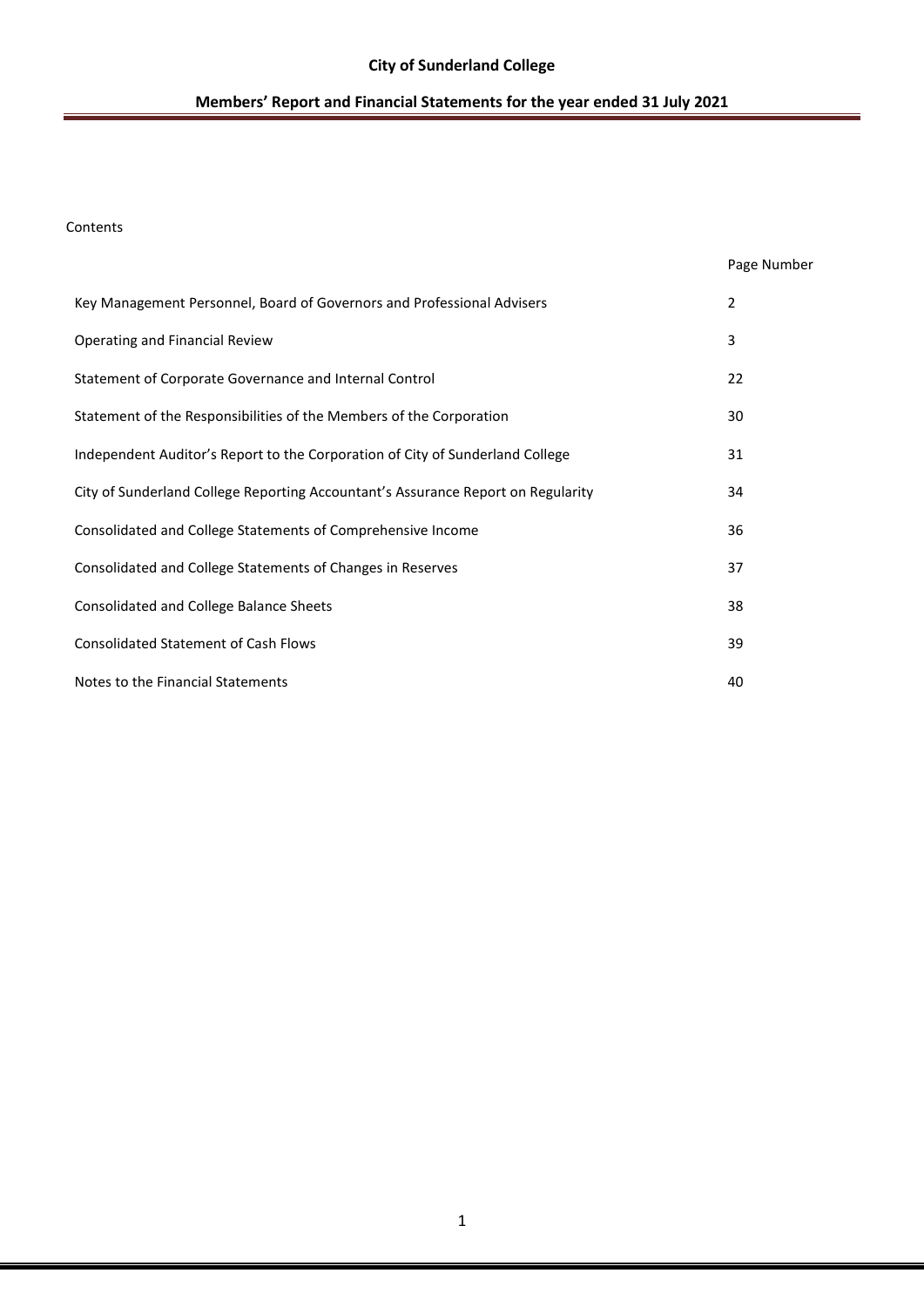### **KEY MANAGEMENT PERSONNEL, BOARD OF GOVERNORS AND PROFESSIONAL ADVISERS**

#### **Key management personnel**

Key management personnel are defined as members of the Group's Leadership Team and were represented by the following in 2020/21:

| Ellen Thinnesen | Chief Executive Officer and Accounting Officer                                                  |
|-----------------|-------------------------------------------------------------------------------------------------|
| Nigel Harrett   | <b>Principal of Northumberland College</b>                                                      |
| Toni Rhodes     | Principal of Sunderland College and Hartlepool Sixth Form (appointed 5 <sup>th</sup> July 2021) |
| David Howells   | <b>Chief Operating Officer</b>                                                                  |

#### **Board of Governors**

A full list of Governors is given on pages 23 to 25 of these financial statements.

C Stretesky acted as Clerk to the Corporation for the period from 1 August 2020 to 31st July 2021.

#### **Professional advisers**

#### **Financial statement and regularity auditor**

MHA Tait Walker Chartered Accountants and Statutory Auditor Bulman House Regent Centre Gosforth Newcastle upon Tyne NE3 3LS

#### **Bankers**

Bank of Scotland 300 Lawnmarket Edinburgh EH1 2PH

#### **Solicitors**

Womble Bond Dickinson St Ann's Wharf 112 Quayside Newcastle upon Tyne NE1 3DX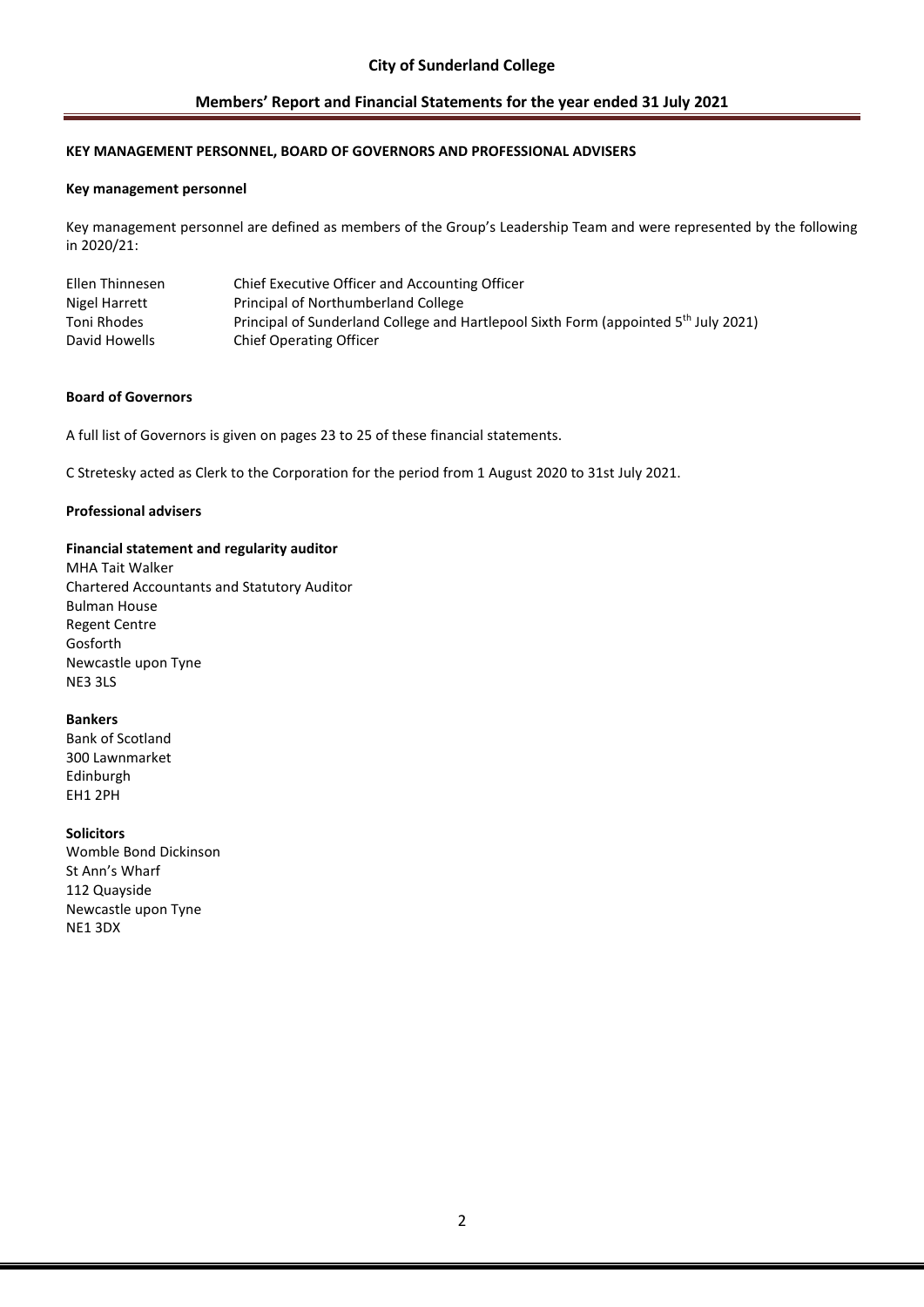### **OPERATING AND FINANCIAL REVIEW**

#### **Nature, objectives and strategies**

The members present their report and the audited financial statements for the year ended 31 July 2021.

#### **Legal status**

City of Sunderland College ("the College") was formed in 1996 from the merger of Monkwearmouth and Wearside colleges which were Corporations established under the Further and Higher Education Act 1992. The College is an exempt charity for the purposes of Part 3 of the Charities Act 2011.

The Corporation was incorporated in 1996 as City of Sunderland College.

On 1 August 2017 City of Sunderland College merged with Hartlepool Sixth Form College and more recently, on 22March 2019, with Northumberland College. The College has re-branded and is trading as Education Partnership North East (EPNE), as Sunderland College, Hartlepool Sixth Form College and Northumberland College.

### **Public benefit**

.

City of Sunderland College is an exempt charity under Part 3 of the Charities Act 2011 and is regulated by the Secretary of State for Business, Innovation and Skills as Principal Regulator for all FE Corporations in England. The members of the Governing Body are disclosed on pages 23 to 25.

In setting and reviewing the College's strategic objectives, the Governing Body has had due regard for the Charity Commission's guidance on public benefit and particularly upon its supplementary guidance on the advancement of education. The guidance sets out the requirement that all organisations wishing to be recognised as charities must demonstrate, explicitly, that their aims are for the public benefit.

In delivering its mission, the College provides the following identifiable public benefits through the advancement of education:

- High-quality teaching
- Widening participation and tackling social exclusion
- Excellent positive destination results for students
- Strong student support systems
- Strong links with employers, industry and commerce.

The delivery of public benefit is covered throughout the Members' Report.

### **Vision**

The 2019-2023 Strategic Plan, launched during the course of the 2018-19 financial year aspires to put "Excellence at the heart of everything we do".

Our vision embeds the notion of 'going beyond' and expresses our ambition to do more, achieve more, go the extra mile and create new horizons.

Our vision is ambitious, bold, and challenging, focussed on enhancing stature, reputation and influence, being a college group of preference for a wider range of students, staff and partners; and achieving growth and a step change in our collective performance.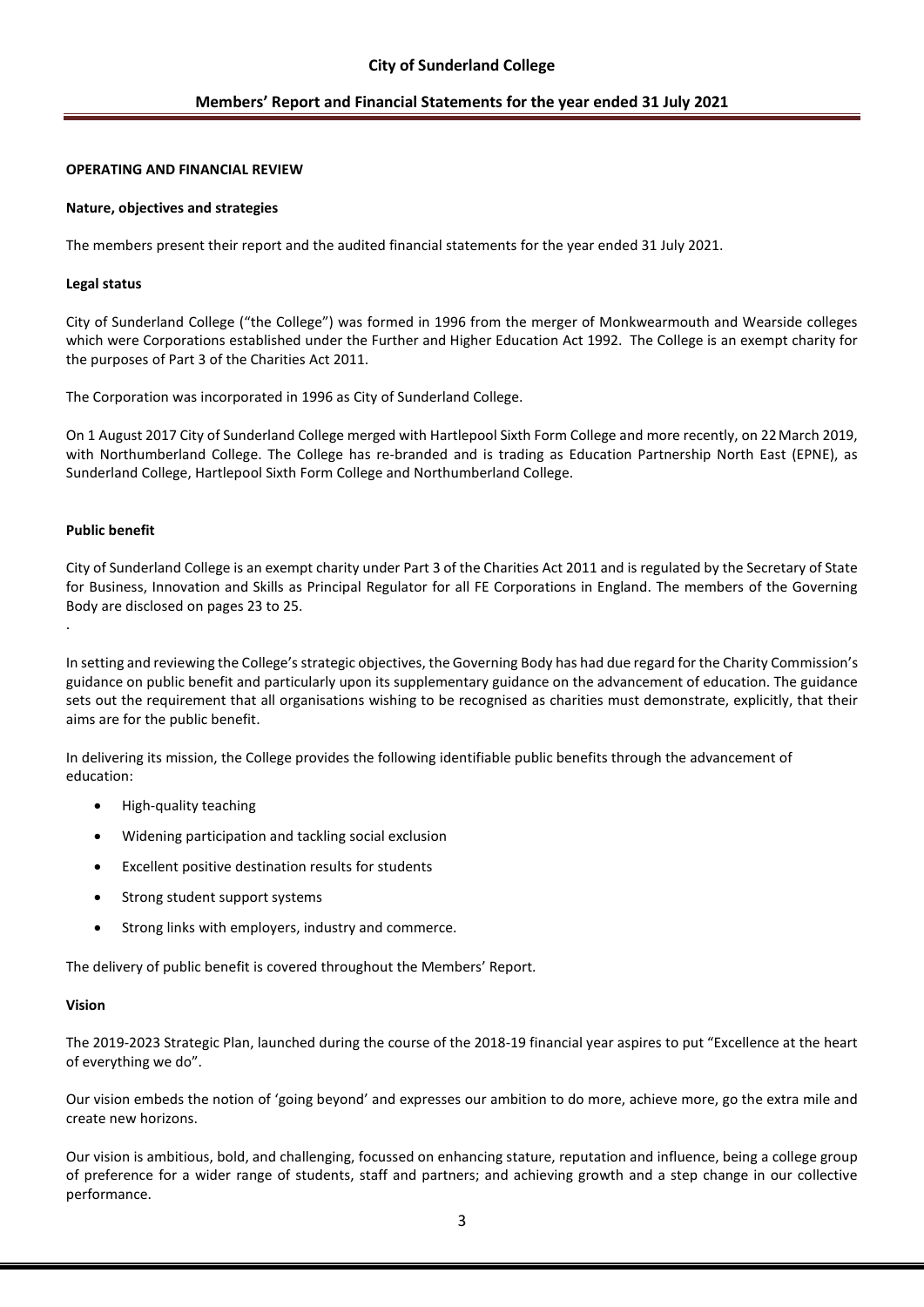### **Strategic ambitions**

Our vision and mission will be achieved through the pursuance of five strategic ambitions which will direct all of our activity over the next two years – the remaining life of the plan:

- 1. Invest in and continue to shape our careers focused curriculum;
- 2. Maintain an unwavering focus on providing outstanding learning opportunities for students;
- 3. Unite our culture & empowering our people;
- 4. Strengthen our financial resilience & invest in our resources; and
- 5. Engage locally, regionally and nationally and build our reputation.

These ambitions have been developed and shaped with the production of individual plans for each goal, in order to set out further the key elements of the Groups ambitions over the remaining life of the plan.

### **Goal 1: Invest in and continue to shape our careers focused curriculum**

Our focus is providing curriculum pathways that meet the current and future demands of the national, regional and local labour market.

The College prides itself on having an employer informed curriculum portfolio; it is vital this continues.

The College delivers a broad and balanced further and higher education curriculum. We are deeply committed to continual investment in our distinct specialisms aligned to a number of economic priority areas. These include:

- Engineering and Automotive;
- Science and Manufacturing;
- Construction Industries;
- Health, Care, Life Sciences and Sport;
- Digital and Computing Technologies;
- Business and Tourism Industries;
- Creative Industries;
- Education, including Special Education Needs;
- Veterinary science, animal management agriculture; and
- Energy and renewables.

As the lead College for the NE Careers Hub and an advocate for the Gatsby Good Career benchmarks, City of Sunderland College invests in and shapes a comprehensive curriculum in line with national, regional, and local skills needs. This means we deliver a career focussed curriculum at all levels, progressing students and apprentices through academic and/or technical routes into meaningful employment.

During our last OFSTED, inspectors said; "highly effective" and "close collaboration with key partners within the region results in a coherent and continuously updated curriculum aligned closely to local and regional priorities. Curriculum managers use detailed and extensive information about learners' destinations to inform curriculum planning and to ensure the effectiveness of information, advice and guidance in guiding learners to the right courses and levels".

Our new T-Level curriculum has the potential to create a powerful technical education strategy for the NE and Tees Valley. We are deeply committed to investing in physical resources (particularly including enabling digital technologies) along with ongoing development of technical experts through our established employer led professional development framework. Plans include almost £5million investment in T-Level facilities within several areas up to 2022.

City of Sunderland College is a key agent of economic growth and recovery, which is vital to the development and recovery of the North East. Our curriculum is focussed on providing breadth, depth and a range of technical/ vocational qualifications underpinned by inclusiveness, skills and employability. Provision is focussed on the ambitions of Government, local, regional and national needs; our prioritisation of skills development, employability and careers as strategic focus is extremely important.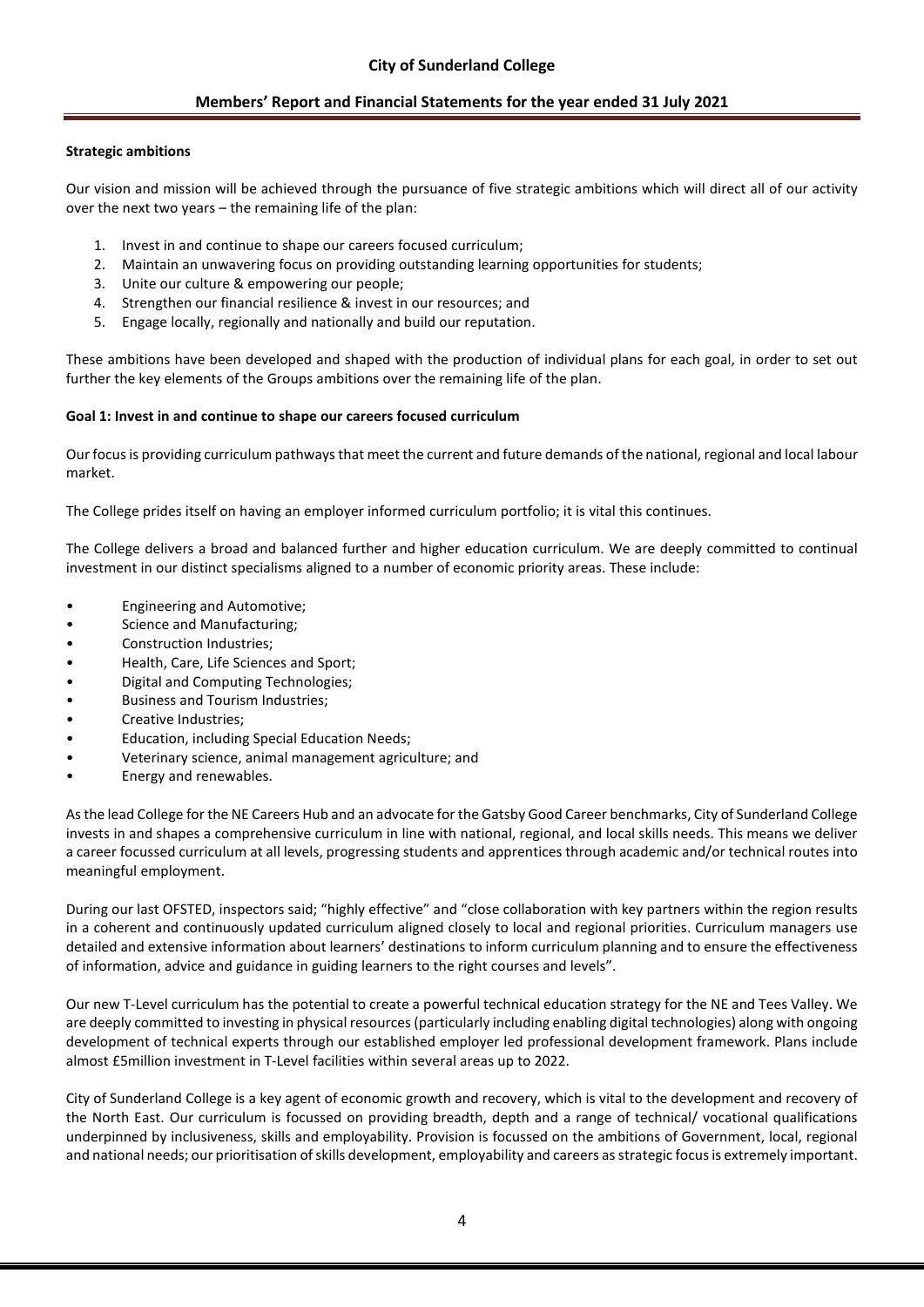#### **Goal 2: Maintain an unwavering focus on providing outstanding learning opportunities for our students**

We place students at the heart of everything, focusing on creating and sustaining a transformative student experience, attracting and retaining students.

We aspire for all student and apprentice outcomes to be within the very top tier of Colleges nationally and will continue to work towards this aspiration. Whilst a strong curriculum is essential, so is the quality of teaching and learning.

Prioritising quality, City of Sunderland College has invested in a quality model which brings together expert practitioners and harnesses sharing of practice for continued innovation across the group. Our investment makes a difference. For example, OFSTED said "Teachers share their love of, and enthusiasm for, their subjects. Teachers ensure that well-structured and carefully prepared learning activities enable most learners and apprentices to enjoy their college and work experiences and to make useful connections between new knowledge and skills and the knowledge and skills they had acquired before".

City of Sunderland College was the lead NE College for the Department for Education extended industry placement pilot (initially shaping T level reforms). We remain a lead College in the NE Careers Hub and hold the Matrix standard, a national quality standard for information advice and guidance services.

Creating outstanding learning opportunities is not solely about what happens in a classroom, workshop or other learning environment. We prioritise student's engagement in work placements, volunteering, charity work, employer projects, competitions and experiences beyond qualifications.

OFSTED found City of Sunderland College:

- Exposes students to the challenges and opportunities of the world of work;
- Develops student employability skills well; and
- Ensures that the strong development of vocational and employability skills results in over half of students progressing straight into employment once they leave, while the majority of the remainder progress to further or higher education.

#### **Goal 3: Unite our culture and empower our people**

Culture is critical to the development of happy, engaged, high performing people who are empowered to lead, innovate and take ownership.

We believe in the power of our people to transform our College to be very best it can be. Our People Plan is focussed on three core principles - attract, retain, develop.

Over the last three years we have significantly invested in leadership development, including ongoing coaching and mentoring of senior and middle leadership. We have established a successful two-year training programme for aspiring leaders. Whilst we want all staff to be suitably qualified, we place great value on industrial updating, sharing practice, innovation and learning with and from each other and our partners.

In 2017/18 we launched an innovative staff engagement tool and have a well-established staff recognition framework. Whilst developing staff, for several years we have invested in leadership accountability. All managers have personalised leadership development plans (formed in collaboration with their mentor/ coach) which include measurable outputs and are aligned to strategic direction. These plans are shared so other leaders know their priorities.

We aspire to be the best in all that we do and to enable our employees (and students) to reach their full potential. A culture of strong values means strong results for all. This is why professional values are fundamental to our pursuit of excellence and why we are determined for them to continue to underpin all of our activities.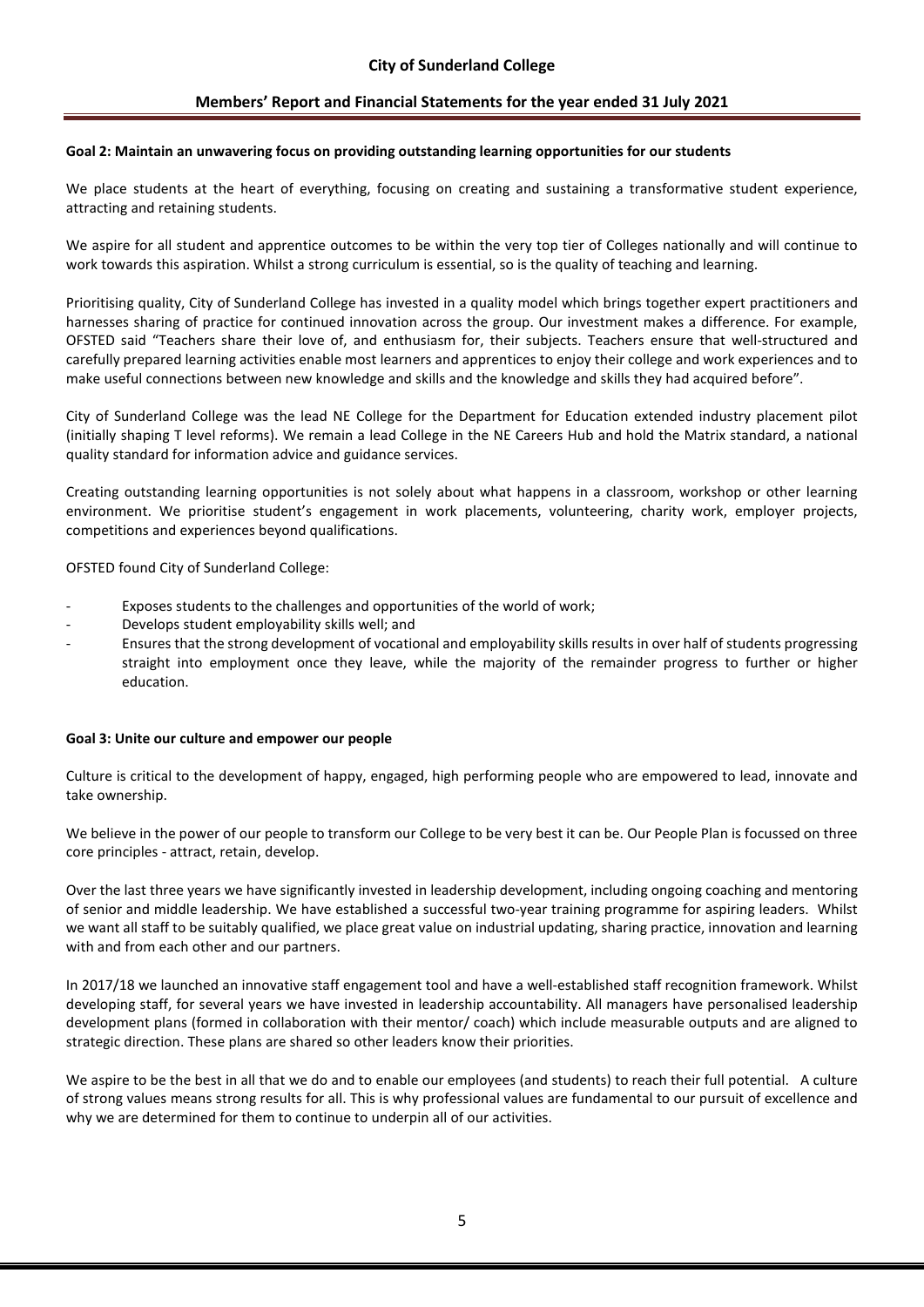| <b>Professional Values</b> | <b>Professional Behaviours</b>                                 |
|----------------------------|----------------------------------------------------------------|
| Authentic                  | We are who we say we are, we do what we say we will do.        |
| Respectful                 | We value the opinion of others and the contribution they make. |
| Innovative                 | We work hard to create a dynamic, forward-looking culture.     |
| Ambitious                  | We are determined to achieve our vision and goals.             |

OFSTED said of us "Excellent communications and a highly visible leadership team underpin effective collaborative working across the college".

Because our people, culture and values are a key component of who we are, we will ensure a strong and sustained focus on these vitally important areas. Values such as achievement, excellence, partnership, positivity, purposefulness and respect are at the College's heart.

### **Goal 4: Strengthen our financial resilience and invest in our resources**

We will build our financial resilience and strengthen our resources to ensure all stakeholders benefit from outstanding learning environments.

We envisage growing our income and market share across FE, HE and apprenticeship provision. Further investments in our College estate will ensure it remains a high quality, safe and accessible learning environment, providing state-of-the-art facilities.

All estates at City of Sunderland College and Hartlepool Sixth Form are of a high standard and since 2019 we have invested £9 million capital to resolve premerger estates challenges at Northumberland College. We are currently in discussions with the Department for Education about a new build in Ashington which will open in 2024/25. We have invested in an ongoing specialist build for students with Special Education Needs at Kirkley Hall which completed in November 2020.

We are investing in our digital infrastructure across the group to improve connectivity. This investment will lead to further innovation and the continual development of excellent learning technologies and information systems. We are also optimising our management information systems to improve and strengthen access to information, ensuring services meet the needs of the business.

Having invested in a leading award-winning integrated group financial system that seamlessly integrates banking, budgeting, online payments, people and payroll and third-party systems we are enhancing financial management and administration. Our system affords real time consolidation, automated income management, advanced credit control. Our unified ledger software eliminates the need to reconcile separate sales, purchasing and general ledgers which improves the speed and accuracy of reporting, saves time and reduces the risk of error with powerful automation and accurate financial reporting.

### **Goal 5: Engage locally, regionally and nationally and build our reputation**

Our strategic plan specifically sets out an intention over the coming years to:

- Expand and further nurture mutually beneficial partnerships with industry and community organisations;
- Contribute positively to social, cultural and economic regeneration as an anchor institution;
- Extend our influence by collaborating with strategic partners to support and sustain mutually beneficial activities;
- Collaborate on innovative employer-led projects and a wide range of social responsibility activities in order to continually enhance the student experience; and
- Celebrate the positive impact we have on our communities.

As a College we are actively engaged nationally in shaping and informing policy. This includes membership on various national reform committees, and work with the DfE, including a visit to Europe to research technical education to inform technical education.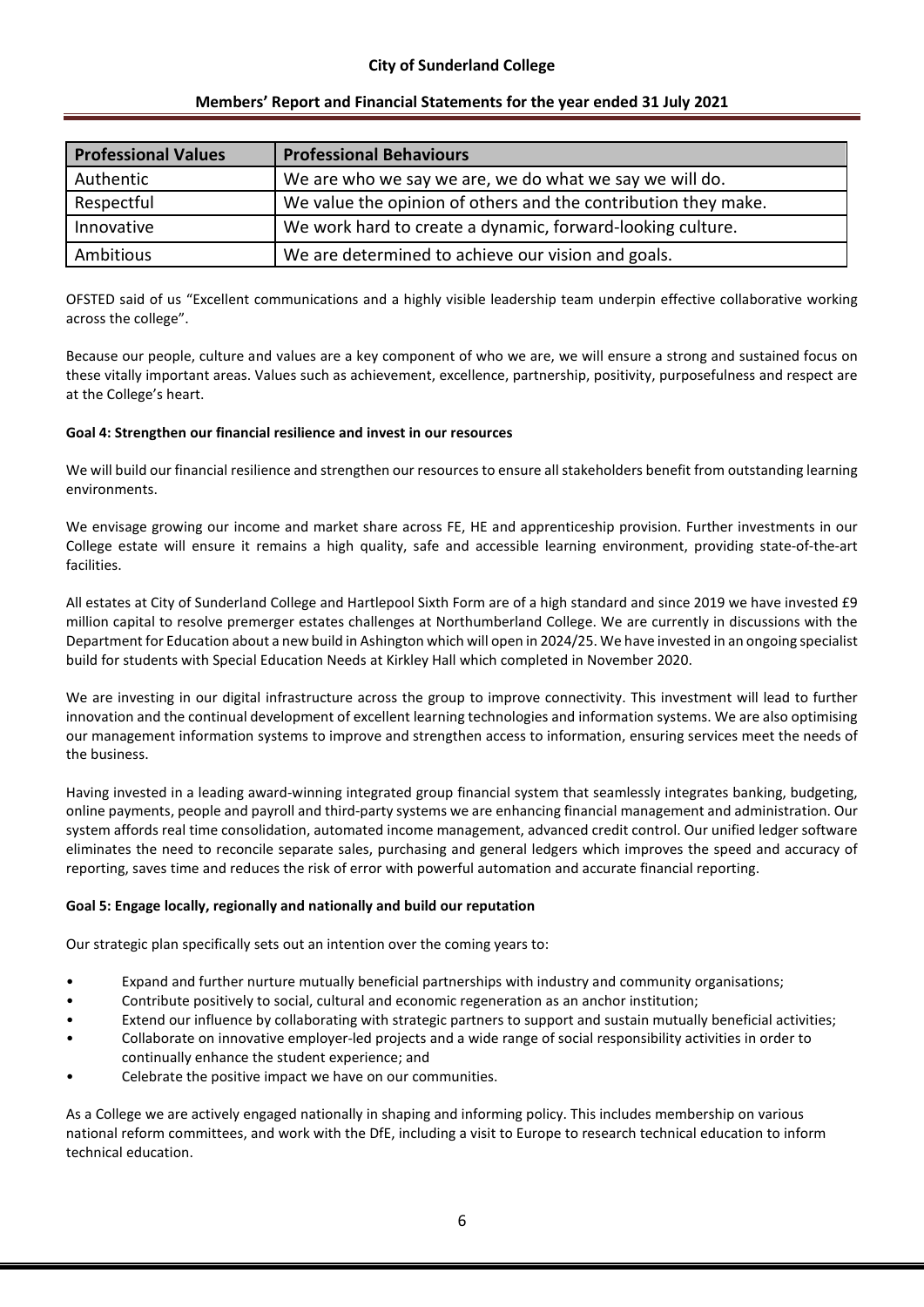Regionally we have taken a leading role in the implementation of the Gatsby Good Careers benchmark, have worked closely in partnership with NE LEP in their successful pitch for a NE Cornerstone Careers Hub, and work nationally with the Careers and Enterprise Company.

We have excellent relationships with the 8 local authorities we work with. And our work is extensive with regards to levy and non-levy paying organisations, in addition to voluntary, charitable and community groups.

In our last OFSTED report, inspectors saw evidence of "highly effective collaboration". As an Association of Colleges Beacon Award winner for employer engagement in 2017/18, and a highly commended Beacon in 2018/19 and 2019/20, and Pearson College of the Year 2019, we hope this gives insight into the way we work.

Our higher education partners are Newcastle University, Cumbria University, Sunderland University and Huddersfield University for BAs/BScs, Foundation Degrees, and Pearson for a broad range of HNC/Ds.

Across the region and with partner colleges in the group, we have nurtured and developed strong schools' partnerships, which are now innovating within the careers space.

In Hartlepool we have worked tirelessly since merger to further strengthen school relationships. Appointing a figurehead at the sixth form, along with a strengthened schools liaisons strategy, has been pivotal to our successful turnaround of this college and its partnerships.

In Northumberland College, post-merger we have reconnected the college to its schools and are delighted with the quality of their relationships. This includes transforming the colleges relationship with Northumberland County Council, post-merger, and we are now working jointly on a number of new strategic developments.

In summary, our Strategic Plan represents an ambitious, investment-driven approach for all Colleges in the group. As an organisation with 'partnerships' at its core, we excel in all that we do, ensure continued growth in our collective stature, reputation and influence, unite our people, achieve a step change in our performance and safeguard academic, financial and environmental sustainability.

#### **Impact on Learners**

A successful college ensures that it attracts students, has a strong focus on excellence and operates viably. We are a highly inclusive organisation. Equality and diversity are firmly embedded in our day-to-day operations and we place high value on all applicants to our colleges having equal access to learning.

Special Educational Needs and Disabilities (SEND) is a key strategic priority for our college group and we strongly believe a college is only as good as it treats its most vulnerable. Our new build SEND Centre in Northumberland College opened in November 2020. We have already invested significantly in SEND at City of Sunderland College (with further investments planned in 2021/22). As our curriculum and quality performance is strong, we are absolutely committed to ensuring sustained outstanding provision.

Our partnerships with specialist Schools and Local Authorities are outstanding which supports excellent transition for SEND young people. Our strategic partnership with Newcastle based Prosper Learning Trust involves a joint SEND school for children aged 3 to 24 within Sunderland, and we are in close conversation about SEND strategy.

Our priority is to give students a competitive employment edge. This is built into our curriculum, supported by dual qualified staff (teachers and industry specialists) and engrained into the teaching, learning and wider experiences provided to students. No matter what their starting point, students are exposed to an employer informed careers focussed curriculum, and we have huge potential to enrich student learning with specialist collaboration from across our campuses.

Strong partnerships with the DWP is an approach we value, but we believe delivery teams must be located at each College so that worklessness solutions can be continually co-designed and welfare to work supported. This means we continue to support, or enhance if not adequately resourced, employability teams across several campuses to deliver cost effective services to help people into work. For example, in Sunderland we are collocating with the DWP to support access to learning, development and skills, and have even opened a "job shop" in the city centre.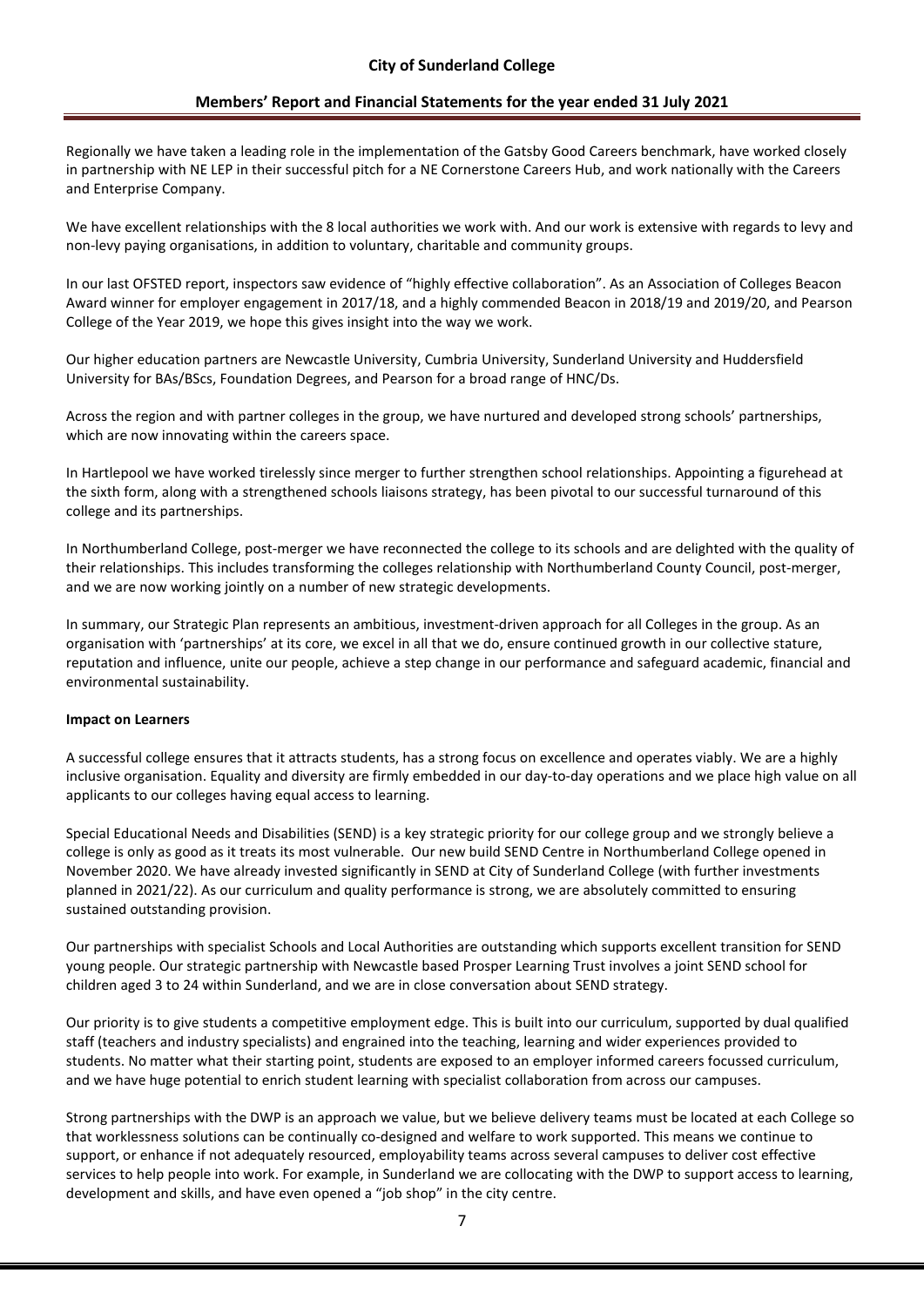#### **Impact on Employers**

We are a large, experienced college group already serving extensive and diverse urban and rural geographic areas which provide a coherent, extended strategic business support offer to employers within localities and regionally.

We have well-established, mutually beneficial relationships with a significant number of employers across the NE and Tees Valley, and have built strong reputations for our work in meeting the skills needs of key economic sectors and in supporting inward investment. These relationships extend beyond the NE where our respective employer clients and our subcontracted delivery partners have such a footprint.

Our approach is underpinned by:

- Strategic leadership and engagement: identified senior leaders aligned to each of the region's and local authorities' key economic sectors to power engagement with strategic partners and employers;
- A differentiated sector-based approach: implementation of region-wide sector business development, marketing and sales plans for each of the regions key economic sectors such as but not limited to, advanced manufacturing, construction, digital, health and life sciences, land based and the visitor economy, and professional business services;
- A segmented approach to business development: including effective, differentiated engagement with small to medium sized employers and large, Levy payers;
- A solution focused not product-led approach: with shared understanding of employers' needs enabling innovative solutions to be co-designed, developed and delivered;
- Relationship based account management: with strong collaborative key account arrangements based on trusted relationships;
- Strong alignment to local economic development teams to support skills development for access employment; and
- Maximised return on investment: with mutual benefits for each partner identified and realised.

#### **Impact within the Community**

City of Sunderland College CEO is a NE LEP Board member, and a member of the NE Skills Advisory Panel. She sits on the Association of Colleges Board, Finance and Resources Committee, and is a member of Pearson UK National Reference Committee.

Senior leaders from our group of colleges sit on a number of economic leadership groups, skills reform groups, and business partnership forums. Many frequently contribute regularly as national speakers.

Our group has chaired and hosted a prestigious roundtable with representatives from Government and from across the region to feed into the forthcoming FE White Paper, and ahead of the Commission on the College of the Future publishing its national report. Parliamentary Under Secretary of State for Apprenticeships and Skills, made a virtual visit to our college and spoke nationally about the innovative work being implemented during COVID across our colleges.

The College signed the Time for Change's Employer Pledge. In doing so we worked extensively with partners and achieved success through campaigning to raise awareness and investing in the mental health of our respective students and workforce. City of Sunderland College now has over 100 mental health first aiders, and with our employee assistance programme there is much we can achieve together as a responsible (merged) business to support our brand.

With regards to wider impact on engagement and strategic partnerships with key community stakeholders, we have excellent relationships with the two combined authorities in addition to working positively with all 8 local authorities. For branding purposes each of our colleges retains its own name within the local community but sits within an umbrella brand of 'Education Partnership North East'. Sustaining individual college names is important as we expect the colleges to continue to accelerate their impact and contribution to skills, services, economic growth, social cohesion, and wellbeing, possible through the support of a strong and sustainable college group.

City of Sunderland College has a long track record of innovative school partnerships that can evolve to ensure they best meet the needs of the area and its pupils. Excellent school partnerships are a focus for Hartlepool Sixth Form even though it is in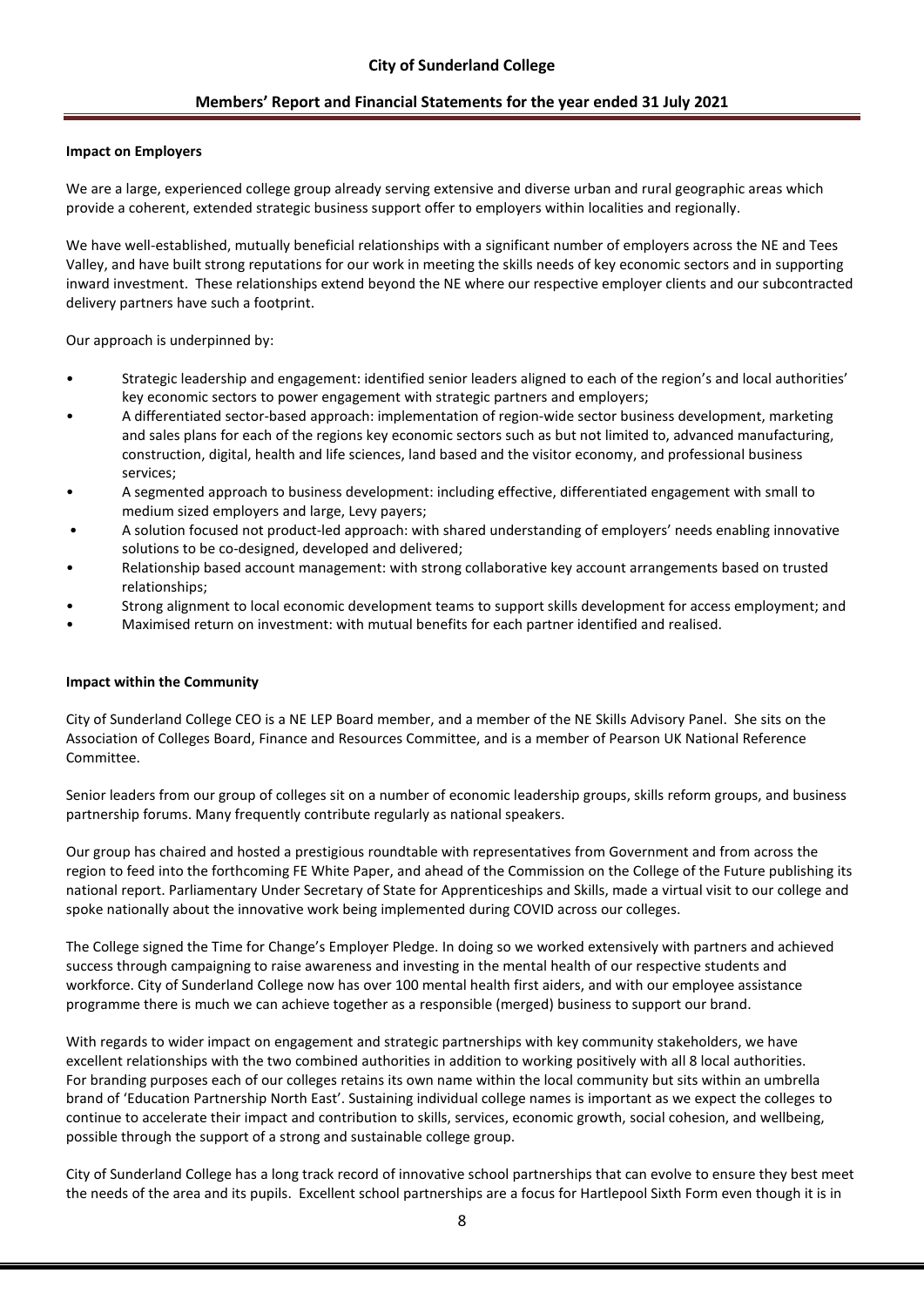direct competition with school sixth forms. School partnerships have rapidly evolved (since merger) at Northumberland with the College now working productively with all.

#### **Quality of Provision**

We have a clear and ambitious vision for providing high-quality, inclusive education and training to all. This is realised through strong, shared values, policies and practice.

Our vision for excellence recognises the fundamental importance of high standards and quality which is informed by our aspirations and ambitions for all students regardless of background.

Our rationale for merging with two other colleges was part of a bigger picture strategy – to create a regional college group, with a coherent and powerful regionally focussed education and skills. We have achieved this and achieved turnaround of those colleges with impressive results – both academic and financial – whilst the campuses in Sunderland have continued to show an upward trend in quality performance.

Our apprenticeship provision has gone from requires improvement in 2016, to outstanding in 2020. Merging with Northumberland College we are taking their pre-merger apprenticeship performance on the same journey with positive impact.

All of this has been achieved whilst improving quality which is no more apparent than in student satisfaction data– a real measure of our success.

#### At Northumberland College

|           | • Safe place to learn             | 个93% (85% 18/19) |
|-----------|-----------------------------------|------------------|
|           | $\bullet$ Treated fairly by staff | 个91% (84% 18/19) |
|           | $\bullet$ Teaching is good        | 个86% (83% 18/19) |
| $\bullet$ | Developing skills for next step   | 个92% (+4% NB)    |

#### And across the Group

| • Treated fairly by staff           | 个95% (+3% NB). |
|-------------------------------------|----------------|
| $\bullet$ Teaching is good          | 个94% (+3% NB). |
| • The feedback I receive is helpful | 个93% (+3% NB). |
| • Online learning                   | 个90% (+7% NB)  |
| • On the right course               | 个95% (+2% NB)  |
|                                     |                |

97% parents/carers agree their child is safe and supported (+6% NB).

During turnaround of two colleges, we accelerated our national award-winning status. Equally we significantly increased our engagement in innovation to drive quality improvement, including leading as a pilot college for the National Network for Education of Care Leavers developing a Quality Framework for Care Experienced Students, and a Driving Change Quality Framework for Young Adult Carers, contributing to national education planning for vulnerable students. Equally we are engaged in a prestigious partnership with Ford Next Generation Learning, Nashville Academies USA, the Edge Foundation implementing employer-led problem-based learning across our curriculum.

Investment and support for pedagogy is a key feature of the College and we work with our practitioners to:

- Enable positive change or adaptability in pedagogic approaches to create a virtuous cycle of improvement;
- Support staff to go beyond, thinking about what they are going to teach and how, and consulting with students about their experiences as learners;
- Facilitate the conditions necessary to develop staff and students through collaborative, student-centred, evidenceinformed professional learning; and
- Foster a culture open to new learning and challenge as a means to build capacity for growth.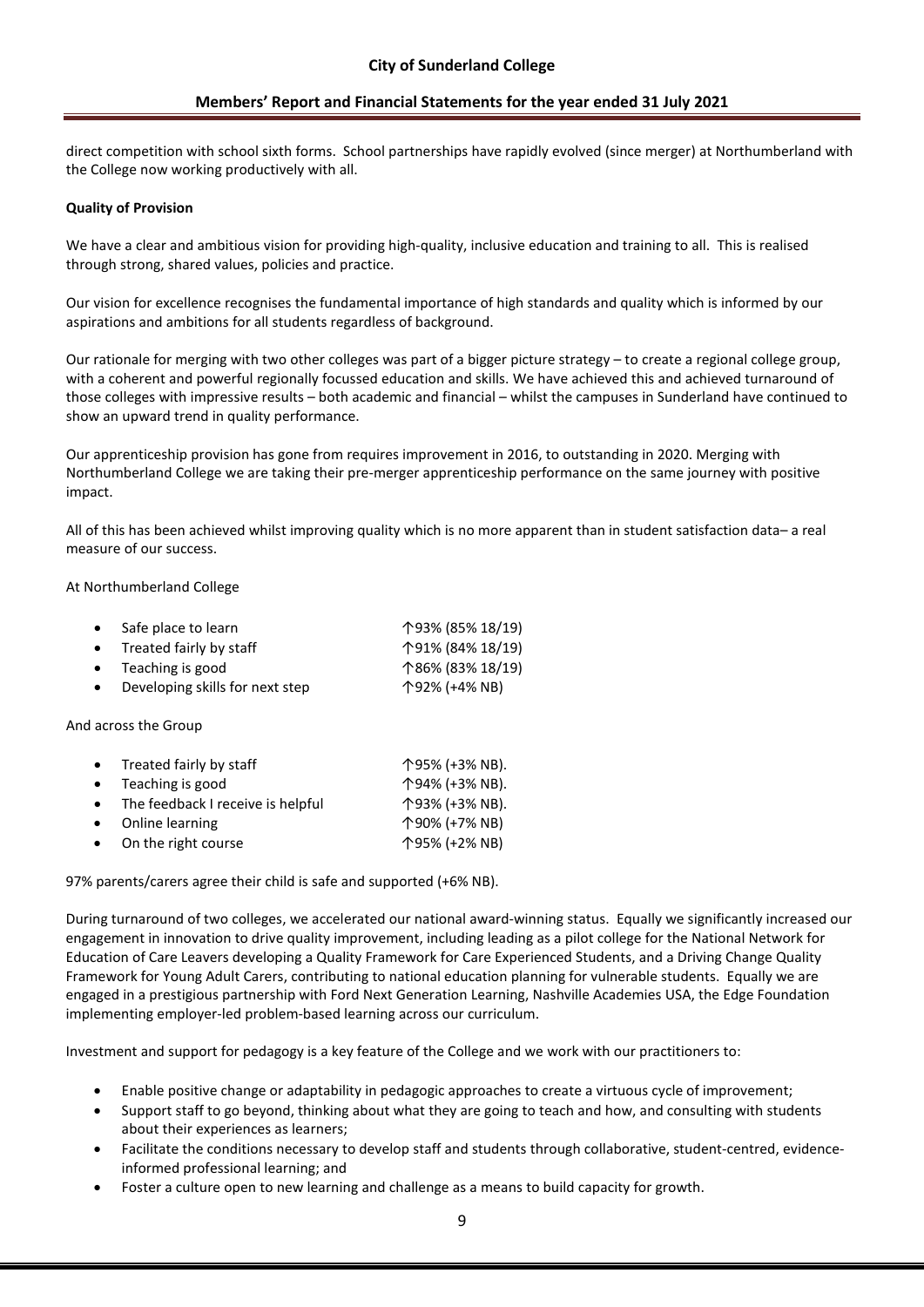Our approach to raising and sustaining quality is focussed on ensuring our practitioners have knowledge to enhance teaching of the curriculum and the appropriate use of assessment. Our professional development centre is informed by the Professional Standards Framework for Teachers and Trainers in Education and Training; and the UK Professional Standards Framework for Teaching and Supporting Learning in Higher Education. It seeks to invest in and build practice and subject knowledge of staff over time. This is a key contributor to our sustained high performance.

Maintaining and further improving the quality of the current offer to both students and employers is important to us and we will continue to invest in:

- Professional practitioners to ensure they are at the forefront of their subject and industry areas; this may be supported via our comprehensive professional development framework;
- A sustained culture of empowerment, support and accountability where all forms of feedback are encouraging, critical, accepted and acted upon, thus creating a virtuous cycle of improvement;
- The continued engagement of employers in the co-design and delivery of our careers focused curriculum, ensuring all students have a competitive 'employment edge';
- A group approach to Teaching & Learning applicable to all practitioners of teaching, learning and assessment.
- Consistent high-quality approaches to self-assessment and improvement; and
- A group approach to quality enhancement and assurance applicable to all curriculum and business functions
- Sustained and well invested staffing resource to proactively support QTLA.

### **Strategic Leadership and Management**

As an established Regional College Group our Governing Body is experienced in successful governance. Structurally we are set up as a group function and the Board is supported by an existing Governance and Policy department.

The Board's capacity is supported by local boards which are connected to and representative of the communities they serve. There is a local board of governors at City of Sunderland College, and a further at Northumberland College.

Local Boards adopt a strong focus on the quality of education, wider college performance and longer-term planning. The Chairs and Vice Chairs of local Boards sit on our regional group board – the board of corporation.

At regional group level existing sub-committees include:

- Group Finance, Resources and Projects Committee;
- Group Audit Committee; and
- Group Governance (Search and Renumeration) Committee.

In our previous experience and to ensure a robust approach with instruments and articles, we have followed a transparent, fair approach to Governor recruitment. We have a well-established external Governance lead to support capacity.

### **COVID-19**

With effect from Friday 20 March 2020, under Government Orders, FE Colleges closed to all learners except for the children of key workers and vulnerable learners. This has had an ongoing significant impact on both the income and expenditure of the Group, in particular commercial activity and apprenticeships.

The 2020-21 academic year saw a significant shift in student delivery to a blend of classroom and digital delivery, with infection control measures implemented to protect both staff and students. Additionally there was a need to offset reductions in income with corresponding cost savings and a transformation exercise was announced in July 20 in order to counter impacts of reduced income on Group viability. The Group worked with key suppliers in line with the Procurement Policy Note 02/20.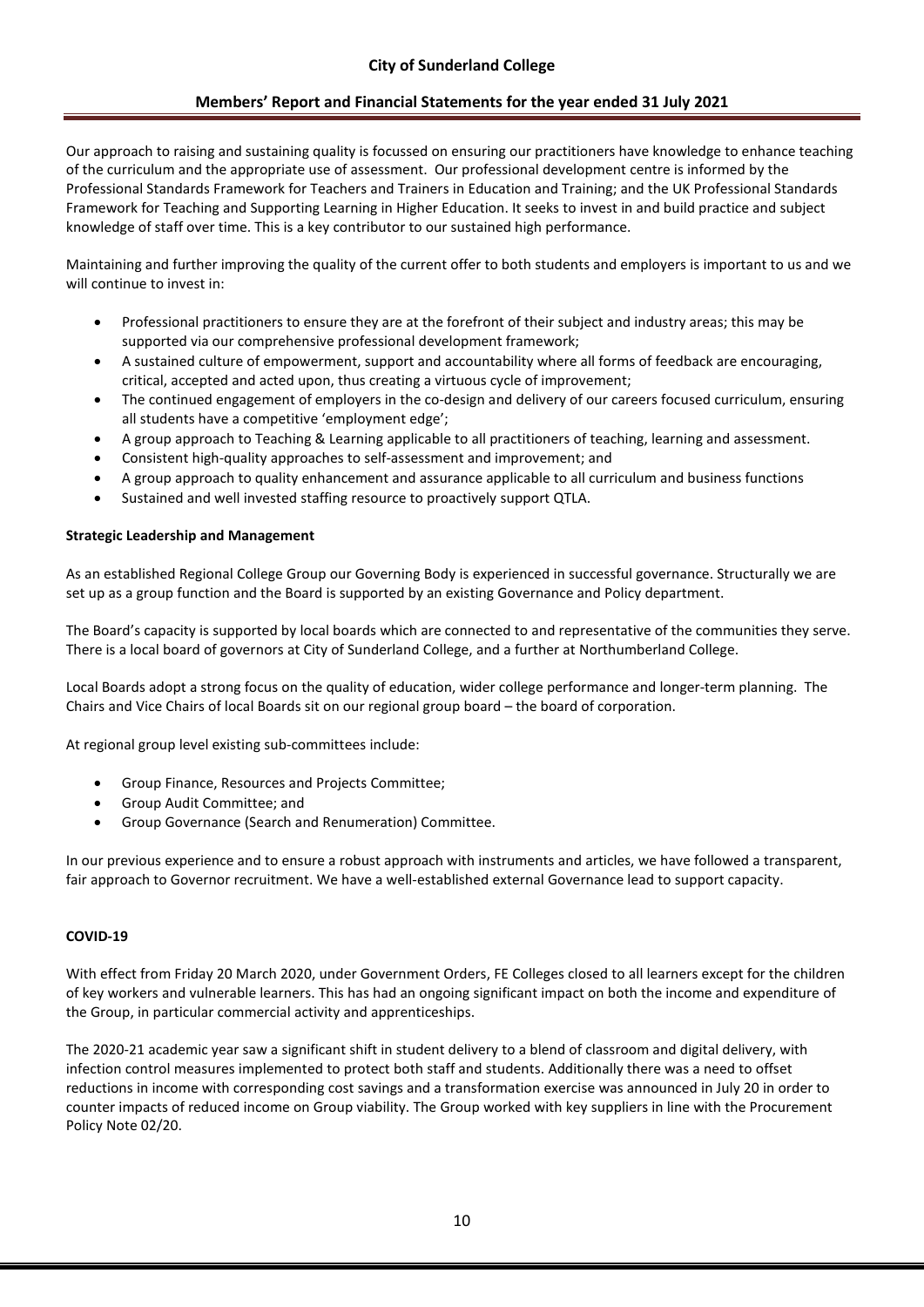### **Financial objectives**

Funding performance against targets for Sunderland is shown below. The shortfall on achievement of the 2020/21 Classroom Funded target was due to the impact of the COVID-19 pandemic. The College achieved 76.1% of its funded target which was below the ESFA threshold for funding clawback:

| <b>Objectives</b>                                      | <b>Target</b> | Achievement |
|--------------------------------------------------------|---------------|-------------|
| To meet its 16-19 funded target                        | £24,280,000   | £23,955,000 |
| To meet its ESFA Adult Learning funded<br>target       | £5,668,000    | £4,314,000  |
| Education specific EBITDA in excess of<br>8% of income | 8%            | 9.1%        |
| Borrowings as % of income                              | 26%           | 26%         |

### **Performance indicators**

The Group is committed to observing the importance of sector measures and indicators and use the FE Choices data available on the GOV.UK website which looks at measures such as success rates for General Further Education organisations (GFE). The FE Choices learner and employer view national surveys did not run in either 2019/20 or 2020/21 as a result of COVID 19 and hence outcomes are shown below as N/A.

The latest information available with regards to the Group against these indicators is:

| <b>Group Achievement rates</b>              | 2018/19<br>% | 2019/20<br>% | 2020/21<br>% | <b>National Average</b>              |
|---------------------------------------------|--------------|--------------|--------------|--------------------------------------|
| Education and<br>Training (All<br>ages)     | 88.9         | 87.5         | 87.7         | 86.0                                 |
| Apprenticeships (All ages)                  | 62.3         | 64.5         | 65.2         | 64.7                                 |
| <b>Survey Data</b><br>Sunderland/Hartlepool | 2018/19      | 2019/20      | 2019/20      | Latest Average of<br><b>GFE Orgs</b> |
| Learner Views                               | 86.8         | N/A          | N/A          | 80.5                                 |
| <b>Employer Views</b>                       | 91.4         | N/A          | N/A          | 82.4                                 |
| <b>Survey Data</b><br><b>Northumberland</b> | 2018/19      | 2019/20      | 2019/20      | Latest Average of<br><b>GFE Orgs</b> |
| Learner Views                               | 72.6         | N/A          | N/A          | 80.5                                 |
| <b>Employer Views</b>                       | 62.1         | N/A          | N/A          | 82.4                                 |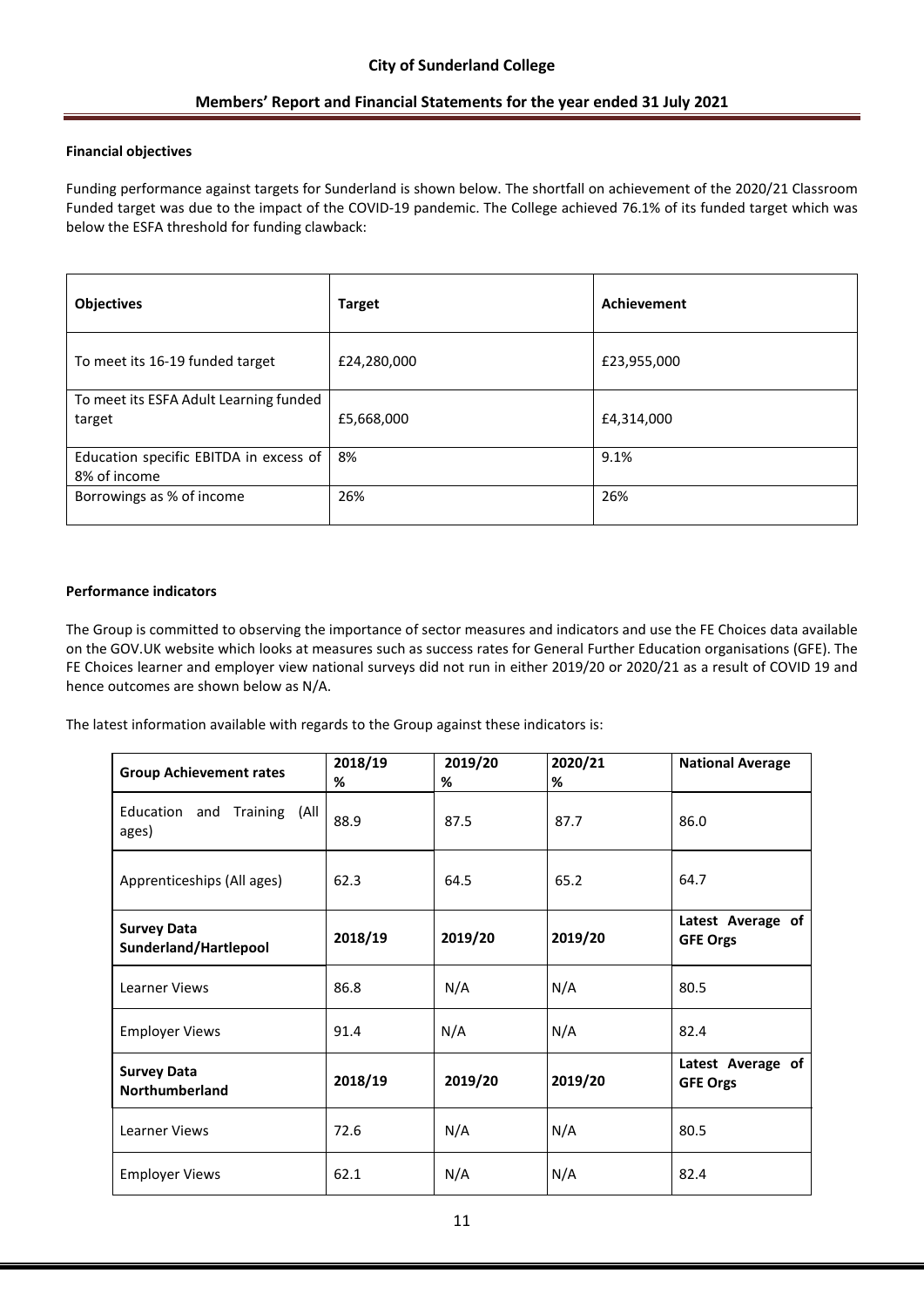The overall Ofsted Inspection grade for Overall Effectiveness at the last inspection in June 2016, prior to the mergers with Hartlepool and Northumberland, was "Good".

The table above shows that the Group has made significant positive steps towards improving and maintaining positive outcomes for our students and that Sunderland is well above the sector average. The Group will utilise its experience in driving forward quality outcomes for all students.

The Group is required to complete financial returns to the Education and Skills Funding Agency ("ESFA"), which include the calculation of an automated financial health grading. The current rating of "Requires Improvement" is considered an acceptable outcome, given the significant adverse impact of investment in the Group estate, particularly at Northumberland and the investment required to ensure a turnaround in performance at Northumberland College, on the financial position.

### **FINANCIAL POSITION**

#### **Financial results**

The Group made an overall deficit of £3,339,000 in the year (2019/20 deficit: £2,381,000). The statement of comprehensive income includes a number of non-recurring items. The reconciliation below excludes these non-recurring items and pension adjustments to arrive at an 'adjusted surplus' which reflects the underlying performance of the Group.

| <b>Financial result reconciliation</b>        | £'000   |
|-----------------------------------------------|---------|
| Deficit for the year                          | (3,339) |
| Restructuring costs                           | 703     |
| Unfunded pension arrangement credit           | (82)    |
| Pension charges (FRS102(28) charges)          | 3,310   |
| Pension interest expense (FRS102(28) charges) | 778     |
| <b>Underlying surplus</b>                     | 1,370   |

The under-achievement on the 16-19 funded target, as indicated in the financial objectives table above, is as a result of lower than funded recruitment of 16-19 students. Due to the lagged funding methodology, this did not result in a clawback of funding, however there will be a reduction in the level of funding for these 16-19 students in the 2021/22 financial year. This reduction is factored into the financial plan.

For the financial year 2020/21, the financial outturn was not significantly impacted by the ongoing COVID situation. The nature of contractual 16 – 19 funding and other loan related payments, meant that many of the key income lines remained secure. Whilst income from apprenticeships and commercial activities was collectively expected to be approximately lower than previous expectations, the College has been able to mitigate these reductions by reducing expenditure and undertaking some limited furloughing of commercial staff where income streams are not funded through the public purse.

During the year the Group implemented a restructuring programme to address forthcoming cuts in funding body income and the deficits generated by Northumberland College. This led to a programme of transformation, resulting in restructuring costs of £703,000 (2019/20: £414,000).

Accumulated reserves are £23,276,000 (after accounting for a pension liability of £40,586,000) with cash balances available for immediate withdrawal of £2,058,000.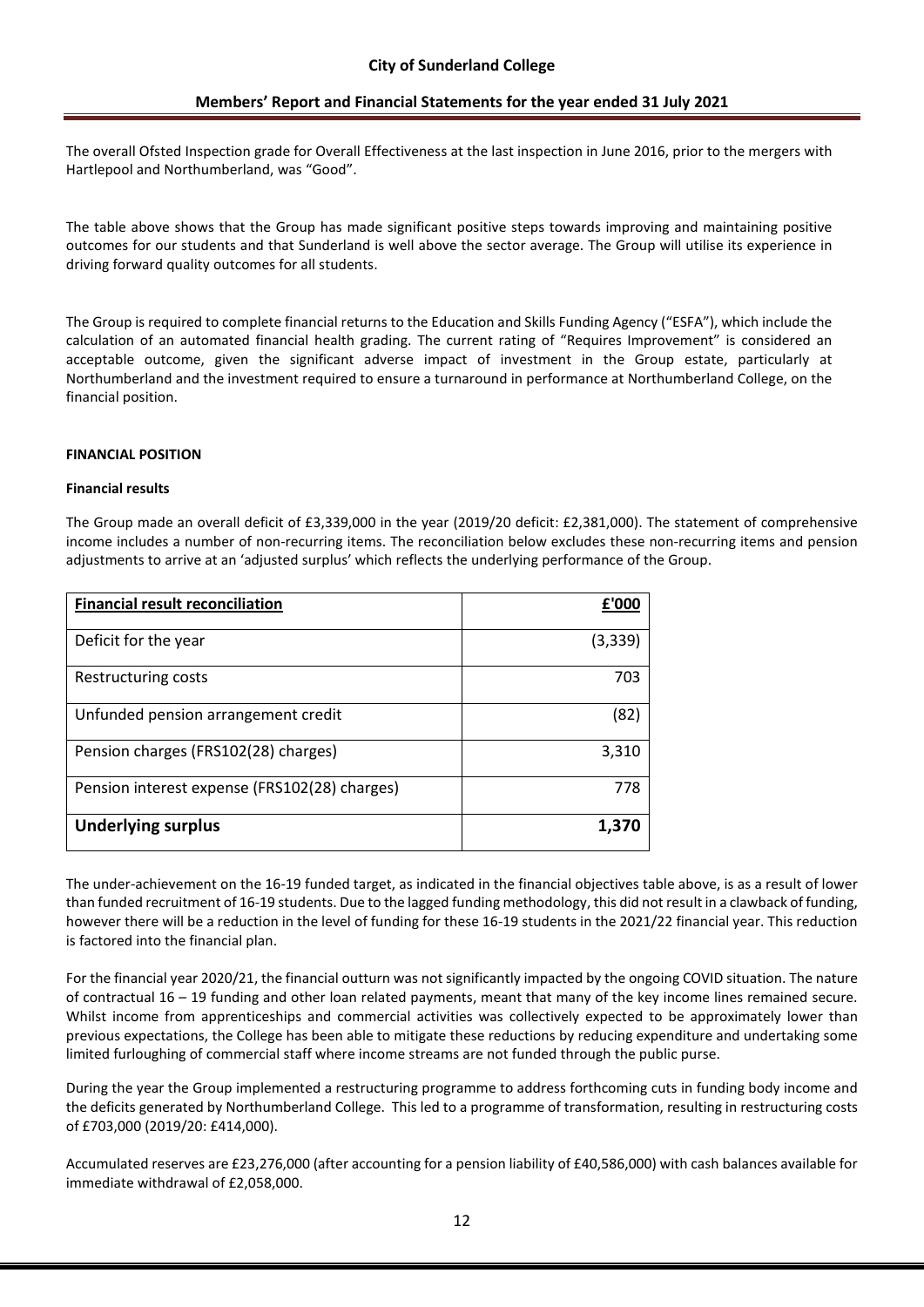Tangible fixed asset additions during the year amounted to £5,570,000. The majority of the additions relate to capital investment works at Northumberland College, a T Level immersive space development at Bede and Institute of Technology (IOT) engineering equipment purchase. In addition, upgrades to the Group estate, systems and equipment base has seen further investment.

The largest single sources of income for the Group in the year were the Funding Body Grants, which accounted for 83% (2019/20: 83%).

The Group has four subsidiary companies, as disclosed in note 11. During the 2019-20 financial year the trade and assets of Kirkley Hall Limited were hived up into the College and subsequently Kirkley Hall Limited, as a separate entity, ceased trading and has been dormant throughout the 2020-21 financial year. Business Solutions Recruitment Services Limited was struck off the registrar at Companies House during the course of the year and the remaining three subsidiaries have been dormant throughout the year.

#### **Treasury policies and objectives**

Treasury management is the management of the Group's cash flows, its banking, money market and capital market transactions; the effective control of the risks associated with those activities and the pursuit of optimum performance consistent with those risks.

The Group has a separate treasury management policy and a review of the application of that policy is undertaken annually and reported to Governors.

Short term borrowing for temporary revenue purposes is authorised by the Accounting Officer. All other borrowing requires the authorisation of the Corporation and shall comply with the requirements of the Financial Memorandum.

#### **Cash flows**

The Group had a net cash inflow from operating activities of £3,031,000 in 2020/21 (*2019/20: £1,287,000*). There was a net increase in cash balances in the year of £1,583,000 (*2019/20: decrease of £876,000*), the movements of which are disclosed in the cash flow statement.

### **Liquidity**

The Group has six term loans. All loans are secured on Group Land & Buildings and the total balance of £12,126,000 is net of unamortised issue costs totalling £46,000.

The first loan of £4,309,000 is repayable over twenty years, with interim reviews every five years, at which time the term can be extended, on agreement by both parties. No element of this loan is currently secured on a fixed rate.

The second loan is a revolving facility of £137,000 repayable on 30 July 2022. This loan incurs interest on a floating basis.

The third and fourth loans transferred to the Group and College on the acquisition of Hartlepool Sixth Form Group on 1 August 2017. One of these loans is fixed, has an outstanding balance of £1,137,000, is repayable by 28 March 2035 and bears interest at 7.05%. The other loan is floating, repayable by 28 December 2022 and has an outstanding balance of £37,000.

The fifth and sixth loans transferred to the Group and College on the acquisition of Northumberland College on 22 March 2019 and both are fixed. One of these loans has an outstanding balance of £1,027,000, is repayable by 31 March 2026 and bears interest at 3.72%. The other loan has an outstanding balance of £5,525,000, is repayable by 31 March 2055 and bears interest at 4.55%.

At the end of the year total loans outstanding are £12,126,000, of which £833,000 is repayable within one year.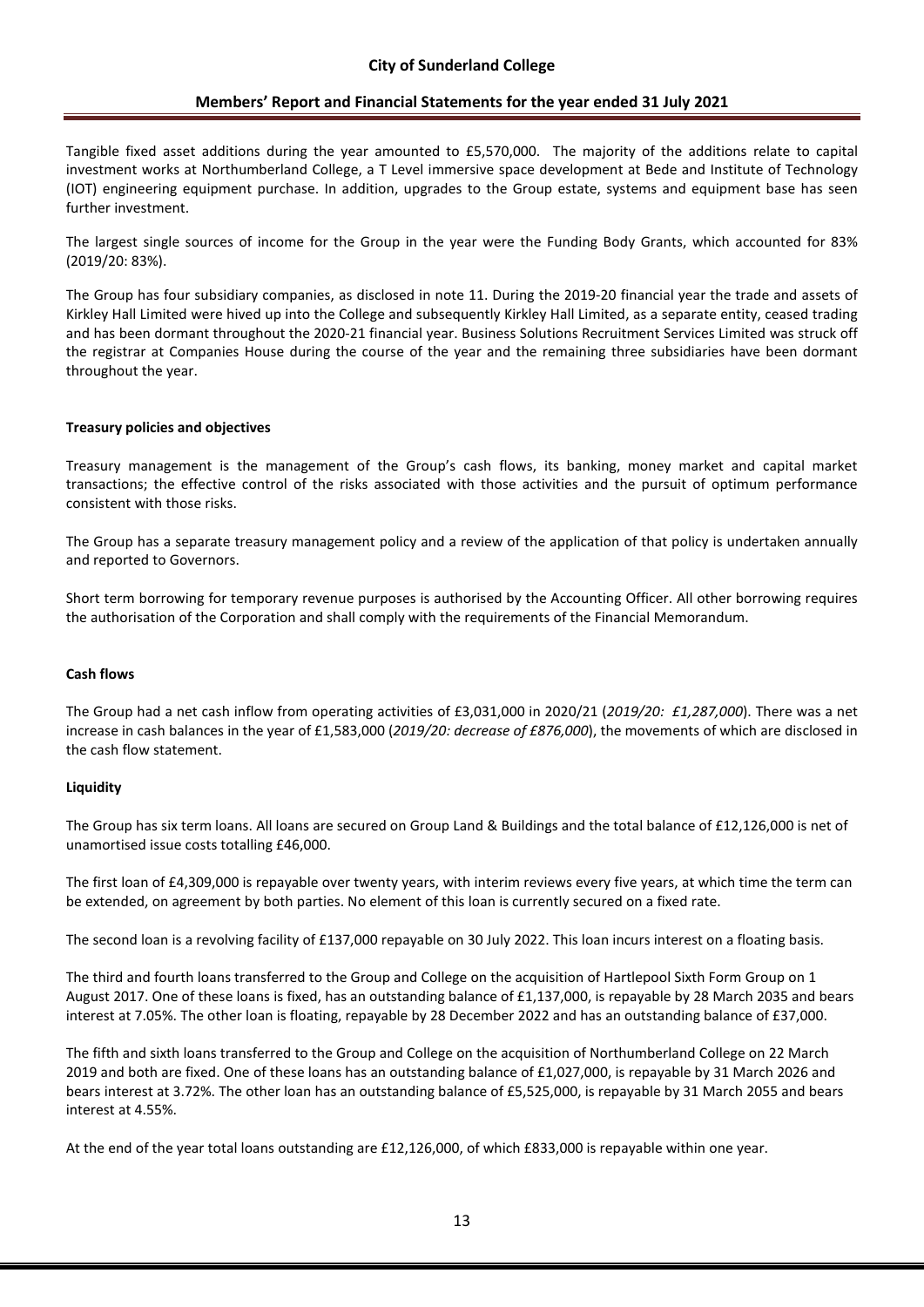#### **CURRENT AND FUTURE DEVELOPMENT AND PERFORMANCE**

#### **Student numbers**

In 2020/21 the Group received £40,095,000 in funding body recurrent grants (2019/20 - £42,235,000). The Group has supported 16,677 students in their studies throughout the course of the year.

#### **Curriculum developments and student achievements**

The Group continues to develop a careers focused curriculum to ensure that it is aligned to local, regional and skills priorities and based on relevant Labour Market Intelligence (LMI). The Group offers academic, vocational/technical education and training to adults and 16-19 year olds from entry level to higher education. EPNE offers a wide range of apprenticeship delivery, across a range of frameworks and standards, levels, ages and occupational areas. The Group also offers an extensive range of Higher Education courses, Foundation Degrees and Higher Nationals. The Pearson HNC or HND courses offered through Office for Students funding and HE programmes, with Validation agreements in place for the University of Sunderland, Huddersfield, Newcastle and Cumbria during 2020-21. HE partnerships are being reviewed since merger. The Group's quality and approach to curriculum planning is the primary driver shaping curriculum design and intent. The Group's strategic plan and vision for striving for excellence underpins the curriculum's future focus and direction.

The Group recognises its responsibility of contributing to reduce the high number of learners Not in Education, Employment or Training and works with subcontracted partners, to ensure appropriate provision is accessible throughout the year, in the community and for example at our City Campus through our Pathways provision. There are strong sixth form academic based provision within Sunderland Sixth Form based at the Bede Campus and Hartlepool Sixth Form College. The Group's school liaison and curriculum teams work closely with secondary schools across the North East. The Group has developed strong partnerships with employers, particularly in the areas of specialism and across the region. Sunderland College won BTEC College of the Year in 2019. The Group achieved Matrix accreditation for Information Advice and Guidance Services in June 2021, accreditation is held for 3 years. The Group has also been recognised for the support that it puts in place disadvantaged students by achieving 2 national accreditations Quality Standard for Carer Support and NNECL Quality Mark for Inclusion and Success of Care Experienced Students. The Group has had national recognition as an AoC Beacon Awards finalist for its careers work. The Group works closely with key stakeholders of the region including Sunderland city council and Northumberland County Council, Sunderland BID, key strategic partners and the North East LEP.

Across Education Partnership North East, volumes of students across levels are:

- 6% Higher Education
- 29% Level 3
- 48% Level 2
- 10% Level 1
- 7 % Entry level

Teaching, learning and assessment is good with areas of outstanding practice and supports students to develop knowledge, skills and attitudes which are aligned to their ambitions and aspirations. Achievement rates for young people are good, 2.6% above the national rate Achievement rates for education and training provision (all ages) are 1% above the national average. Adult achievement rate has slightly improved by 0.4% on 19/20 The majority of provision across EPNE is above national rates. Achievement rates for students with disadvantaged backgrounds is good, they make sustained progress from their starting point. 16–19-year-old students with a learning difficulty or disability have an improving 3 year improving trend on retention. Northumberland College achieved achievement rates at National Average, the first time in seven years.

Quality of education is not yet outstanding because further development is required in a small number of curriculum areas to improve the impact on students, as well as the requirement the reduce the achievement gaps of students who are care leavers, young parents and students who are looked after children. Also, achievement rates of apprenticeship programmes at Northumberland College need to improve. The achievement rates and progress made by young people on English and maths provision is improving with a positive progress score in both for the first time in 4 years.

The broad and balanced 16-19 study programmes are well-developed for all students with the aim to develop the skills and knowledge to allow learners to progress and achieve a positive destination to employment and/or further/higher education.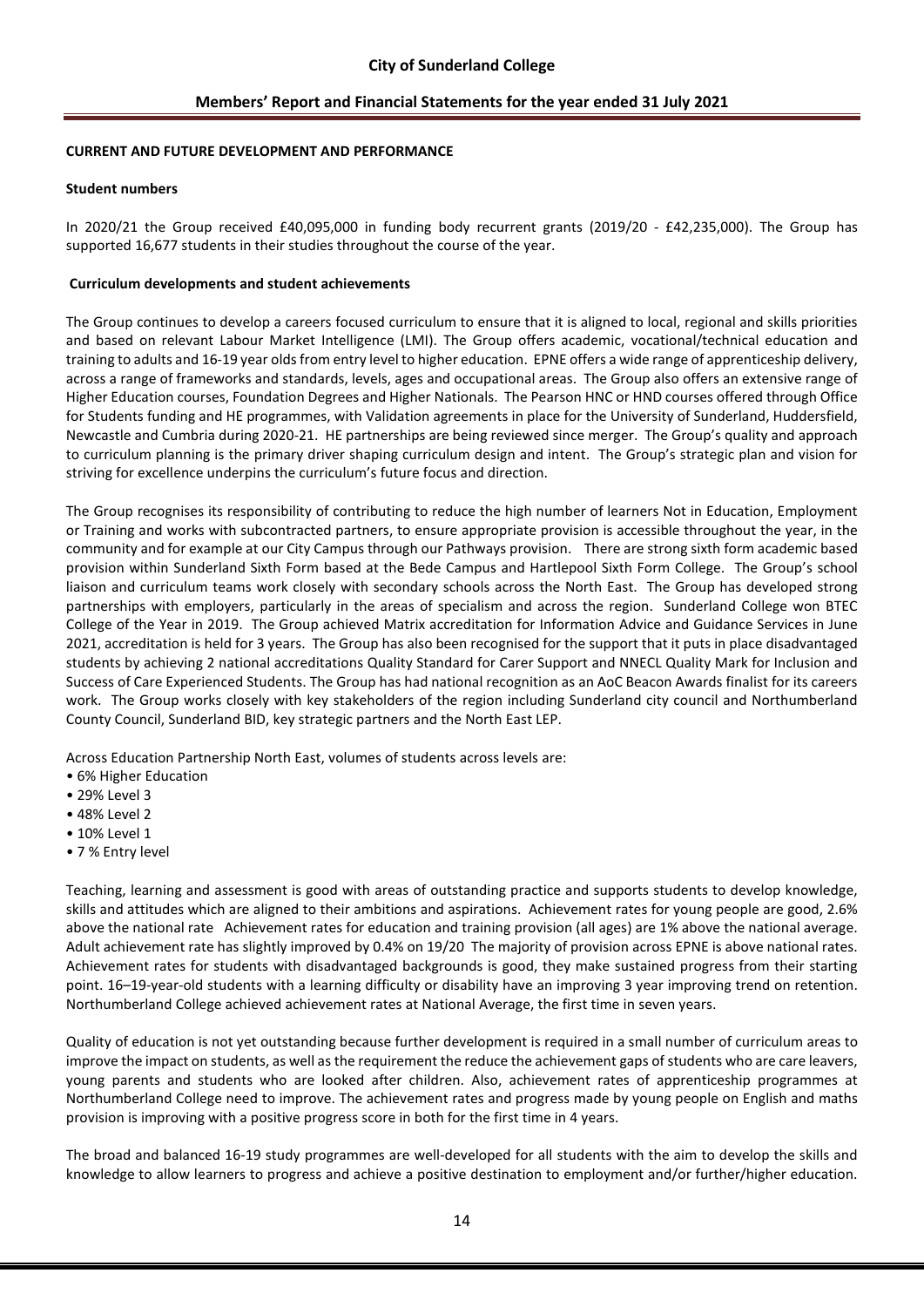Breadth including skills for employment, attitudes and behaviours and personal development including students taking part in work experience and industry placements.

The Group's strong Directions/foundation learning provision at Bede Campus and Kirkley Hall teaches and supports students with a LLDD within a supportive environment. The Group provides a variety of opportunities for these students to enable them to develop their English, maths, communication skills, improve their independence, personal, social skills as appropriate to the individual.

The Group has a broad range of adult learning programmes, which successfully prepare students for career progression and skills development.

Students continue to have high positive sustained destinations. 93% of students' progress into a positive destination which includes employment, further study, higher education and/or an apprenticeship.

Much emphasis is placed on LMI, Sunderland's Economic Master Plan, Tees Valley and NELEP priorities that inform and influence the curriculum offer, which successfully meets the needs of employers and the local community. The Group specialisms includes Advanced Manufacturing, Construction, Engineering, Digital Technology, Creative Industries, Health and Science, land based and cross cutting business professional services.

Work with stakeholders, including employers, forms a key part of the curriculum planning process and uses LMI (Labour Market Intelligence) to inform decisions and help shape the offer and progression opportunities. Links to industry and workplace experience and placements are organised where appropriate and enterprise and innovation remain key priorities. The Group has a large distance learning and employability provision linked to pre-employment programmes.

Key sectors for apprenticeships are aligned with the national and local priorities, align to the needs of the key industry and employment sectors, as identified by the Tees Valley and North East LEP economic plans. In addition, the Group offers a range of sector independent standards and frameworks covering professional services.

The Group achieved a TEF Silver award, in recognition of the quality of the Group's HE teaching excellence and continues to have high NSS Satisfaction rates.

### **Payment performance**

The Late Payment of Commercial Debts (Interest) Act 1998, which came into force on 1 November 1998, requires Colleges, in the absence of agreement to the contrary, to make payments to suppliers within 30 days of either the provision of goods or services or the date on which the invoice was received. The target set by the Treasury for payment to suppliers within 30 days is 95 per cent.

### **Future developments**

The Corporations Strategic Plan to inform the Group strategy for the period 2019-2023, putting "Excellence at the heart of everything we do". The plan was launched in November 2018 and has been developed further to include individual plans for each of the five strategic goals.

The Group is committed to improving the condition of its estate and facilities, with a view to increase student numbers and improve the overall student experience. The Finance and Resources Plan for the period to 2023 sets out details of work completed to date and future plans, with over £60m of investment in the estate between 2014 and 2023. New facilities have opened at the Kirkley Hall campus in 2020-21, consisting of a Special Educational Needs and Disabilities (SEND) centre and Equine facilities. The Group has been successful in obtaining Institute of Technology funding and has investing in the region of £500,000 in state-of-the-art engineering equipment.

2021-22 will see the opening of an immersive learning suite to support the first year of T Level delivery at the Sunderland College's Bede Campus. A total of almost £4,000,000 has been invested in building refurbishment and state of the art equipment in relation to this suite. Additionally, work will commence on a further phase of capital investment at Sunderland College's City Campus for T Level delivery, which will see investment of in excess of £1,000,000.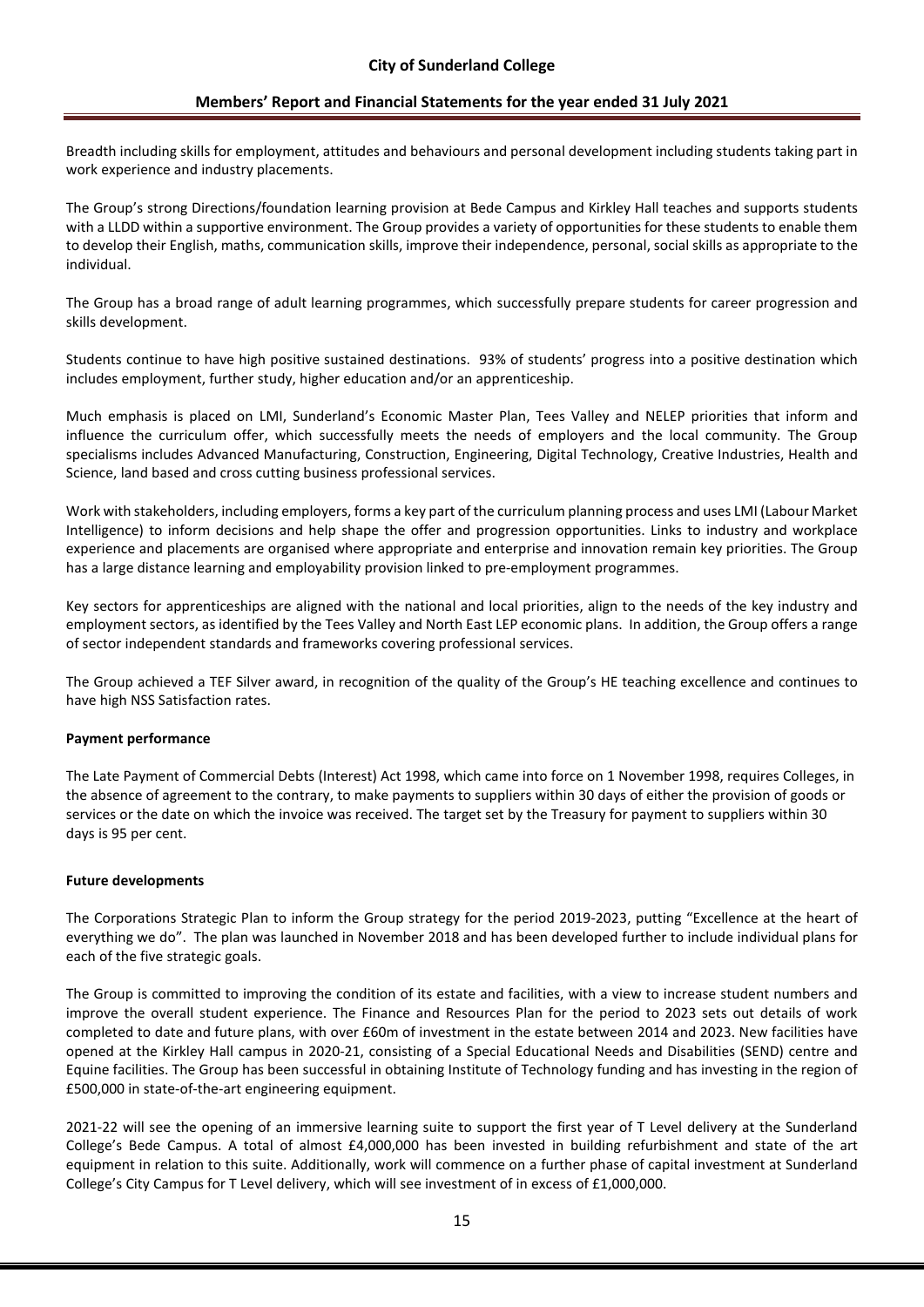The Group is committed to strengthening financial health and liquidity. In light of anticipated future funding allocation reductions and to address inflated staff and non-staff costs at Northumberland College the Group is undergoing a period of transformation. It is envisaged that the efficiencies resulting from this and previous re-organisations will see the Group well placed to improve financial health, although the extent of these will depend on the Group's ability to retain student numbers and adapt its curriculum delivery model to meet the new funding requirements.

The Group reverted to onsite activity from August 2020, in accordance with government advice and the Group continued to flex delivery in light of advice. Future delivery plans include a blended approach to learning where appropriate and the Group is working on more flexible, blended approaches to learning going forward.

#### **RESOURCES**

The Group's vision and strategic aims, set out on pages 3 to 6 are currently supported by a strong resource base. The Group:

- has specialised centres distributed from the Scottish Borders through to the Tees Valley:
- has invested £60m+ in state of the art facilities over the course of its Property Strategy and following the merger with Northumberland College;
- has £63.9m of net assets (excluding £40.6m pension liability) and loan debt of £12.1m; net assets as per the balance sheet are £23.3m;
- employs on average 872 people, of which 592 are teaching staff; and
- has a good reputation locally and nationally. Maintaining a quality brand is essential for the Group's success at attracting students and external relationships.

#### **PRINCIPAL RISKS AND UNCERTAINTIES**

The Group has undertaken further work during the year to develop and embed the system of internal control, including financial, operational and risk management which is designed to protect the Group's assets and reputation.

Based on the strategic plan, the Group undertakes a comprehensive review of the risks to which the Group is exposed. It identifies systems and procedures, including specific preventable actions which should mitigate any potential impact on the Group and allow for opportunities to be exploited. The internal controls are then implemented and the subsequent year's appraisal will review their effectiveness and progress against risk mitigation actions. In addition, the Group will also consider any risks which may arise as a result of a new area of work being undertaken.

The Group's risk register sets out the principal risks to which the Group is exposed, identifies controls to mitigate those risks and provides sources of evidence and assurance that those risks are being appropriately managed. Those risks and the effectiveness of controls are reviewed bi-annually by the Group's Executive Leadership Team, Audit Committee and Corporation.

This is supported by a risk management training programme to raise awareness of risk amongst managers within the Group.

Each risk is considered to be sufficiently likely to occur or of sufficient impact on the Group as a whole, should it occur, to warrant the particular attention of the Corporation. The principal risks are within the following areas:

- Government policy;
- Finance;
- Curriculum and Quality (incl effect of COVID);
- People and Development (P&D);
- Business Systems and IT; and
- Cyber Security.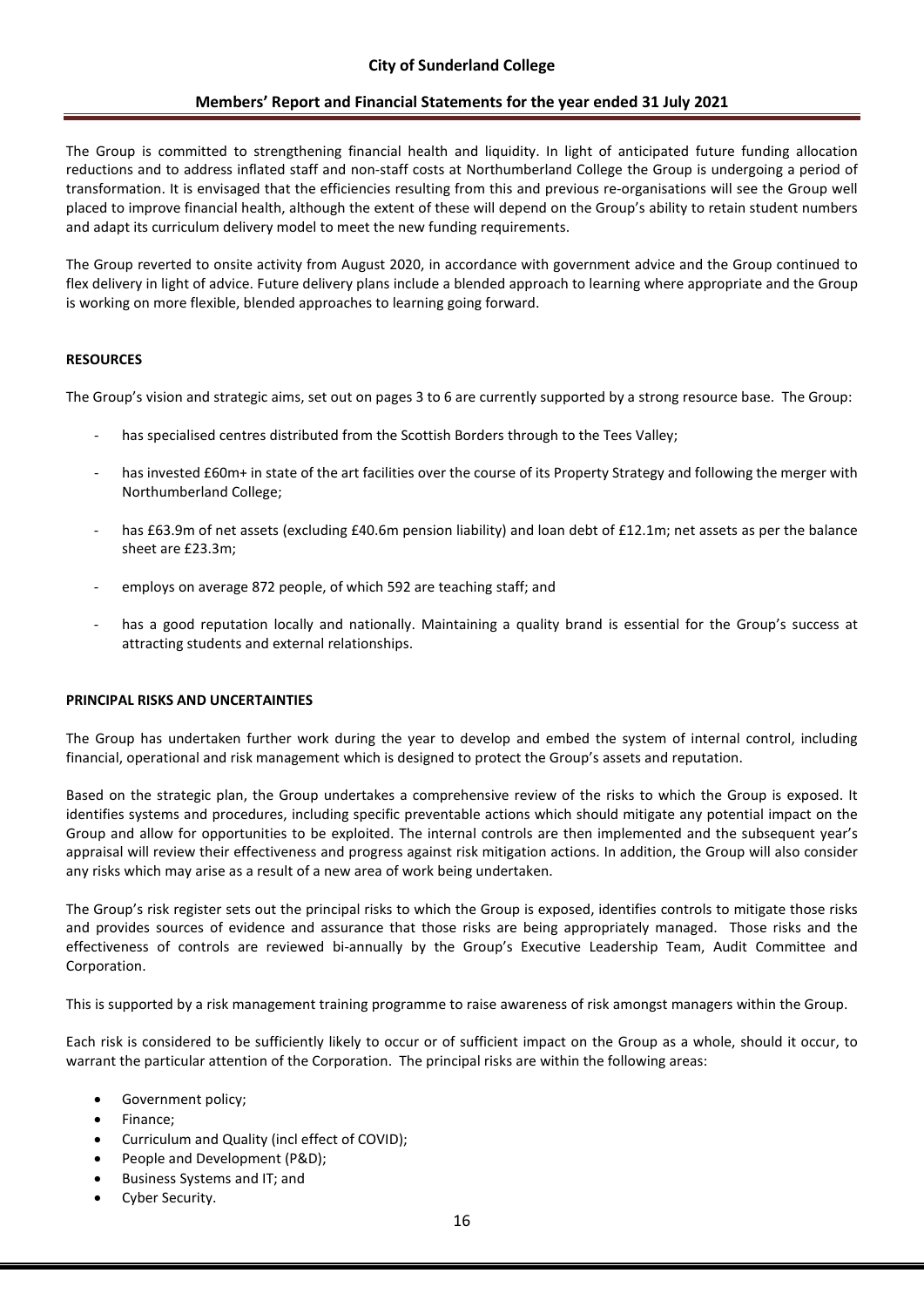If, despite the efforts to manage and mitigate risks, the Group suffers a significant loss of revenue, its strategy for mitigating the loss is as follows:

- To help it cope with in-year reductions in net income the Group will, each year
	- a) Plan to make an underlying operational surplus;
	- b) Provide for a contingency of at least £100,000 (pre pension adjustments) within its budgeted spending.
- The Group will maintain a ratio of permanent to temporary and agency staff sufficient to ensure an annual temporary and agency academic staffing budget of at least £400,000. In extremis, this budget will be reduced in-year and the curriculum will be remodelled.
- If this is not sufficient, capital projects will be delayed and funds set aside for the funding capital projects will be deployed to address the mid-year adjustment.
- In the extreme case the Group will utilise its reserves. Those reserves will be replaced as necessary to maintain or regain strong financial health.

The Group will ensure that appropriate insurances are in place and that they are reviewed regularly.

The Group will ensure that it regularly reviews the risks which it faces and take action to address them.

### **Government Funding**

The Group has considerable reliance on continued government funding through the education sector funding bodies and via delivery of courses funded via student loans. In 2020/21, 83% of the Group's revenue was ultimately public funded and this level of requirement is expected to continue. There can be no assurance that government policy or practice will remain the same or that public funding will continue at the same levels or on the same terms.

The Group is aware of several issues which may impact on future funding:

- Changes to funding methodologies, in particular in respect of 16-19 provision;
- Set up of local school sixth forms;
- Changes to co-funding of provision on which fees are charged, including eligibility criteria for fee remission;
- Changes in Apprenticeship funding and the impact on demand;
- Minimum contract values for and increased responsibility for subcontracted delivery on all adult delivery;
- Reductions in higher education funding and the impact of significant increases in fees charged;
- Failure to maintain market share;
- Failure to maintain reputation
- Failure to maintain quality, and;
- Ongoing impact of COVID-19

The risk is mitigated in a number of ways:

- Seeking to diversify income streams by expanding, for example, full-cost, apprenticeship and international activity
- Ensuring the Group is rigorous in delivering high quality education and training
- Considerable focus and investment is placed on maintaining and managing key relationships with the various funding bodies
- Ensuring the Group is focused on those priority sectors which will continue to benefit from public funding
- Regular dialogue with the regional funding bodies
- Increased investment in Group estate and infrastructure.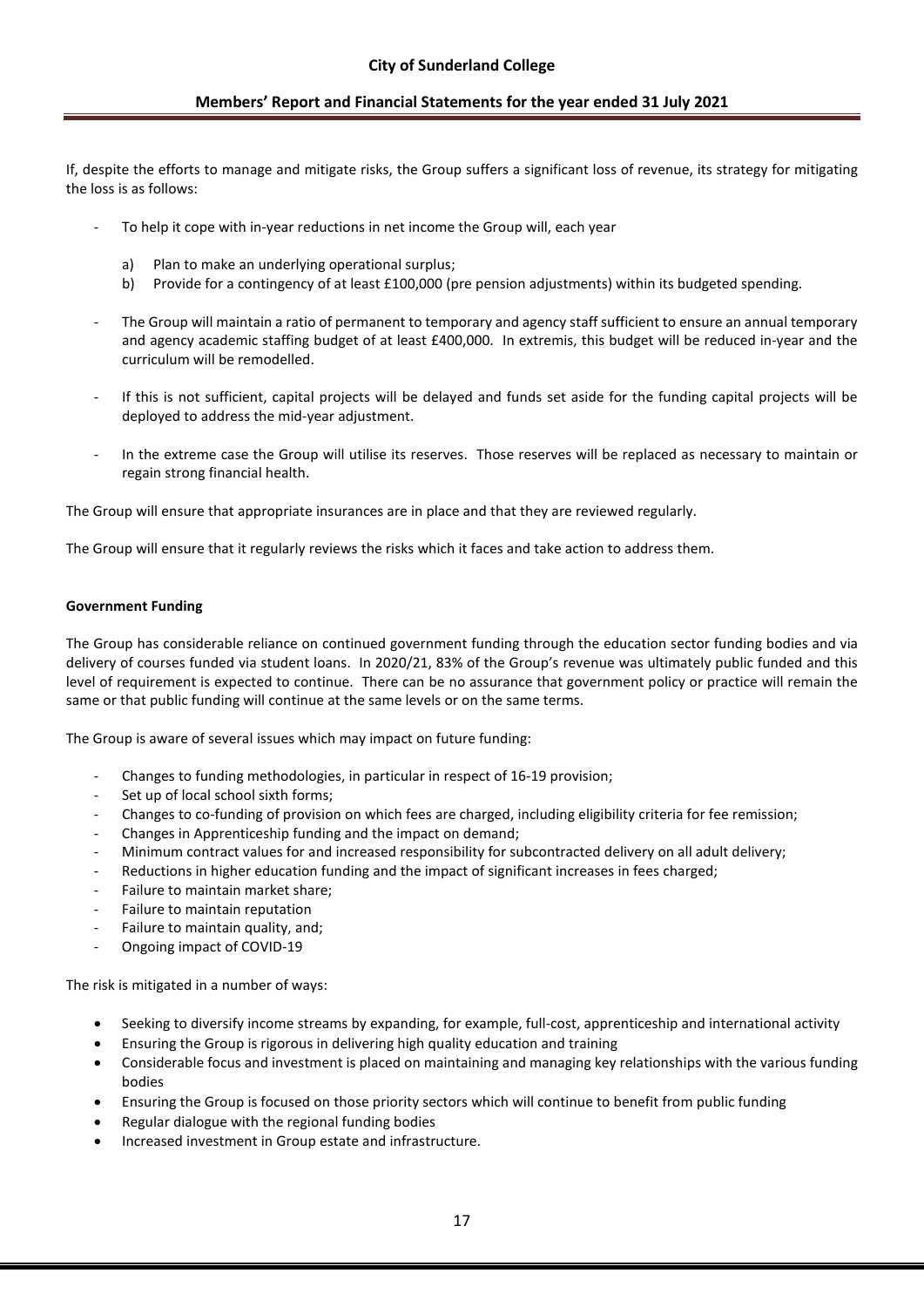### **Tuition fee policy**

Ministers have confirmed that the assumed learner contribution towards tuition fees remains at 50%. In line with the majority of other colleges, the Group will seek to increase tuition fees in accordance with the fee assumptions. The risk for the Group is that demand falls off as fees increase. This will impact on the growth strategy of the Group.

This risk is mitigated in a number of ways:

- By ensuring the Group is rigorous in delivering high quality education and training, thus ensuring value for money for students
- Close monitoring of the demand for courses as prices change

### **Maintain adequate funding of pension liabilities**

The financial statements report the share of 2 Local Government Pension Schemes deficits on the Group's balance sheet in line with the requirements of FRS 102.

### **STAKEHOLDER RELATIONSHIPS**

In line with other colleges and universities, the Group has many stakeholders. These include:

- Students;
- Education sector funding bodies;
- FE Commissioner;
- Staff;
- Local employers (with specific links);
- Local authorities;
- Combined authorities;
- The local community:
- Other FE institutions;
- Trade unions;
- Professional bodies; and
- Banks.

The Group recognises the importance of these relationships and engages in regular communication with stakeholders.

### **Streamlined Energy and Carbon Reporting**

The college is committed to reducing its carbon emissions and has taken the following measures in year:

- Rolling programme to replace lighting with LED lighting; and
- Purchase of pull print technology multi-function devices which reduce the volume of paper used across the Group, in addition to transitioning to lighter weight copier paper.

The college's greenhouse gas emissions and energy use for the period are set out below:

| UK Greenhouse gas emissions and energy use data for the period                                                          | Year ended<br>31 July 2021 | Year ended<br>31 July 2020 |
|-------------------------------------------------------------------------------------------------------------------------|----------------------------|----------------------------|
| Energy consumption used to calculate emissions (kWh)<br>-total gas & electricity usage in kWh for every college campus. | 10,097,171                 | 9,474,672                  |
| Scope 1 emissions in metric tonnes CO2e                                                                                 |                            |                            |
| Gas consumption                                                                                                         | 1,168.1                    | 1,044.7                    |
| Owned transport                                                                                                         | 10.8                       | 21.5                       |
| Total                                                                                                                   | 1,178.9                    | 1,066.2                    |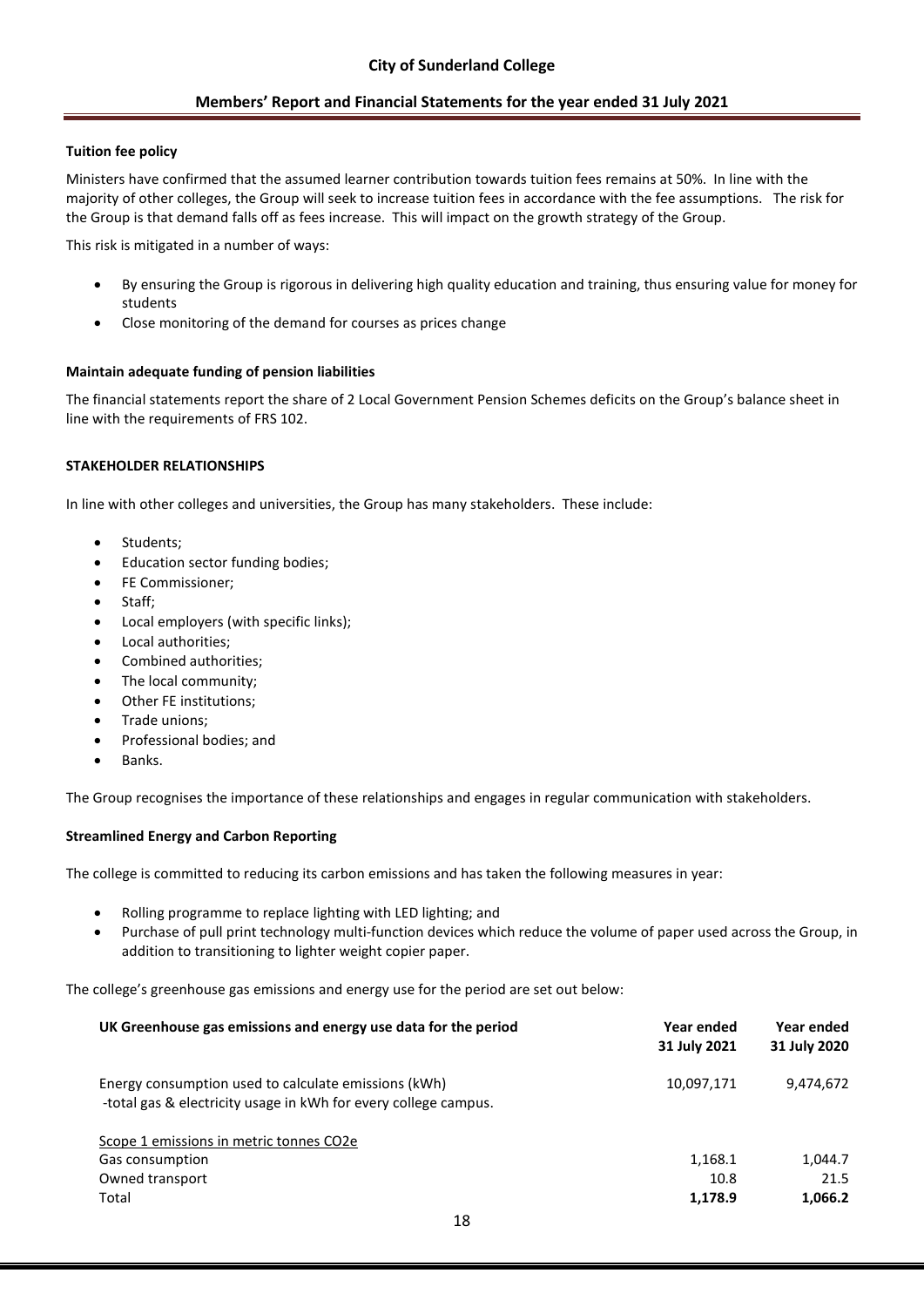### **City of Sunderland College**

### **Members' Report and Financial Statements for the year ended 31 July 2021**

| Scope 2 emissions in metric tonnes CO2e<br>Purchased electricity                      | 774.6   | 892.1   |
|---------------------------------------------------------------------------------------|---------|---------|
| Scope 3 emissions in metric tonnes CO2e<br>Business travel in employee owned vehicles | 41.3    | 90.5    |
| Total gross emissions in metric tonnes CO2e                                           | 3.173.7 | 3.115.0 |

We have followed the 2019 HM Government Environmental Reporting Guidelines. We have also used the GHG Reporting Protocol – Corporate Standard and have used the 2021 UK Government's Conversion Factors for Company Reporting.

#### **Equal opportunities and employment of disabled persons**

The Group actively promotes equality and diversity in all aspects of its work and aims to provide an environment where all individuals have the opportunity to achieve their full potential with a feeling of self-esteem. It will eliminate unfair discrimination through a zero tolerance approach, regular target setting and monitoring and the development of positive action programmes. In exercising its functions as a public authority, the Group welcomes its duty towards those individuals sharing one or more of the protected characteristics.

The Group is mindful of the need for it to:

- Eliminate unlawful discrimination, harassment and victimisation and other conduct prohibited by the Equality Act 2010;
- Advance equality of opportunity between people who share a protected characteristic and those who do not; and
- Foster good relations between people who share a protected characteristic and those who do not.

As part of its commitment to advancing equality, the Group will endeavour to:

- Remove or minimise disadvantage experienced by people due to their protected characteristics;
- Take measures to fulfil the needs of individuals from protected groups where these are different from the needs of other persons; and
- Support and encourage individuals with protected characteristics to participate in the public life of the organisation, especially where participation is disproportionately lower.

The Group equality and diversity policy and annual report are published on its website and intranet sites.

The Group is a 'Positive about Disabled' employer and has committed to the principles and objectives of the Positive about Disabled standard. The Group considers all employment applications from disabled persons, bearing in mind the aptitudes of the individuals concerned, and guarantees an interview to any disabled applicant who meets the essential criteria for the post. Where an existing employee becomes disabled, every effort is made to ensure that employment with the Group continues.

The Group's policy is to provide training, career development and opportunities for promotion which, as far as possible, provide identical opportunities to those of non-disabled employees.

### **Special Education Needs and Disabilities (SEND)**

The Group is committed to promoting and embedding Equality & Diversity and inclusion in all areas of our work to prevent discrimination. The Group seeks to achieve the objectives set down in the Equality Act 2010 and the Special Education Needs Code of Practice 2015.

The Learning Support Department organises and oversees in year surveys and live forums of students with Special Education Needs and Disabilities (SEND). Such consultations with, and involvement of individuals with SEND are now regular features of the Group Learning Support strategy. These procedures are designed to gain insight and information on issues and barriers faced by individuals with SEND in the Group context. Topics covered include accessibility and mobility around Group campuses and suggested improvements, the quality and effectiveness of support, and the promotion of disability equality.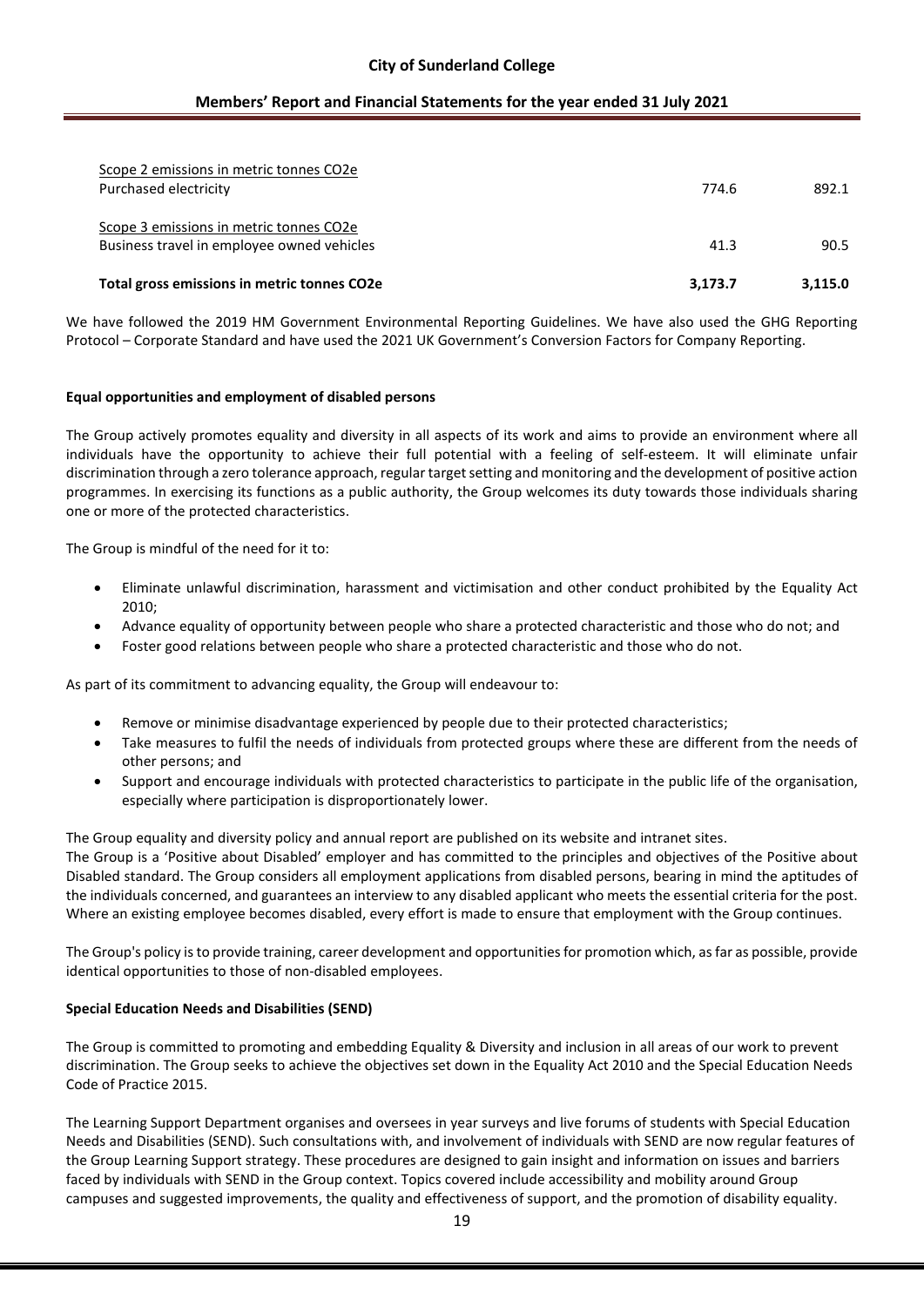In its efforts to continue to develop high quality support and promoted Equality & Diversity and Inclusion across the Group, the Learning Support Department maintains a Disability Support Team. Whilst all of the department personnel are members of the support team there is a core team of Specialist Support Lecturers (SSLs) deployed across all Group centres. All SSLs are qualified teachers who deliver specialist support to learners with identified needs for a range of areas of disability/learning difficulty. SSLs also contribute significantly to CPD (Continuing Professional Development) for all Group staff in matters related to disability and maintain a portfolio of staff development/awareness raising modules. Disability Awareness training delivered by the Learning Support Department remains a compulsory element for all Group staff in their continuing professional development.

The Learning Mentor team are also deployed across all Group campuses following enrolment, initial assessment and observation, Learning Support Co-ordinators liaise with all faculty management teams for all declared support needs. Learning Mentors and Academic Mentors are deployed for a variety of needs including moderate learning difficulties, challenging behaviours, ASD (Autistic Spectrum Disorders), support for Social Emotional Mental Health (SEMH) and support for both Maths and English.

There are numerous opportunities to declare a disability/learning difficulty at Pre entry stage through the SEN Transition officer who works closely with Admissions and Guidance, conducting joint interviews to determine support needs and follow up strategies prior to enrolment. All public enrolment sessions also include a learning support help desk to further encourage declaration.

### **Trade union facility time**

The Trade Union (Facility Time Publication Requirements) Regulations 2017 require the Group to publish information on facility time arrangements for trade union officials at the Group.

| Number of employees who were relevant union<br>officials during the relevant period | Full-time equivalent employee number |
|-------------------------------------------------------------------------------------|--------------------------------------|
|                                                                                     | 7.97                                 |

| Percentage of time | Number of Employees |
|--------------------|---------------------|
| 0%                 | 0                   |
| 1-50%              | 11                  |
| 51-99%             | 0                   |
| 100%               | 0                   |

| Total cost of facility time                                                              | £18.481     |
|------------------------------------------------------------------------------------------|-------------|
| Total pay bill (1/4/20 - 31/3/21)                                                        | £21,835,000 |
| Percentage of total pay bill spent on facility time                                      | 0.085%      |
| Time spent on paid trade union activities as a<br>percentage of total paid facility time | 0           |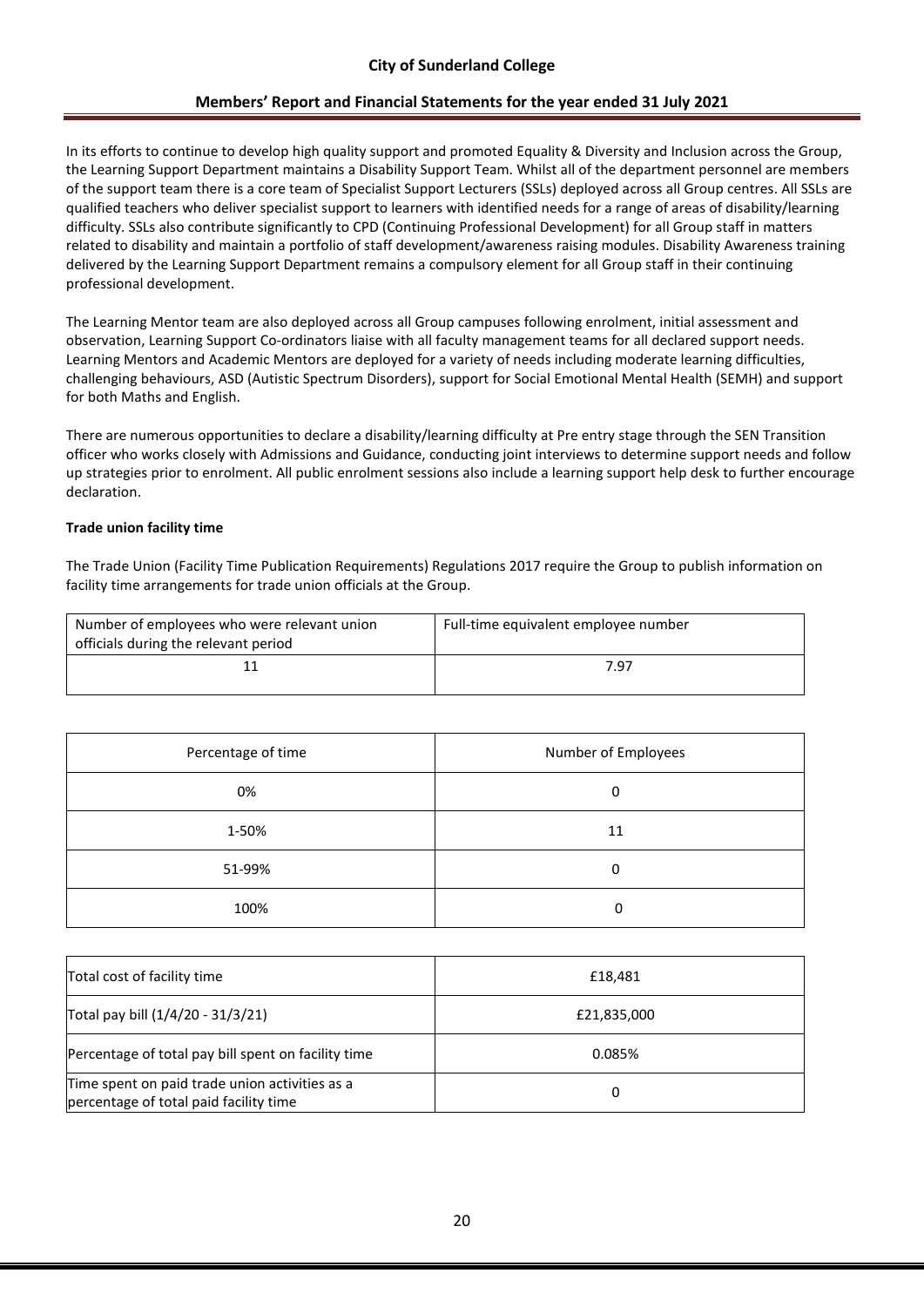### **Disclosure of information to auditor**

The members who held office at the date of approval of this report confirm that, so far as they are each aware, there is no relevant audit information of which the Group's auditor is unaware; and each member has taken all the steps that he or she ought to have taken to be aware of any relevant audit information and to establish that the Group's auditor is aware of that information.

R.W. Lawson

Mr R Lawson Chair of the Corporation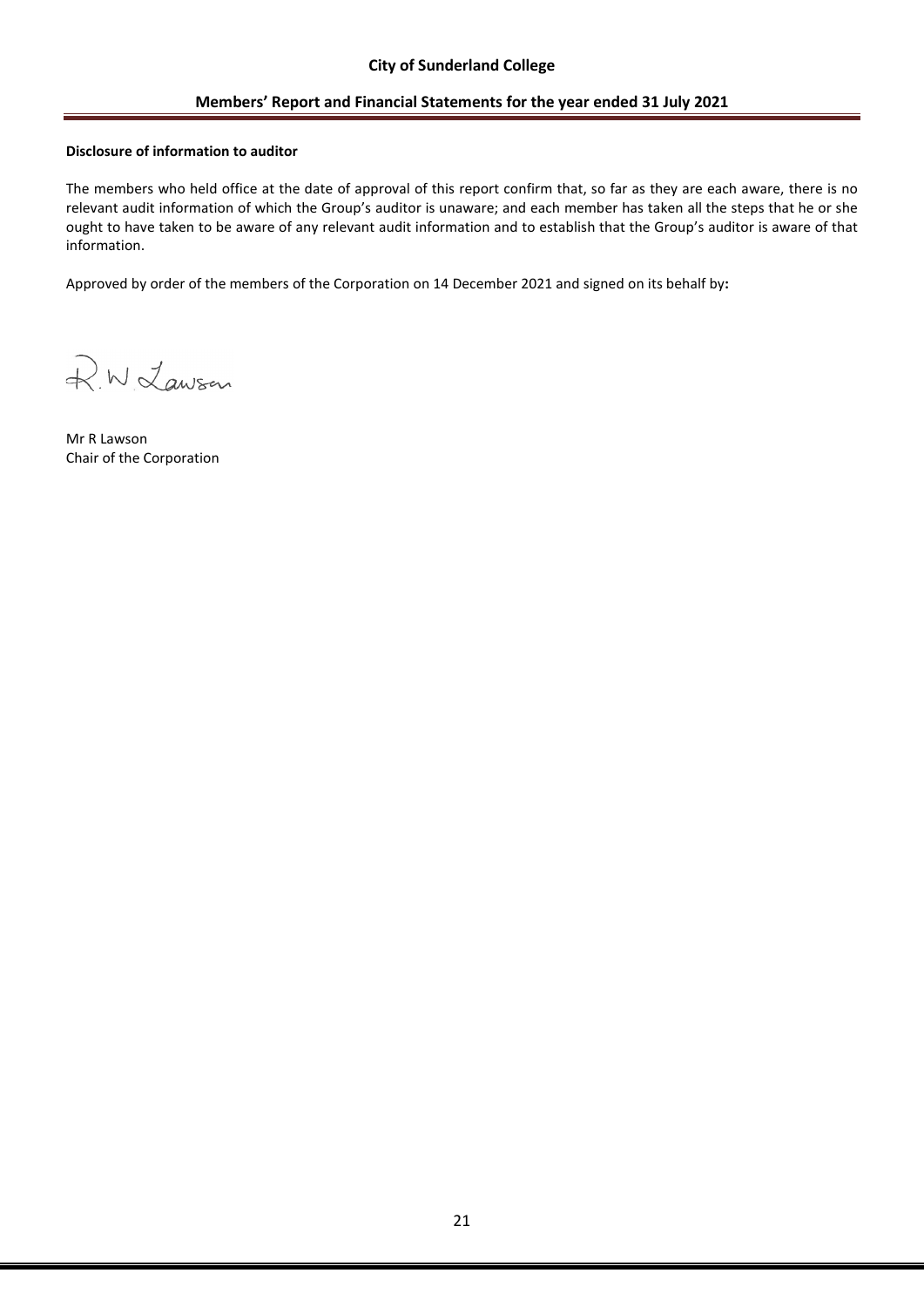### **Statement of Corporate Governance and Internal Control**

The following statement is provided to enable readers of the annual report and accounts of the Group to obtain a better understanding of its governance and legal structure.

The Group endeavours to conduct its business:

- In accordance with the seven principles identified by the Committee on Standard in Public Life (selflessness, integrity, objectivity, accountability, openness, honesty and leadership);
- In full accordance with the guidance to colleges from the Association of Colleges in The Code of Good Governance for English Colleges ("the Code") and the Office for Students Public Interest Governance Principles ("the Principles"); and
- Having due regard to the UK Corporate Governance Code 2018 insofar as it is applicable to the further education sector.

The Group is committed to exhibiting best practice in all aspects of corporate governance and in particular the Group has adopted and complied with the Code and meets the Principles. We have not adopted and therefore do not apply the UK Corporate Governance Code. However, we have reported on our Corporate Governance arrangements by drawing upon best practice available, including those aspects of the UK Corporate Governance Code we consider to be relevant to the further education sector and best practice.

In the opinion of the Governors, the Group complies with all the provisions of the Code and the Principles and it has complied throughout the year ended 31 July 2021. The Governing Body recognises that, as a body entrusted with both public and private funds, it has a particular duty to observe the highest standards of corporate governance at all times. In carrying out its responsibilities, it takes account of the Code which it first adopted in September 2014. The governing body has assessed its performance against the mandatory criteria of the Code and the Principles.

The Group is an exempt charity within the meaning of Part 3 of the Charities Act 2011. The Governors, who are also the Trustees for the purposes of the Charities Act 2011, confirm that they have had due regard for the Charity Commission's guidance on public benefit and that the required statements appear elsewhere in these financial statements.

### **The Corporation**

The members who served on the Corporation during the year and up to the date of signature of this report are as listed in the table below.

### **Governors serving on the Group Board during 2020/21**

The Group's governance structure was revised prior to 2020/21 and includes the Board of Corporation and six sub-committees: Audit, Finance, Resources & Projects, Governance, Northumberland Local Governing Board, Northumberland Education Quality and Innovation, and Sunderland Local Governing Board. Members are appointed to the Board of Corporation or a Local Governing Board (or both). The Local Governing Boards are responsible for ensuring the mission, vision, values and key strategic priorities for the College Group are being met by the local college, through effective monitoring, evaluation and compliance, in particular with regard to quality of education and curriculum.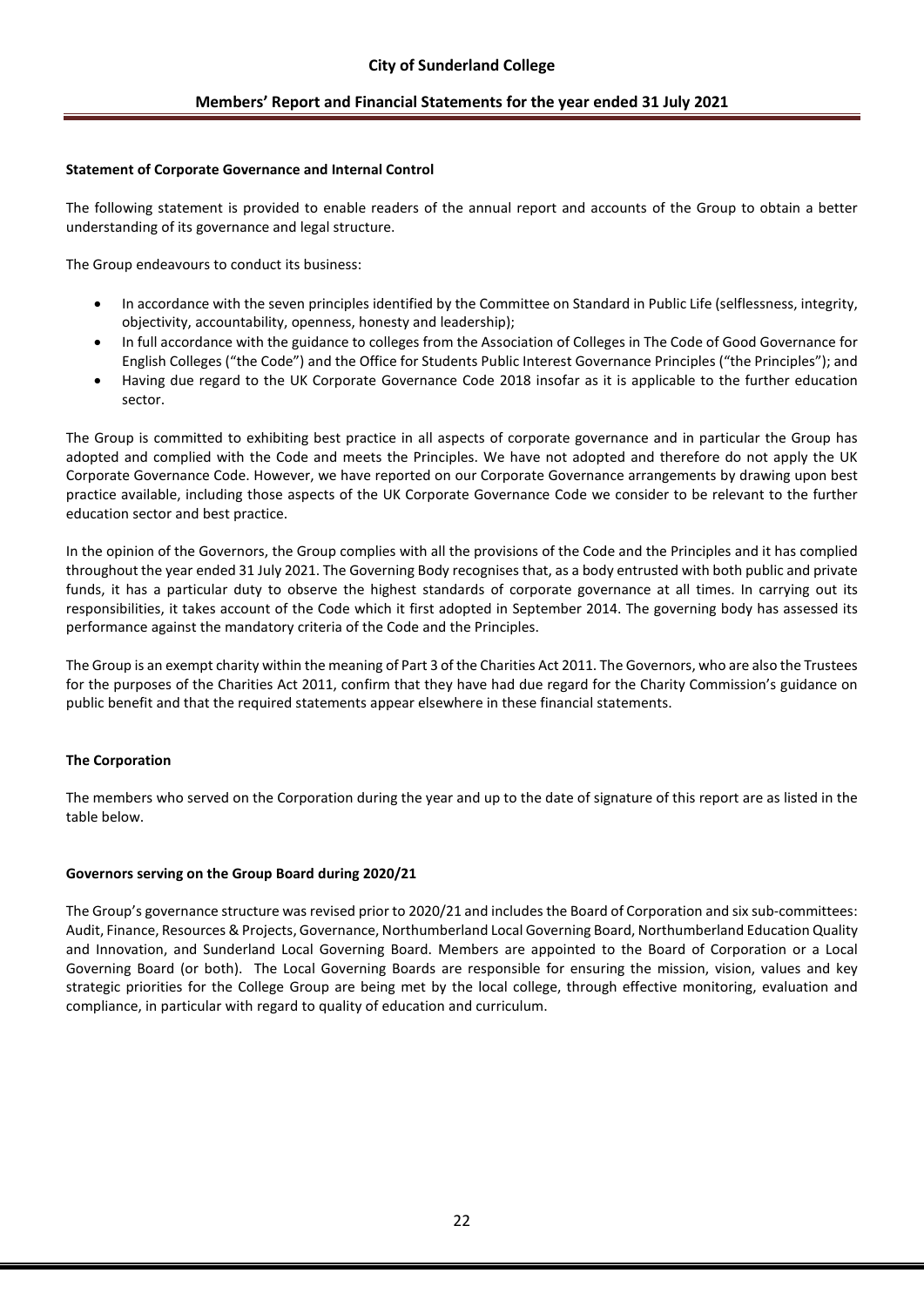Membership as at 31 July 2021

| Name                                                                | Date of most<br>recent<br>appointment | Term of<br>office | Date of<br>resignation   | <b>Status of</b><br>appointment  | <b>Local Board/Committees served</b>                                                                                                                                                                                                           |
|---------------------------------------------------------------------|---------------------------------------|-------------------|--------------------------|----------------------------------|------------------------------------------------------------------------------------------------------------------------------------------------------------------------------------------------------------------------------------------------|
| <b>Members of the Board of the Corporation</b>                      |                                       |                   |                          |                                  |                                                                                                                                                                                                                                                |
| Mr J Barnett                                                        | 18/10/20                              | 4 years           |                          | External                         | <b>Sunderland Local Governing</b><br>Board<br><b>Governance Committee</b><br>$\overline{\phantom{a}}$                                                                                                                                          |
| Mr D Cogle                                                          | 01/07/20                              | 4 years           | $\blacksquare$           | External                         |                                                                                                                                                                                                                                                |
| Ms J Colbert                                                        | 01/07/19                              | 4 years           | $\overline{\phantom{a}}$ | External                         | Joined Board of Corporation<br>$\overline{\phantom{a}}$<br>07/10/2020<br><b>Sunderland Local Governing</b><br>Board                                                                                                                            |
| Mr T Crompton                                                       | 17/10/17                              | 4 years           | 07/07/21                 | External                         |                                                                                                                                                                                                                                                |
| Prof P Dawson                                                       | 27/08/20                              | 4 years           | $\blacksquare$           | External                         |                                                                                                                                                                                                                                                |
| Ms L Doyle                                                          | 01/07/19                              | 4 years           | $\overline{\phantom{a}}$ | External                         | Northumberland Local<br>$\overline{\phantom{a}}$<br>Governing Board                                                                                                                                                                            |
| Cllr L Farthing                                                     | 03/12/18                              | 4 years           | $\blacksquare$           | External                         | <b>Audit Committee</b><br>٠                                                                                                                                                                                                                    |
| Miss I Heads                                                        | Elected<br>June<br>2020               | 1 year            | 31/07/21                 | Student                          |                                                                                                                                                                                                                                                |
| Mr J Hope                                                           | 01/07/19                              | 4 years           |                          | External                         | Northumberland Local<br>$\overline{\phantom{a}}$<br>Governing Board<br>-Governance Committee<br>$\overline{\phantom{a}}$                                                                                                                       |
| Mrs S Houston                                                       | 27/08/20                              | 4 years           | $\blacksquare$           | External                         | $\blacksquare$                                                                                                                                                                                                                                 |
| Mr R Lawson                                                         | 15/12/21                              | 1 year            | $\overline{\phantom{a}}$ | External<br>(Chair)              | Finance, Resources &<br>$\overline{\phantom{a}}$<br><b>Projects Committee</b><br>Governance Committee                                                                                                                                          |
| Mr P McEldon                                                        | 15/12/21                              | 1 year            | $\bar{a}$                | External                         | Finance, Resources &<br>Projects Committee<br><b>Governance Committee</b>                                                                                                                                                                      |
| Ms L O'Leary                                                        | 06/10/20                              | 4 years           | $\blacksquare$           | External                         | <b>Audit Committee</b><br>$\overline{\phantom{a}}$                                                                                                                                                                                             |
| Ms S Pollard                                                        | 01/10/19                              | 4 years           | $\overline{\phantom{a}}$ | Staff                            |                                                                                                                                                                                                                                                |
| Mr R Saelzer                                                        | 05/07/16                              | 4 years           | 03/11/20                 | External                         | <b>Sunderland Local Governing</b><br>$\blacksquare$<br>Board                                                                                                                                                                                   |
| Ms A Shaw                                                           | 01/07/19                              | 4 years           |                          | External                         | Northumberland Local<br><b>Governing Board</b><br>Northumberland College<br><b>Education Quality &amp;</b><br><b>Innovation Committee</b>                                                                                                      |
| Ms J Steed                                                          | 27/08/20                              | 4 years           | $\overline{\phantom{a}}$ | External                         |                                                                                                                                                                                                                                                |
| Ms E Thinnesen                                                      | 11/01/16                              | Ex Officio        |                          | Principal/<br>Chief<br>Executive | Finance, Resources &<br>$\overline{\phantom{a}}$<br><b>Projects Committee</b><br>Governance Committee<br><b>Sunderland Local Governing</b><br>Board<br>Northumberland College<br><b>Education Quality &amp;</b><br><b>Innovation Committee</b> |
| Members of Local Governing Boards (not on Board of the Corporation) |                                       |                   |                          |                                  |                                                                                                                                                                                                                                                |
| Mr I Brown                                                          | 01/07/19                              | 4 years           |                          | External                         | Northumberland Local<br>Governing Board<br>Northumberland College<br><b>Education Quality &amp;</b><br><b>Innovation Committee</b>                                                                                                             |
| Ms L Bradford                                                       | 03/12/19                              | 4 years           | $\Box$                   | External                         | <b>Sunderland Local Governing</b><br>$\overline{\phantom{a}}$<br>Board                                                                                                                                                                         |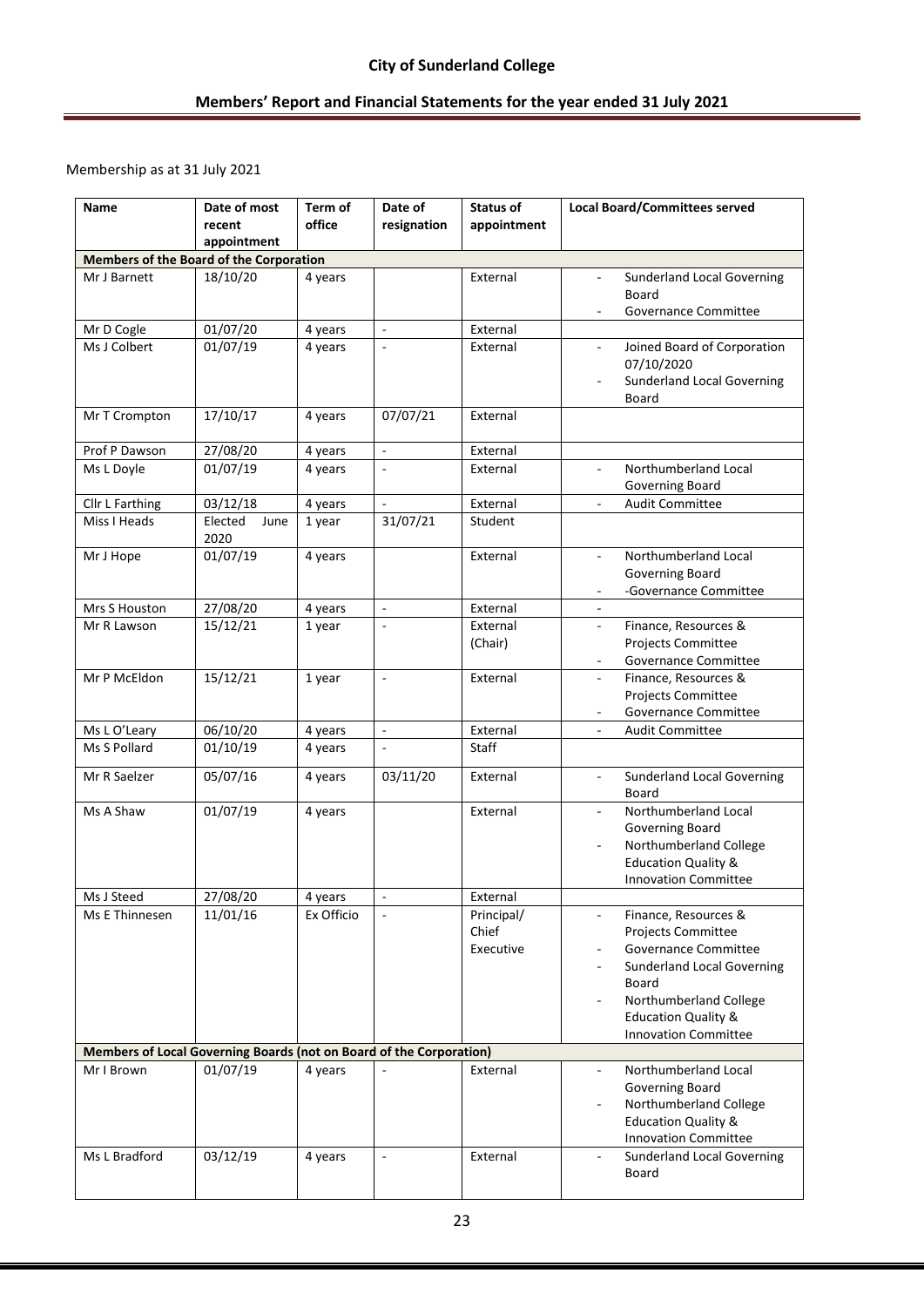| Ms N Bradshaw   | 15/12/20              | 2 years    | 26/04/21                 | Student   | Northumberland Local<br>Governing Board                                |
|-----------------|-----------------------|------------|--------------------------|-----------|------------------------------------------------------------------------|
| Ms E Cooper     | Elected<br>October 19 | 2 years    | 06/07/21                 | Student   | <b>Sunderland Local Governing</b><br>$\overline{a}$<br>Board           |
| Mr A Ferguson   | 01/07/19              | 4 years    | $\overline{\phantom{a}}$ | External  | Northumberland Local<br>$\blacksquare$                                 |
|                 |                       |            |                          |           | Governing Board                                                        |
|                 |                       |            |                          |           | Finance, Resources &                                                   |
|                 |                       |            |                          |           | Projects Committee                                                     |
| Ms J Fox        | 06/02/18              | 4 years    | $\overline{\phantom{a}}$ | External  | <b>Sunderland Local Governing</b>                                      |
|                 |                       |            |                          |           | <b>Board</b>                                                           |
|                 |                       |            |                          |           | Finance, Resources &                                                   |
|                 |                       |            |                          |           | Projects Committee                                                     |
| Mr N Harrett    | 01/07/19              | Ex officio | $\blacksquare$           | Principal | Northumberland Local<br>$\overline{\phantom{a}}$                       |
|                 |                       |            |                          |           | Governing Board                                                        |
|                 |                       |            |                          |           | Northumberland College                                                 |
|                 |                       |            |                          |           | <b>Education Quality &amp;</b>                                         |
|                 |                       |            |                          |           | <b>Innovation Committee</b>                                            |
| Mr J Holmes     | 01/07/19              | 4 years    | $\overline{\phantom{a}}$ | External  | Northumberland Local<br>$\overline{\phantom{a}}$                       |
|                 |                       |            |                          |           | Governing Board                                                        |
| Mr C Jones      | 01/07/20              | 4 years    | $\bar{\phantom{a}}$      | External  | Northumberland Local<br>÷,                                             |
|                 |                       |            |                          |           | Governing Board                                                        |
| Mr N Jones      | Elected<br>October 19 | 2 years    | 06/07/21                 | Student   | <b>Sunderland Local Governing</b><br>÷,<br>Board                       |
| Mrs C Magog     | 16/10/18              | 4 years    | $\mathbf{r}$             | External  | <b>Audit Committee</b><br>$\overline{\phantom{a}}$                     |
|                 |                       |            |                          |           | <b>Sunderland Local Governing</b><br>$\overline{\phantom{a}}$          |
|                 |                       |            |                          |           | Board                                                                  |
| Ms H Matterson  | 01/07/20              | 4 years    | $\blacksquare$           | External  | <b>Sunderland Local Governing</b><br>$\overline{\phantom{a}}$          |
|                 |                       |            |                          |           | Board                                                                  |
| Mr L Nixon      | 01/07/20              | 2 years    | $\Box$                   | External  | <b>Sunderland Local Governing</b><br>$\overline{\phantom{a}}$<br>Board |
| Ms K Patterson  | 01/07/19              | 4 years    | 23/07/21                 | External  | Northumberland Local                                                   |
|                 |                       |            |                          |           | Governing Board                                                        |
|                 |                       |            |                          |           | Northumberland College<br>÷,                                           |
|                 |                       |            |                          |           | <b>Education Quality &amp;</b>                                         |
|                 |                       |            |                          |           | <b>Innovation Committee</b>                                            |
| Mr S Patterson  | 03/12/18              | 4 years    | $\blacksquare$           | External  | <b>Sunderland Local Governing</b>                                      |
|                 |                       |            |                          |           | Board                                                                  |
|                 |                       |            |                          |           | Finance, Resources &                                                   |
|                 |                       |            |                          |           | Projects Committee                                                     |
| Mr K Ramanathas | 04/02/21              | 4 years    | $\overline{\phantom{a}}$ | External  | Sunderland Local Governing                                             |
|                 |                       |            |                          |           | Board                                                                  |
| Mr N Salvesen   | 01/07/19              | 4 years    | $\omega$                 | External  | Northumberland Local<br>$\blacksquare$                                 |
|                 |                       |            |                          |           | Governing Board                                                        |
|                 |                       |            |                          |           | Finance, Resources &                                                   |
|                 |                       |            |                          |           | Projects Committee                                                     |
| Ms S Sawyer     | 01/10/19              | 4 years    | 15/01/21                 | Staff     | Northumberland Local                                                   |
|                 |                       |            |                          |           | Governing Board                                                        |
|                 |                       |            |                          |           | Northumberland Curriculum                                              |
|                 |                       |            |                          |           | & Quality Committee                                                    |
| Ms H Thompson   | 01/07/19              | 4 years    | 22/03/21                 | External  | Northumberland Local<br>$\overline{\phantom{a}}$                       |
|                 |                       |            |                          |           | Governing Board                                                        |
| Mr D Towns      | 01/07/19              | 4 years    | $\omega$                 | External  | Northumberland Local<br>÷,                                             |
|                 |                       |            |                          |           | Governing Board                                                        |
|                 |                       |            |                          |           | <b>Audit Committee</b>                                                 |
| Ms H Willey     | 01/10/19              | 4 years    | $\overline{\phantom{a}}$ | Staff     | <b>Sunderland Local Governing</b>                                      |
|                 |                       |            |                          |           | Board                                                                  |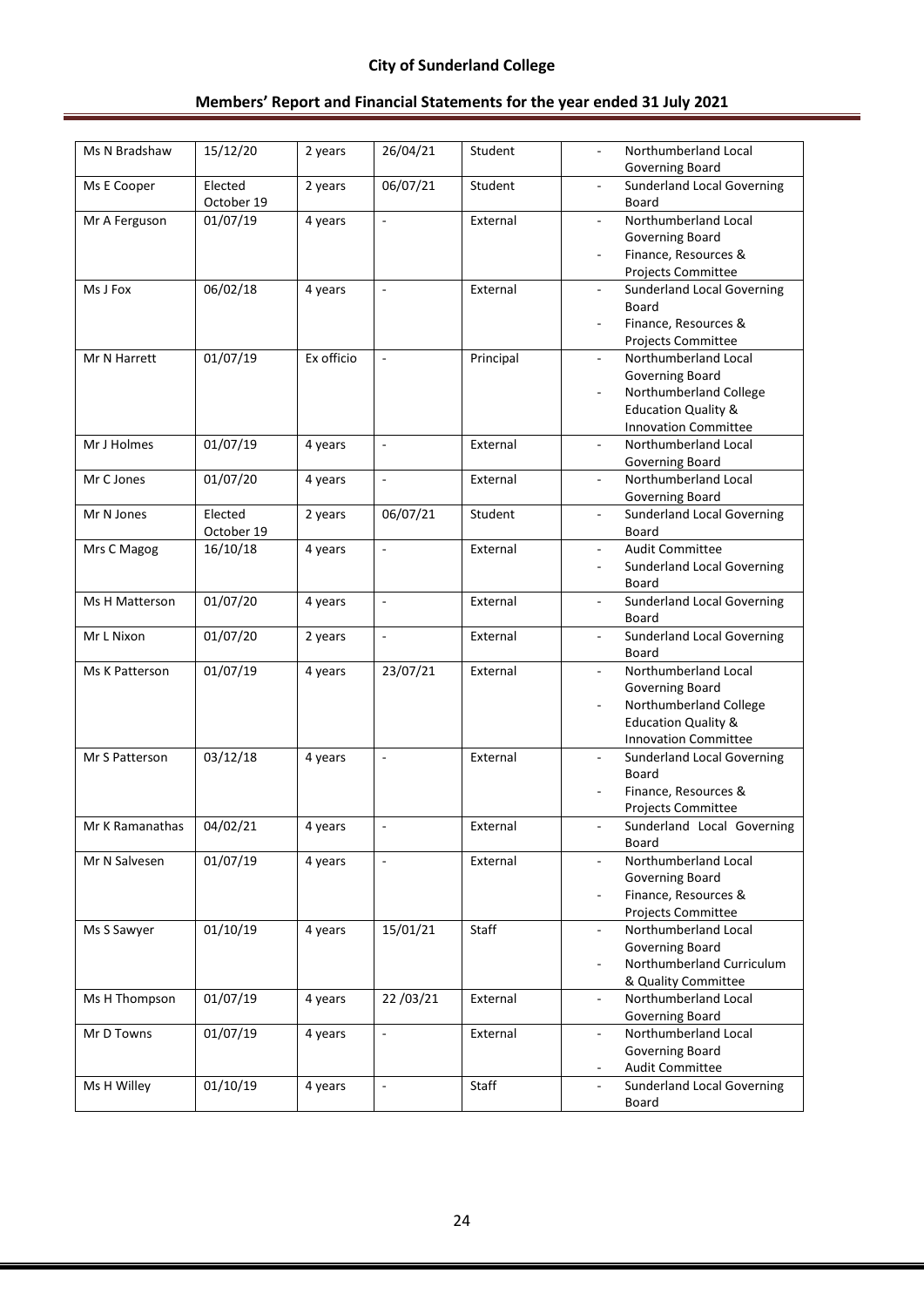#### **Governor attendance at meetings for 2020-21 was as follows:**

| Name            | Corporation              | <b>Local Board/Committees</b>         |
|-----------------|--------------------------|---------------------------------------|
| Mr J Barnett    | 89%                      | <b>SLGB 100%</b><br>Gov 100%          |
| Mr D Cogle      | 44%                      |                                       |
| Ms J Colbert    | 71%                      | <b>SLGB 100%</b>                      |
| Mr T Crompton   | 100%                     |                                       |
| Prof P Dawson   | 100%                     |                                       |
| Ms L Doyle      | 67%                      | <b>NLGB 80%</b>                       |
| Cllr L Farthing | 100%                     | Audit 100%                            |
| Miss I Heads    | 100%                     |                                       |
| Mr J Hope       | 100%                     | <b>NLGB 100%</b><br>Gov 100%          |
| Mrs S Houston   | 88%                      |                                       |
| Mr R Lawson     | 100%                     | <b>FRP 88%</b><br>Gov 100%            |
| Mr P McEldon    | 89%                      | FRP 100%<br>Gov 100%                  |
| Ms L O'Leary    | 100%                     | Audit 100%<br>Gov 100%                |
| Ms S Pollard    | 100%                     |                                       |
| Mr R Saelzer    | 100%                     | <b>SLGB 100%</b>                      |
| Ms A Shaw       | 100%                     | <b>NLGB 100%</b><br><b>NCEQI 100%</b> |
| Ms J Steed      | 75%                      |                                       |
| Ms E Thinnesen  | 100%                     | SLGB 100% FRP 80% Gov 100% NCEQI 80%  |
| Mr I Brown      |                          | NLGB 100%<br><b>NCEQI 100%</b>        |
| Ms L Bradford   | $\overline{a}$           | <b>SLGB 100%</b>                      |
| Ms N Bradshaw   | $\overline{\phantom{a}}$ | <b>NLGB 100%</b>                      |
| Ms E Cooper     | -                        | <b>SLGB 60%</b>                       |
| Mr A Ferguson   | $\overline{a}$           | <b>NLGB 80%</b><br><b>FRP 80%</b>     |
| Ms J Fox        | $\overline{\phantom{0}}$ | <b>SLGB 100%</b><br>FRP 100%          |
| Mr N Harrett    |                          | <b>NLGB 100%</b><br><b>NCEQI 100%</b> |
| Mr J Holmes     | ۰                        | <b>NLGB 100%</b><br>NCEQI 60%         |
| Mr C Jones      | $\overline{a}$           | <b>NCEQI 100%</b><br><b>NLGB 100%</b> |
| Mr N Jones      |                          | <b>SLGB 40%</b>                       |
| Mrs C Magog     |                          | SLGB 100%<br>Audit 100%               |
| Ms H Matterson  | $\overline{\phantom{0}}$ | <b>SLGB 80%</b>                       |
| Mr L Nixon      | $\overline{\phantom{a}}$ | <b>SLGB 80%</b>                       |
| Ms K Patterson  | -                        | <b>NLGB 80%</b><br>NCEQI 60%          |
| Mr S Patterson  |                          | <b>SLGB 100%</b><br>FRP 100%          |
| Mr K Ramanathas | $\qquad \qquad -$        | <b>SLGB 100%</b>                      |
| Mr N Salvesen   | $\overline{\phantom{m}}$ | <b>NLGB 100%</b><br>FRP 100%          |
| Ms S Sawyer     | $\overline{\phantom{0}}$ | NLGB <sub>0%</sub>                    |
| Ms H Thompson   | $\overline{a}$           | NLGB 0%                               |
| Mr D Towns      | $\overline{a}$           | <b>NLGB 40%</b><br>Audit 100%         |
| Ms H Willey     | $\overline{\phantom{0}}$ | <b>SLGB 60%</b>                       |

The Corporation, in presenting these statistics acknowledges that from time to time, meetings are scheduled or re-arranged and this can impact upon governor availability/attendance.

It is the Corporation's responsibility to bring independent judgement to bear on issues of strategy, performance, resources and standards of conduct.

The Corporation is provided with regular and timely information on the overall financial performance of the Group together with other information such as performance against funding targets, proposed capital expenditure, quality matters and personnel related matters such as health and safety and environmental issues. The Corporation meets at least once each term.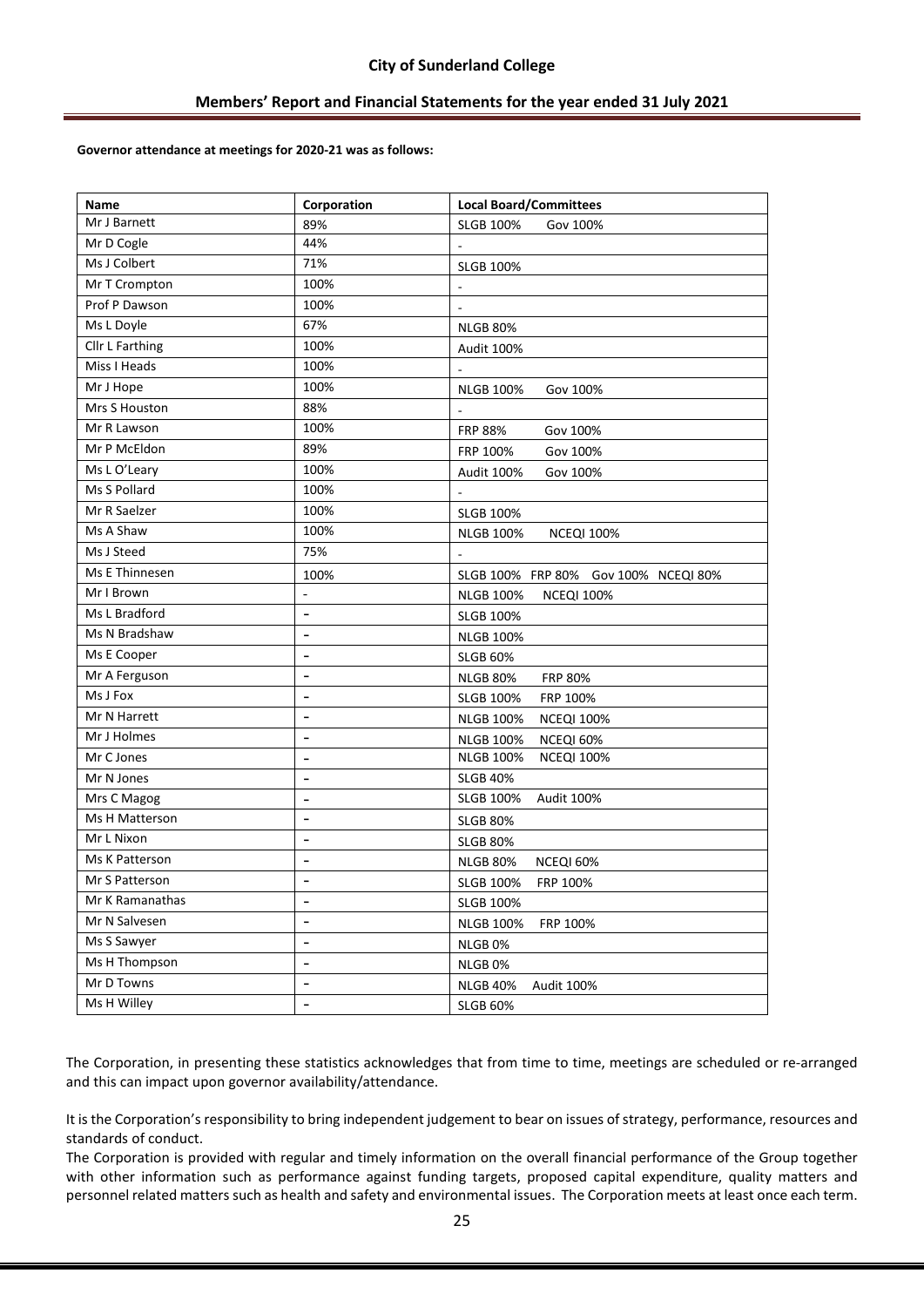The Corporation conducts its business through a number of committees. Each committee has terms of reference, which have been approved by the Corporation. These committees are Audit, Finance, Resources & Projects, Governance, Northumberland Local Governing Board, Northumberland College Education Quality and Innovation Committee, and Sunderland Local Governing Board. Full minutes of all Board of Corporation meetings are available on the Group's website with the exception of those deemed confidential by the Corporation. Full minutes of all committee meetings, except those deemed to be confidential, are available from the Head of Corporate Governance & Policy at:

City of Sunderland College Bede Centre Durham Road Sunderland SR3 4AH

The Clerk to the Corporation maintains a register of financial and personal interests of the Governors. The register is available for inspection at the above address.

All Governors are able to take independent professional advice in furtherance of their duties at the Group's expense and have access to the Head of Corporate Governance & Policy, who is the Clerk of the Corporation and responsible to the Board for ensuring that all applicable procedures and regulations are complied with. The appointment, evaluation and removal of the Head of Corporate Governance & Policy are matters for the Corporation as a whole.

Formal agendas, papers and reports are supplied to Governors in a timely manner, prior to Board and committee meetings. Briefings are also provided on an ad hoc basis.

The Corporation has a strong and independent non-executive element and no individual or group dominates its decision making process. The Corporation considers that each of its non-executive members is independent of management and free from any business or other relationship which could materially interfere with the exercise of their independent judgement.

There is a clear division of responsibility in that the roles of the Chair and Accounting Officer are separate.

### **Governance Committee**

The Corporation has a Governance Committee, consisting of six members of the Corporation, which is responsible for all governance matters including:

- the selection and recommendation of any new member, other than the staff and student member, for the Corporation's consideration;
- advising the Corporation on the remuneration, grade and contracts of employment of senior post holders including the Clerk as and when required; and
- ensuring that appropriate training is provided as required.

The Governance Committee meets at least three times per year. Members of the Corporation are appointed for a term of office not exceeding four years, unless there is an exceptional justification for doing so.

Details of remuneration for the year 31 July 2021 are set out in note 6 to the financial statements. The Corporation has not adopted the AoC's Colleges Senior Staff Remuneration Code but have followed the minimum standards found within that Code.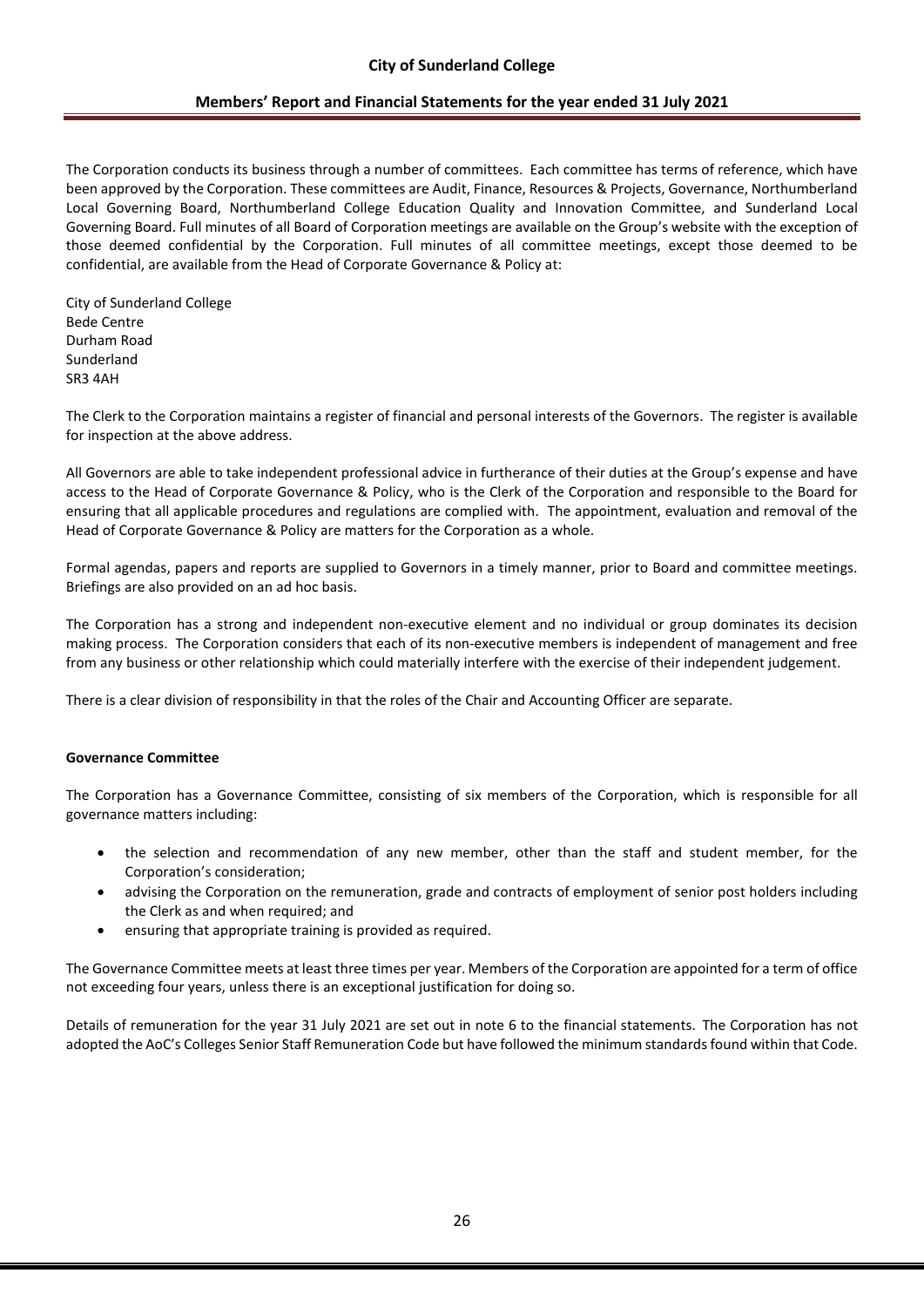#### **Audit Committee**

The Audit Committee comprises four members of the Corporation (excluding the Accounting Officer and the Chair). The Committee operates in accordance with written terms of reference approved by the Corporation.

The Audit Committee meets at least three times per year and provides a forum for reporting by the Group's internal, regularity and financial statements auditors, who have access to the Committee for independent discussion, without the presence of Group management. The Committee also receives and considers reports from the main FE funding bodies as they affect the Group's business.

The Group's internal auditor monitors the systems of internal control, risk management controls and governance processes, in accordance with an agreed plan of input and reports their findings to management and the Audit Committee.

Management is responsible for the implementation of agreed audit recommendations and internal audit undertakes periodic follow-up reviews to ensure recommendations have been implemented.

The Audit Committee also advises the Corporation on the appointment of internal, regularity and financial statements auditors and their remuneration for both audit and non-audit work. The Board appointed Wiley Bisset to provide Internal Audit Services with effect of 1 October 2019 and MHA Tait Walker to provide External Audit Services with effect from 1<sup>st</sup> September 2020.

#### **Internal control**

#### *Scope of responsibility*

The Corporation is ultimately responsible for the Group's system of internal control and for reviewing its effectiveness. However, such a system is designed to manage rather than eliminate the risk of failure to achieve business objectives, and can provide only reasonable and not absolute assurance against material misstatement or loss.

The Corporation has delegated the day-to-day responsibility to the Chief Executive, as Accounting Officer, for maintaining a sound system of internal control that supports the achievement of the Group's policies, aims and objectives, whilst safeguarding the public funds and assets for which they are personally responsible, in accordance with the responsibilities assigned to them in the Financial Memorandum/Financial Agreement between City of Sunderland College and the Funding Bodies. The Accounting Officer is also responsible for reporting to the Corporation any material weaknesses or breakdown in internal control.

#### *The purpose of the system of internal control*

The system of internal control is designed to manage risk to a reasonable level rather than to eliminate all risk of failure to achieve policies, aims and objectives; it can therefore only provide reasonable and not absolute assurance of effectiveness. The system of internal control is based on an on-going process designed to identify and prioritise the risks to the achievement of Group policies, aims and objectives, to evaluate the likelihood of those risks being realised and the impact should they be realised, and to manage them efficiently, effectively and economically. The system of internal control has been in place at City of Sunderland College during the year ended 31 July 2021 and up to the date of approval of the annual report and accounts.

#### *Capacity to handle risk*

The Corporation has reviewed the key risks to which the Group is exposed together with the operating, financial and compliance controls that have been implemented to mitigate those risks. The Corporation is of the view that there is a formal on-going process for identifying, evaluating and managing the Group's significant risks that has been in place for the period ending 31 July 2021 and up to the date of approval of the annual report and accounts. This process is regularly reviewed by the Corporation.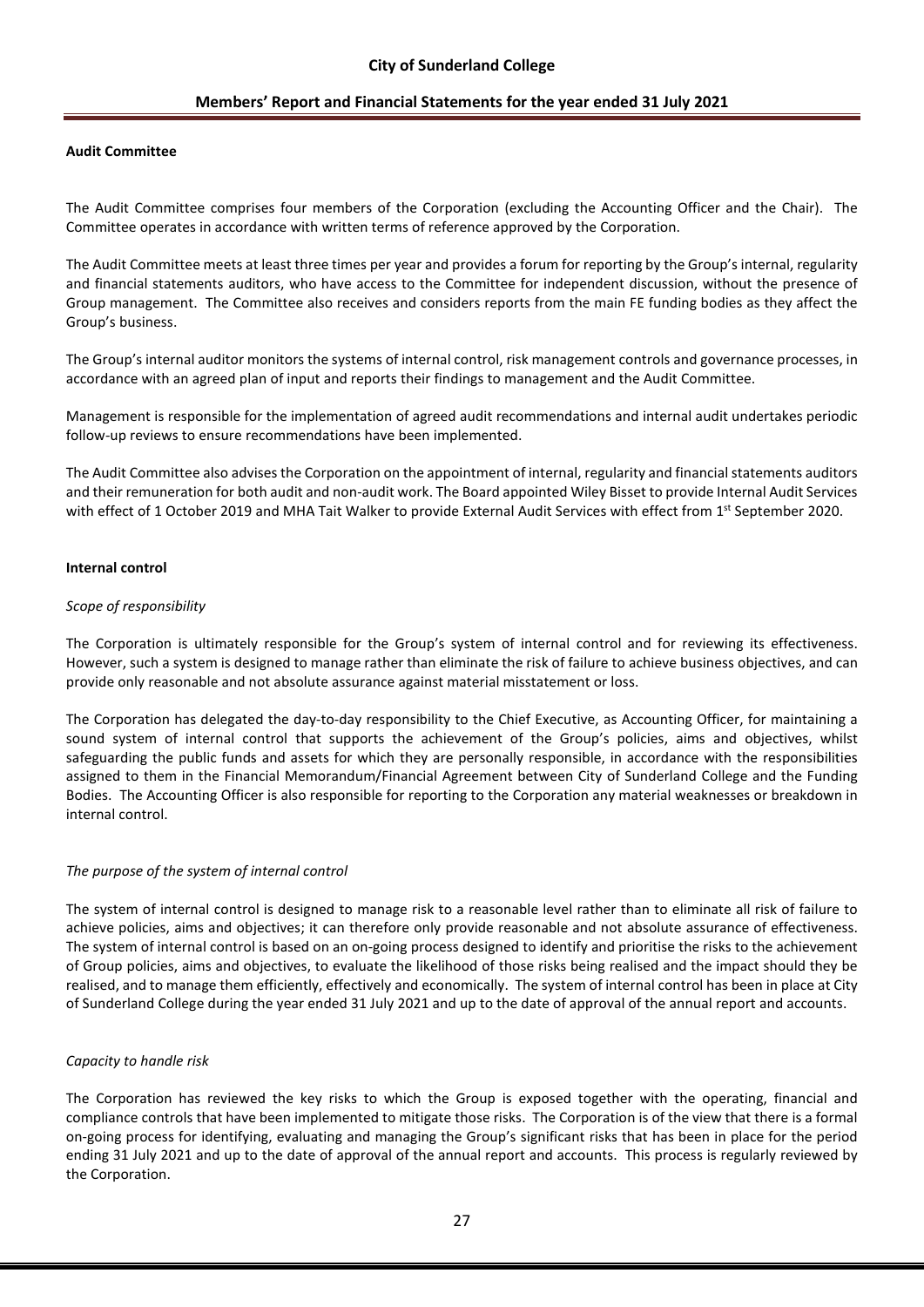### *The risk and control framework*

The system of internal control is based on a framework of regular management information, administrative procedures including the segregation of duties, and a system of delegation and accountability. In particular it includes:

- 1. comprehensive budgeting systems with an annual budget, which is reviewed and agreed by the governing body;
- 2. regular reviews by the governing body of periodic and annual financial reports which indicate financial performance against forecasts;
- 3. setting targets to measure financial and other performance; and
- 4. clearly defined capital investment control guidelines.

### *Review of effectiveness*

As Accounting Officer, the Chief Executive has responsibility for reviewing the effectiveness of the system of internal control. Her review of the effectiveness of the system of internal control is informed by:

- the work of auditors:
- the work of the executive managers within the Group who have responsibility for the development and maintenance of the internal control framework; and
- comments made by the Group's financial statements auditor and the regularity auditor in their management letters and other reports.

The Accounting Officer has been advised on the implications of the result of their review of the effectiveness of the system of internal control by the Audit Committee, which oversees the work of the internal auditor and other sources of assurance, and a plan to address weaknesses and ensure continuous improvement of the system is in place.

The senior management team receives reports setting out key performance and risk indicators and considers possible control issues brought to their attention by early warning mechanisms, which are embedded within the departments and reinforced by risk awareness training. The senior management team and the Audit Committee also receive regular reports from internal audit, which include recommendations for improvement. The Audit Committee's role in this area is confined to a high-level review of the arrangements for internal control. The Corporation's agenda includes a regular item for consideration of risk and control and receives reports thereon from the senior management team and the Audit Committee. The emphasis is on obtaining the relevant degree of assurance and not merely reporting by exception.

Based on the advice of the Audit Committee and the Accounting Officer, the Corporation is of the opinion that the Group has an adequate and effective framework for governance, risk management and control, and has fulfilled its statutory responsibility for "the effective and efficient use of resources, the solvency of the institution and the body and the safeguarding of their assets".

### **Going concern**

After making appropriate enquiries, the Corporation considers that the Group has adequate resources to continue in operational existence for the foreseeable future. For this reason, it continues to adopt the going concern basis in preparing the financial statements.

R.W. Lawson

Mr R Lawson **Mr R Lawson** Ms E Thinnesen Chair of the Corporation **Accounting Officer** Accounting Officer

Ellen Thirady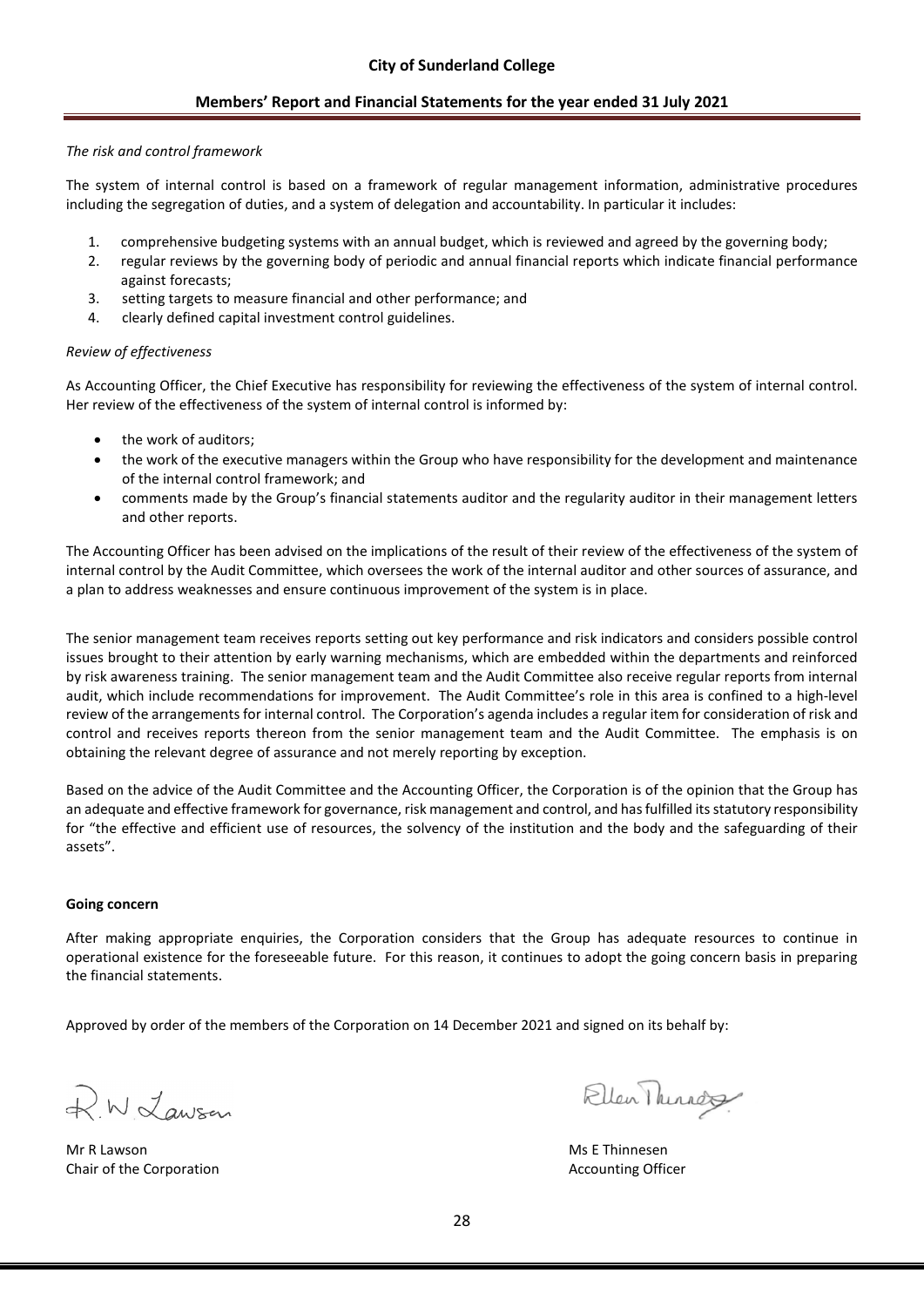#### **Governing Body's statement on the Group's regularity, propriety and compliance with Funding Body terms and conditions of funding**

The Corporation has considered its responsibility to notify the Education and Skills Funding Agency (ESFA) of material irregularity, impropriety and non-compliance with terms and conditions of funding, under the financial memorandum in place between the Group and the Skills Funding Agency. As part of our consideration the Corporation has had due regard to the requirements of the financial memorandum.

We confirm, on behalf of the Corporation, that after due enquiry, and to the best of our knowledge, we are able to identify any material irregular or improper use of funds by the Group, or material non-compliance with the ESFA's terms and conditions of funding under the Group's grant funding agreements and contracts with the ESFA, or any other public funder.

We confirm that no instances of material irregularity, impropriety or funding non-compliance have been discovered to date. If any instances are identified after the date of this statement, these will be notified to the ESFA.

R.W. Lawson

Mr R Lawson Ms E Thinnesen Chair of the Corporation **Accounting Officer** Accounting Officer

Ellen Thirada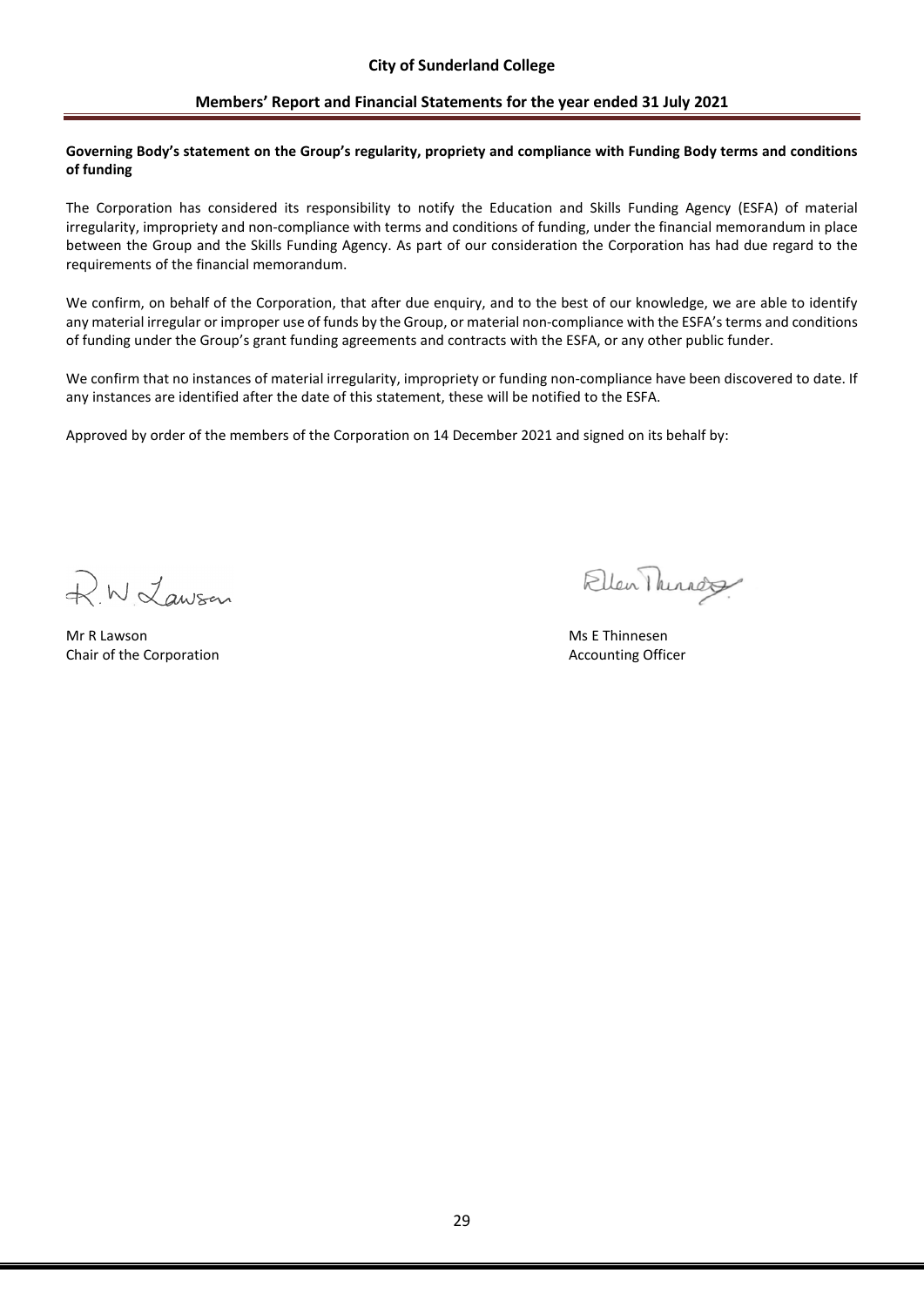### **Statement of Responsibilities of the Members of the Corporation**

The members of the Corporation are required to present audited financial statements for each financial year.

Within the terms and conditions of the Group's Financial Memorandum with the ESFA, the Corporation, through its Accounting Officer, is required to prepare financial statements for each financial year in accordance with the *Statement of Recommended Practice – Accounting for Further and Higher Education* and with the *College Accounts Direction 2020 to 2021* issued by the ESFA, and which give a true and fair view of the state of affairs of the group and the parent College and the result for that year.

In preparing the group and parent College financial statements, the Corporation is required to:

- select suitable accounting policies and apply them consistently;
- make judgements and estimates that are reasonable and prudent;
- state whether applicable Accounting Standards have been followed, subject to any material departures disclosed and explained in the financial statements;
- assess the group and parent College's ability to continue as a going concern, disclosing, as applicable, matters related to going concern; and
- use the going concern basis of accounting unless they either intend to liquidate the group or the parent College or to cease operations, or have no realistic alternative but to do so.

The Corporation is also required to prepare a Members' Report which describes what it is trying to do and how it is going about it, including information about the legal and administrative status of the Group.

The Corporation is responsible for keeping adequate accounting records which disclose with reasonable accuracy, at any time, the financial position of the parent College, and which enable it to ensure that the financial statements are prepared in accordance with the relevant legislation of incorporation and other relevant accounting standards. It is responsible for such internal control as it determines is necessary to enable the preparation of financial statements that are free from material misstatement, whether due to fraud or error, and for taking steps that are reasonably open to it in order to safeguard the assets of the group and to prevent and detect fraud and other irregularities.

The maintenance and integrity of the Group website is the responsibility of the Corporation of the Group; the work carried out by the auditors does not involve consideration of these matters and, accordingly, the auditors accept no responsibility for any changes that may have occurred to the financial statements since they were initially presented on the website. Legislation in the United Kingdom governing the preparation and dissemination of financial statements may differ from legislation in other jurisdictions.

Members of the Corporation are responsible for ensuring that expenditure and income are applied for the purposes intended by Parliament and that the financial transactions conform to the authorities that govern them. In addition, they are responsible for ensuring that funds from the ESFA are used only in accordance with the Financial Memorandum with the ESFA and any other conditions that may be prescribed from time to time. Members of the Corporation must ensure that there are appropriate financial and management controls in place in order to safeguard public and other funds and to ensure they are used properly. In addition, members of the Corporation are responsible for securing economical, efficient and effective management of the group and parent College's resources and expenditure, so that the benefits that should be derived from the application of public funds from the ESFA are not put at risk.

R.W. Lawson

Mr R Lawson Chair of the Corporation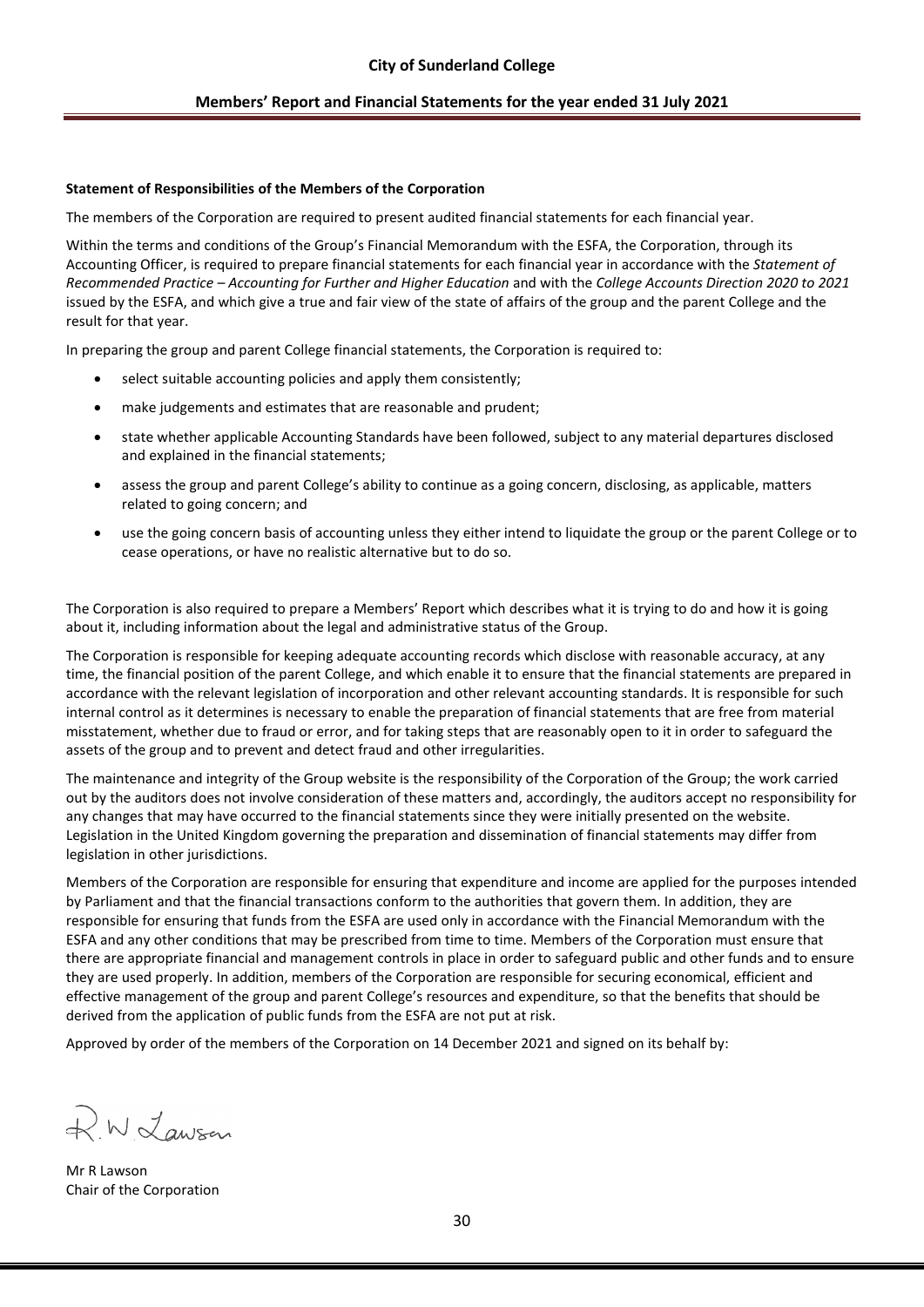### **Independent auditor's report to the Corporation of City of Sunderland College**

### **Opinion**

We have audited the financial statements of the Corporation of City of Sunderland College (the 'College') for the year ended 31 July 2021 which comprise the Consolidated and College statements of comprehensive income and expenditure, the Consolidated and College statements of changes in reserves, the Consolidated and College balance sheets, the Consolidated statement of cash flows and the notes to the financial statements, incorporating the principal accounting policies. The financial reporting framework that has been applied in their preparation is applicable law and United Kingdom Accounting Standards, including Financial Reporting Standard 102 'The Financial Reporting Standard applicable in the UK and Republic of Ireland' (United Kingdom Generally Accepted Accounting Practice). In our opinion, the financial statements:

- give a true and fair view of the state of the College's affairs as at 31 July 2021 and of its deficit of income over expenditure for the year then ended; and
- have been properly prepared in accordance with United Kingdom Generally Accepted Accounting Practice and the Statement of Recommended Practice: Accounting for Further and Higher Education.

### **Basis for opinion**

We conducted our audit in accordance with International Standards on Auditing (UK) (ISAs (UK)) and applicable law. Our responsibilities under those standards are further described in the Auditor's responsibilities for the audit of the financial statements section of our report. We are independent of the College in accordance with the ethical requirements that are relevant to our audit of the financial statements in the UK, including the FRC's Ethical Standard, and we have fulfilled our other ethical responsibilities in accordance with these requirements. We believe that the audit evidence we have obtained is sufficient and appropriate to provide a basis for our opinion.

#### **Conclusions relating to going concern**

In auditing the financial statements, we have concluded that the Corporation's use of the going concern basis of accounting in the preparation of the financial statements is appropriate.

Based on the work we have performed, we have not identified any material uncertainties relating to events or conditions that, individually or collectively, may cast significant doubt on the College's ability to continue as a going concern for a period of at least twelve months from when the financial statements are authorised for issue.

Our responsibilities and the responsibilities of the directors with respect to going concern are described in the relevant sections of this report.

### **Other information**

The other information comprises all of the information in the Annual Report other than the financial statements and our auditors' report thereon. The Corporation is responsible for the other information. Our opinion on the financial statements does not cover the other information and, accordingly, we do not express an audit opinion or any form of assurance thereon.

In connection with our audit of the financial statements, our responsibility is to read the other information and, in doing so, consider whether the other information is materially inconsistent with the financial statements or our knowledge obtained in the audit, or otherwise appears to be materially misstated. If we identify an apparent material inconsistency or material misstatement, we are required to perform procedures to conclude whether there is a material misstatement of the financial statements or a material misstatement of the other information. If, based on the work we have performed, we conclude that there is a material misstatement of this other information, we are required to report that fact.

We have nothing to report in this regard.

### **Matters on which we are required to report by exception**

We have nothing to report in respect of the following matters in relation to which the Post 16 Audit Code of Practice issued by the Education and Skills Funding Agency requires us to report to you if, in our opinion:

- adequate accounting records have not been kept; or
- the financial statements are not in agreement with the accounting records and returns; or
- we have not received all the information and explanations we require for our audit.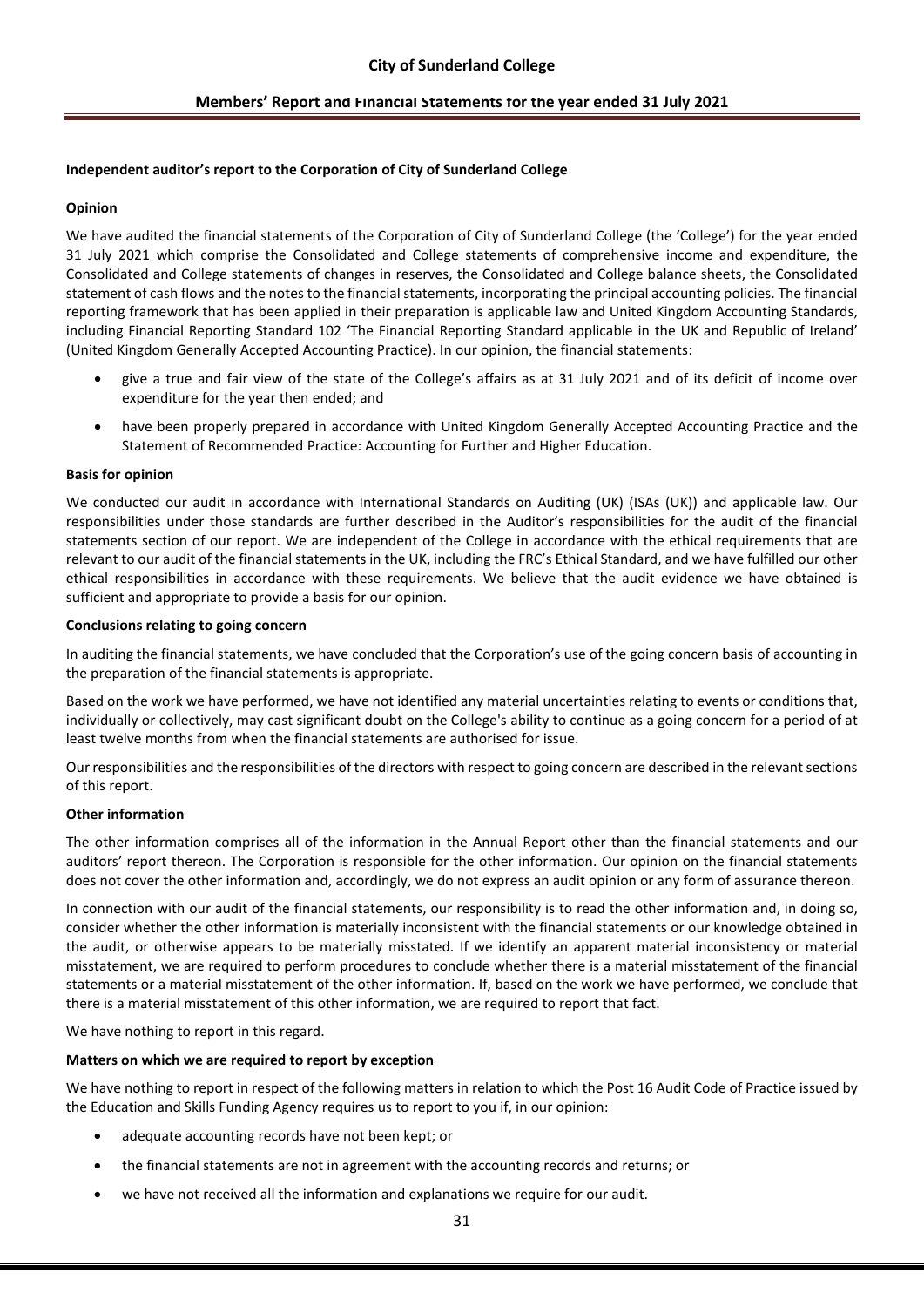#### **Opinions on other matters prescribed in the Office for Students' Accounts Direction (OfS 2019.41)**

In our opinion, in all material respects

- funds from whatever source administered by the corporation for specific purposes have been properly applied to those purposes and, if relevant, managed in accordance with relevant legislation;
- funds provided by the Office for Students and the Education and Skills Funding Agency have been applied in accordance with the relevant terms and conditions.

Under the Office for Students' Accounts Direction, we are required to report to you, if we have anything to report in respect of the following matters:

• The corporation's grant and fee income, as disclosed in note number 2 to the financial statements, has been materially misstated.

We have no matters to report arising from this responsibility.

#### **Responsibilities of Corporation of City of Sunderland College**

As explained more fully in the Statement of Corporation Responsibilities on page 30, the Corporation is responsible for the preparation of the financial statements and for being satisfied that they give a true and fair view, and for such internal control as the Corporation determine is necessary to enable the preparation of financial statements that are free from material misstatement, whether due to fraud or error.

In preparing the financial statements, the Corporation is responsible for assessing the College's ability to continue as a going concern, disclosing, as applicable, matters related to going concern and using the going concern basis of accounting unless the Corporation either intends to liquidate the College or to cease operations, or have no realistic alternative but to do so.

### **Auditor's responsibilities for the audit of the financial statements**

Our objectives are to obtain reasonable assurance about whether the financial statements as a whole are free from material misstatement, whether due to fraud or error, and to issue an auditor's report that includes our opinion. Reasonable assurance is a high level of assurance but is not a guarantee that an audit conducted in accordance with ISAs (UK) will always detect a material misstatement when it exists. Misstatements can arise from fraud or error and are considered material if, individually or in the aggregate, they could reasonably be expected to influence the economic decisions of users taken on the basis of these financial statements.

Irregularities, including fraud, are instances of non-compliance with laws and regulations. We design procedures in line with our responsibilities, outlined above, to detect material misstatements in respect of irregularities, including fraud. The extent to which our procedures are capable of detecting irregularities, including fraud is detailed below:

- Enquiry of management and those charged with governance around actual and potential litigation and claims;
- Review of OFSTED report;
- Performing audit work over the risk of management override of controls, including testing of journal entries and other adjustments for appropriateness, evaluating the business rationale of significant transactions outside the normal course of business and reviewing accounting estimates for bias;
- Reviewing minutes of meetings of those charged with governance;
- Reviewing internal audit reports; and
- Reviewing financial statement disclosures and testing to supporting documentation to assess compliance with applicable laws and regulations.

Because of the inherent limitations of an audit, there is a risk that we will not detect all irregularities, including those leading to a material misstatement in the financial statements or non-compliance with regulation. This risk increases the more that compliance with a law or regulation is removed from the events and transactions reflected in the financial statements, as we will be less likely to become aware of instances of non-compliance. The risk is also greater regarding irregularities occurring due to fraud rather than error, as fraud involves intentional concealment, forgery, collusion, omission or misrepresentation.

A further description of our responsibilities for the audit of the financial statements is located on the Financial Reporting Council's website at www.frc.org.uk/auditorsresponsibilities. This description forms part of our auditor's report.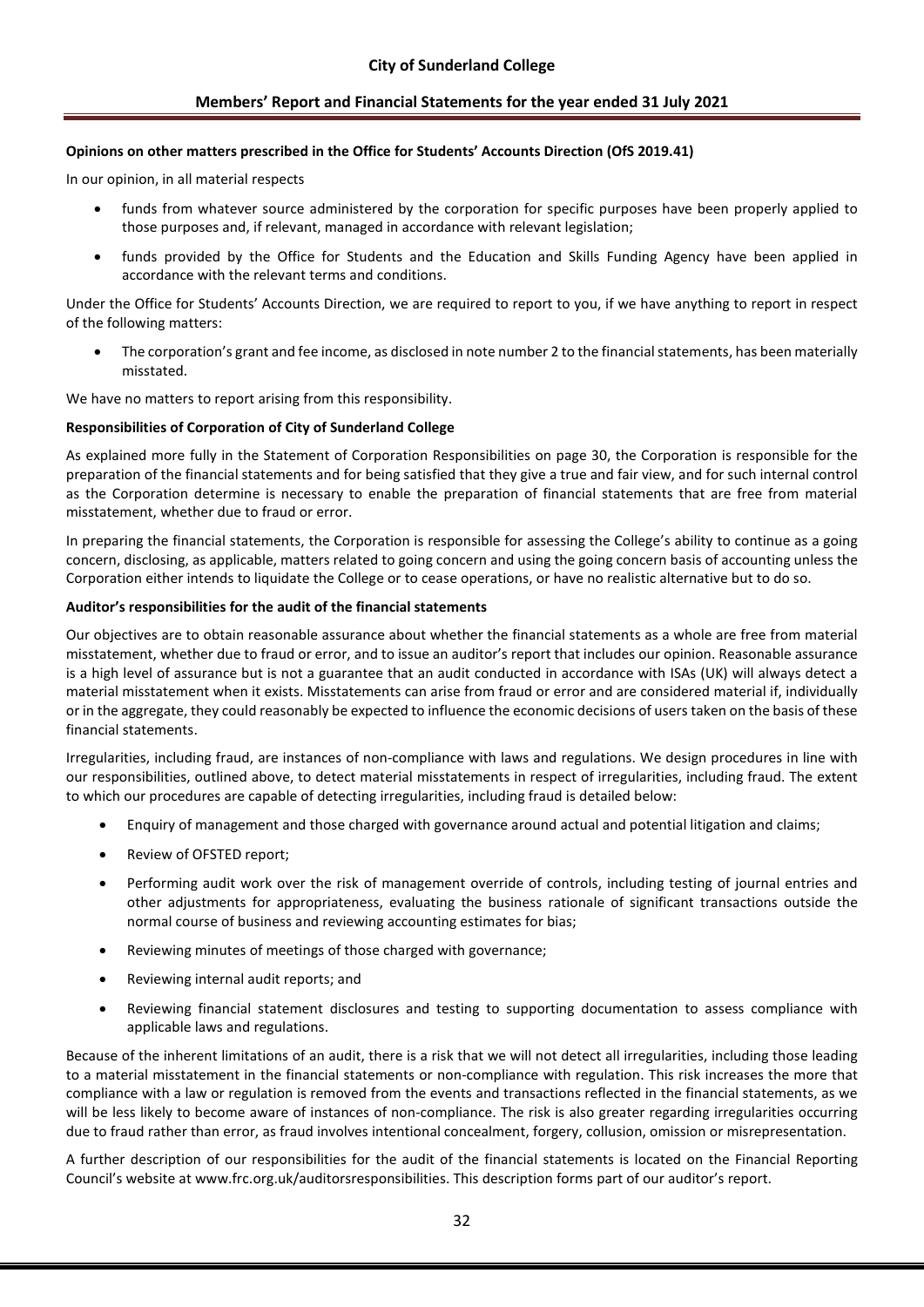### **Use of our report**

This report is made solely to the Corporation, as a body, in accordance with the College's Articles of Government. Our audit work has been undertaken so that we might state to the Corporation those matters we are required to state to them in an auditor's report and for no other purpose. To the fullest extent permitted by law, we do not accept or assume responsibility to anyone other than the College and the Corporation as a body, for our audit work, for this report, or for the opinions we have formed.

Brian Landlan

**Brian Laidlaw BA CA (Senior Statutory Auditor) for and on behalf of MHA Tait Walker** Chartered Accountants Statutory Auditor Bulman House Regent Centre Gosforth Newcastle upon Tyne NE3 3LS

Date: 15 December 2021

MHA Tait Walker is a trading name of Tait Walker LLP.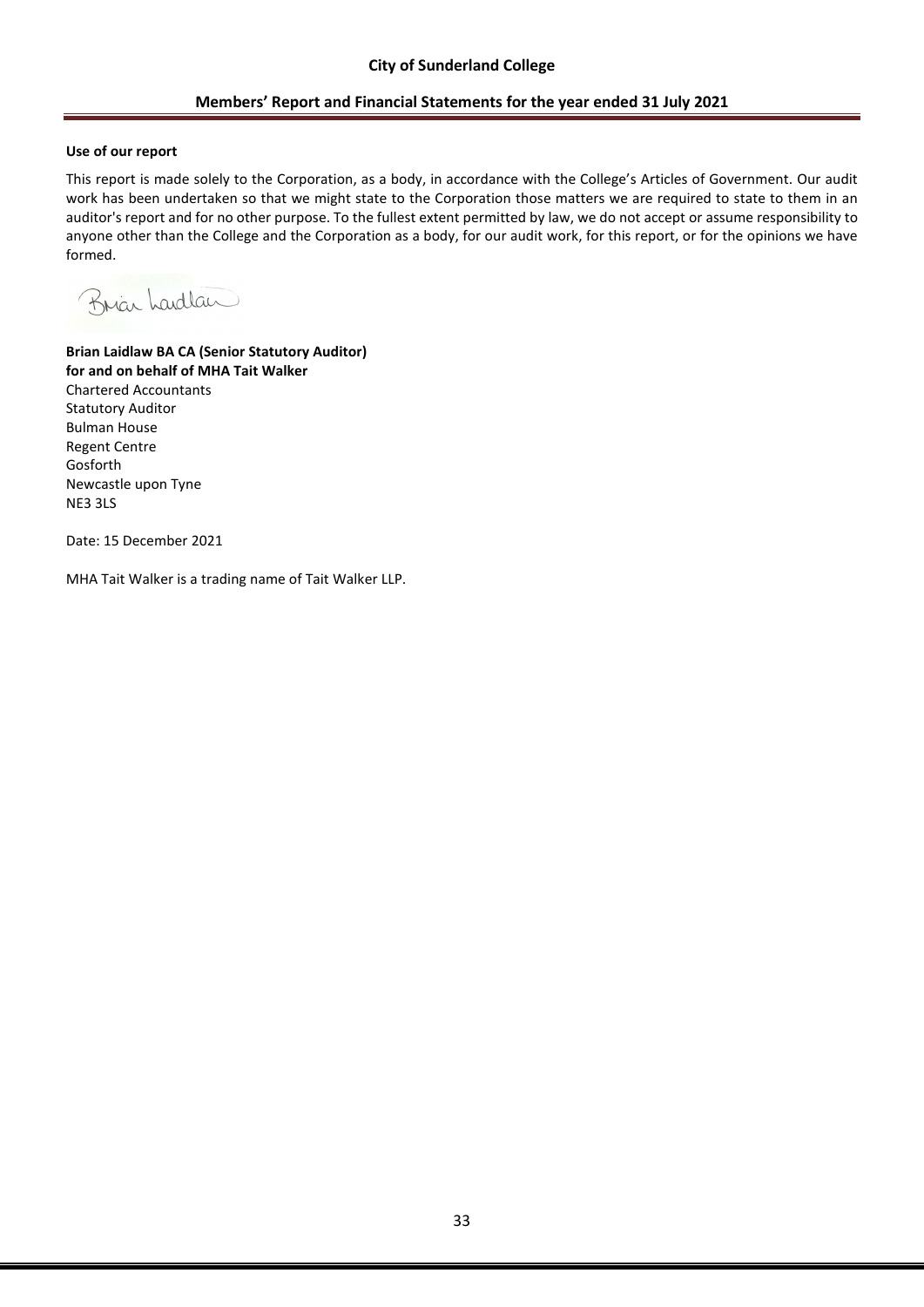### **City of Sunderland College Reporting Accountant's Assurance Report on Regularity**

### **To: The Corporation of City of Sunderland College and Secretary of State for Education acting through the Education and Skills Funding Agency ("the ESFA")**

In accordance with the terms of our engagement letter dated 25 September 2020 and further to the requirements and conditions of funding in the ESFA's grant funding agreements and contracts, or those of any other public funder, we have carried out an engagement to obtain limited assurance about whether anything has come to our attention that would suggest that in all material respects the expenditure disbursed and income received by the Corporation of City of Sunderland College during the period 1 August 2020 to 31 July 2021 have not been applied to the purposes identified by Parliament and the financial transactions do not conform to the authorities which govern them.

The framework that has been applied is set out in the Post-16 Audit Code of Practice ("the Code") issued by the ESFA and in any relevant conditions of funding concerning adult education notified by a relevant funder. In line with this framework, our work has specifically not considered income received from the main funding grants generated through the Individualised Learner Record (ILR) data returns, for which the ESFA or devolved authority has other assurance arrangements in place.

This report is made solely to the Corporation of City of Sunderland College and the ESFA in accordance with the terms of our engagement letter. Our work has been undertaken so that we might state to the Corporation of City of Sunderland College and the ESFA those matters we are required to state in a report and for no other purpose. To the fullest extent permitted by law, we do not accept or assume responsibility to anyone other than the Corporation of City of Sunderland College and the ESFA for our work, for this report, or for the conclusion we have formed.

### **Respective responsibilities of the Corporation of City of Sunderland College and the reporting accountant**

The Corporation of City of Sunderland College is responsible, under the requirements of the Further & Higher Education Act 1992, subsequent legislation and related regulations and guidance, for ensuring that expenditure disbursed, and income received, are applied for the purposes intended by Parliament, and the financial transactions conform to the authorities which govern them.

Our responsibilities for this engagement are established in the United Kingdom by our profession's ethical guidance and are to obtain limited assurance and report in accordance with our engagement letter and the requirements of the Code. We report to you whether anything has come to our attention in carrying out our work which suggests that in all material respects, expenditure disbursed and income received during the period 1 August 2020 to 31 July 2021 have not been applied to purposes intended by Parliament or that the financial transactions do not conform to the authorities which govern them.

### **Approach**

We conducted our engagement in accordance with the Code issued by the ESFA. We performed a limited assurance engagement as defined in that framework.

The objective of a limited assurance engagement is to perform such procedures as to obtain information and explanations in order to provide us with sufficient appropriate evidence to express a negative conclusion on regularity.

A limited assurance engagement is more limited in scope than a reasonable assurance engagement and consequently does not enable us to obtain assurance that we would become aware of all significant matters that might be identified in a reasonable assurance engagement. Accordingly, we do not express a positive opinion.

Our engagement includes examination, on a test basis, of evidence relevant to the regularity of the College's income and expenditure.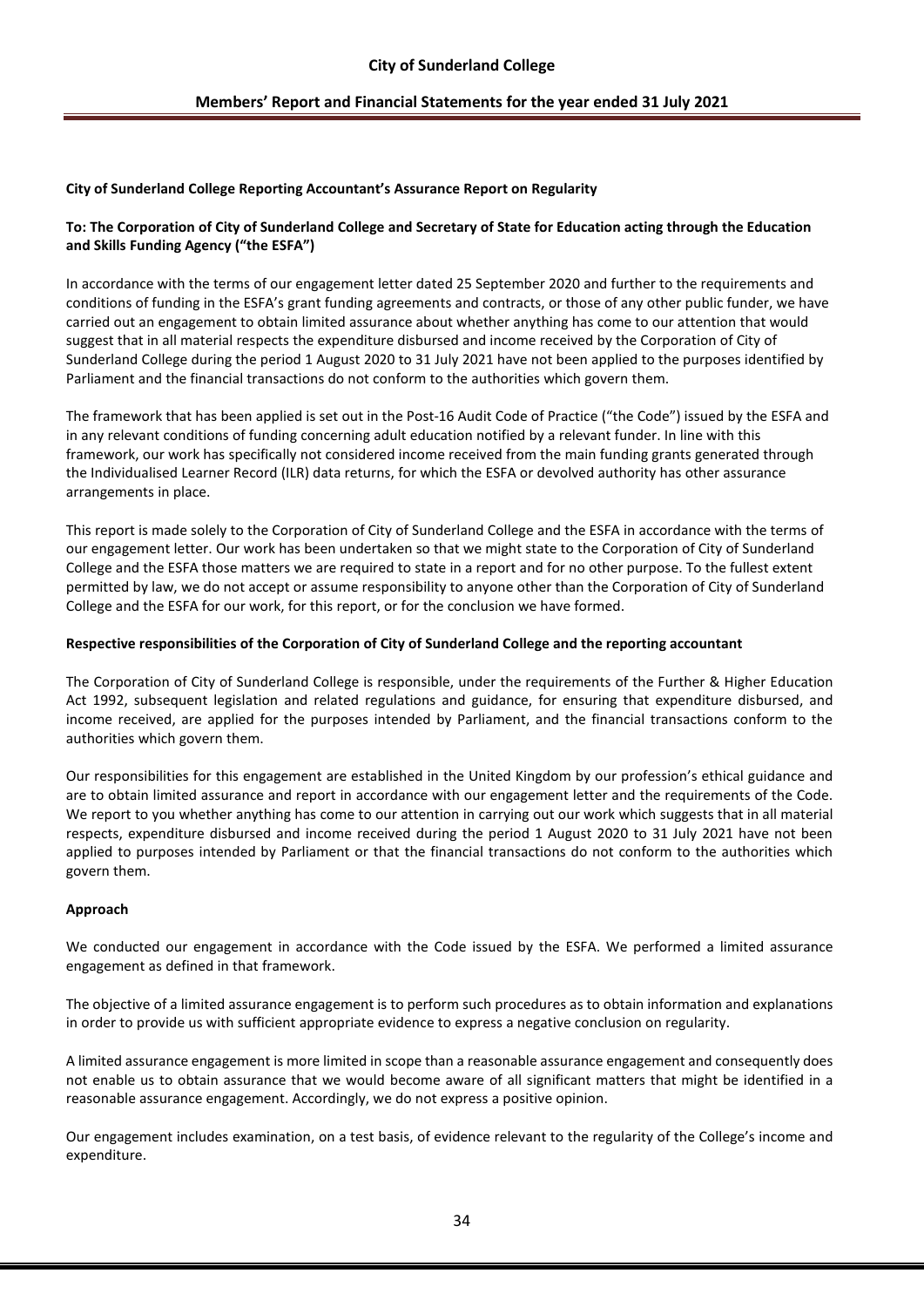### **City of Sunderland College**

### **Members' Report and Financial Statements for the year ended 31 July 2021**

#### **Reporting accountant's assurance report on regularity (continued)**

The work undertaken to draw to our conclusion includes:

• An assessment of material irregularity and impropriety across all of the College's activities;

• Further testing and review of self-assessment questionnaire including inquiry, identification of control processes and examination of supporting evidence across all areas identified as well as additional verification work where considered necessary; and

• Consideration of evidence obtained through the work detailed above and the work completed as part of our financial statements audit in order to support the regularity conclusion.

### **Conclusion**

In the course of our work, nothing has come to our attention which suggests that in all material respects the expenditure disbursed and income received during the period 1 August 2020 to 31 July 2021 has not been applied to purposes intended by Parliament and the financial transactions do not conform to the authorities which govern them.

**Brian Laidlaw BA CA (Senior Statutory Auditor) for and on behalf of MHA Tait Walker** Chartered Accountants

Statutory Auditor Bulman House Regent Centre Gosforth Newcastle upon Tyne NE33LS

Date 15 December 2021

MHA Tait Walker is a trading name of Tait Walker LLP.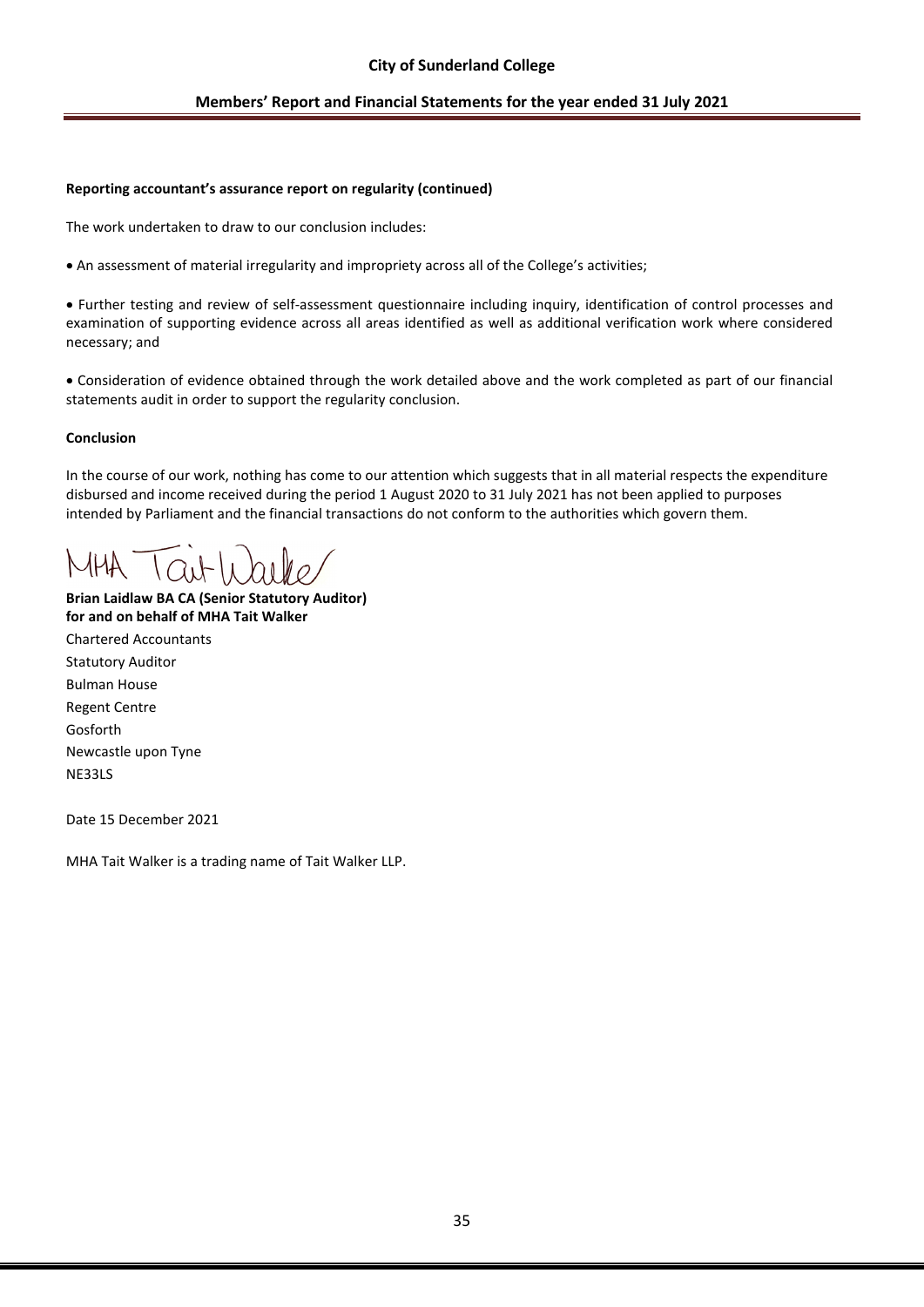# **Consolidated and College Statements of Comprehensive Income**

|                                                     |              | Year ended 31 July 2021 |                  | Year ended 31 July 2020 |                  |
|-----------------------------------------------------|--------------|-------------------------|------------------|-------------------------|------------------|
| <b>INCOME</b>                                       | <b>Notes</b> | Group<br>£'000          | College<br>£'000 | Group<br>£'000          | College<br>£'000 |
| Funding body grants                                 | 2            | 41,562                  | 41,562           | 42,972                  | 42,972           |
| Tuition fees and education contracts                | 3            | 6,194                   | 6,194            | 6,684                   | 6,684            |
| Other income                                        | 4            | 2,067                   | 2,067            | 2,021                   | 1,884            |
| Endowment and investment income                     | 5            | 2                       | $\overline{2}$   | 8                       | 8                |
| <b>Total Income</b>                                 |              | 49,825                  | 49,825           | 51,685                  | 51,548           |
| <b>EXPENDITURE</b>                                  |              |                         |                  |                         |                  |
| Staff costs                                         | 6            | 32,419                  | 32,419           | 33,770                  | 33,663           |
| Restructuring costs                                 | 6            | 703                     | 703              | 414                     | 414              |
| Other operating expenses                            | 7            | 14,401                  | 14,401           | 14,522                  | 14,751           |
| Depreciation and impairment                         | 10           | 4,330                   | 4,330            | 4,222                   | 4,218            |
| Interest payable and other finance costs            | 8            | 1,311                   | 1,311            | 1,101                   | 1,101            |
| <b>Total Expenditure</b>                            |              | 53,164                  | 53,164           | 54,029                  | 54,147           |
| (Deficit)/surplus before other gains and losses     |              | (3, 339)                | (3, 339)         | (2, 344)                | (2,599)          |
| Loss on disposal of assets                          |              |                         |                  | (37)                    | (37)             |
| (Deficit)/surplus before tax                        |              | (3, 339)                | (3, 339)         | (2, 381)                | (2,636)          |
| Tax                                                 | 9            |                         |                  |                         |                  |
| (Deficit)/surplus for the year                      |              | (3, 339)                | (3, 339)         | (2, 381)                | (2,636)          |
| Actuarial gain/(loss) in respect of pension schemes | 21           | 20,117                  | 20,117           | (30, 483)               | (30, 483)        |
| Total Comprehensive Income for the year             |              | 16,778                  | 16,778           | (32, 864)               | (33, 119)        |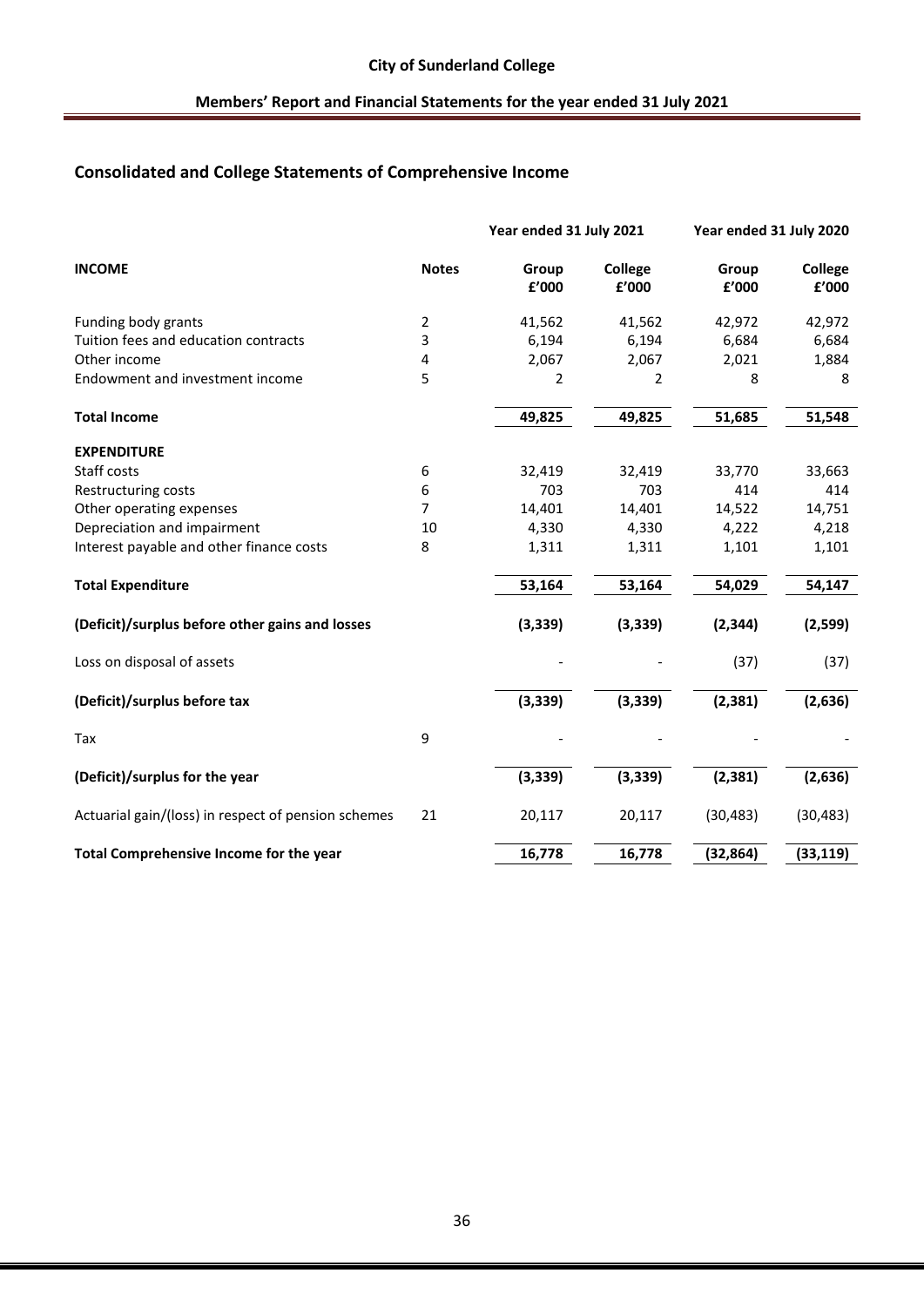# **Consolidated and College Statements of Changes in Reserves**

|                                                                   | Income &<br><b>Expenditure</b><br><b>Account</b> | Revaluation<br><b>Reserve</b> | <b>Restricted</b><br><b>Reserve</b> | <b>Total</b> |
|-------------------------------------------------------------------|--------------------------------------------------|-------------------------------|-------------------------------------|--------------|
|                                                                   | £'000                                            | £'000                         | £'000                               | £'000        |
| Group                                                             |                                                  |                               |                                     |              |
| <b>Balance at 1 August 2019</b>                                   | 26,813                                           | 12,425                        | 124                                 | 39,362       |
| Surplus from the income and expenditure account                   | (2, 381)                                         |                               |                                     | (2, 381)     |
| Other comprehensive income                                        | (30, 483)                                        | $\overline{\phantom{a}}$      |                                     | (30, 483)    |
| Total comprehensive income for the year                           | (32, 864)                                        |                               |                                     | (32, 864)    |
| Transfers between revaluation and income and expenditure reserves | 271                                              | (271)                         |                                     |              |
| Balance at 31 July 2020                                           | (5,780)                                          | 12,154                        | 124                                 | 6,498        |
| (Deficit)/surplus from the income and expenditure account         | (3, 339)                                         |                               | $\overline{\phantom{a}}$            | (3, 339)     |
| Other comprehensive income                                        | 20,117                                           | $\overline{\phantom{a}}$      | $\overline{\phantom{a}}$            | 20,117       |
| Total comprehensive income for the year                           | 16,778                                           | $\blacksquare$                | $\overline{\phantom{a}}$            | 16,778       |
| Transfers between revaluation and income and expenditure reserves | 186                                              | (186)                         |                                     |              |
| Balance at 31 July 2021                                           | 11,184                                           | 11,968                        | 124                                 | 23,276       |
| College                                                           |                                                  |                               |                                     |              |
| <b>Balance at 1 August 2019</b>                                   | 27,068                                           | 12,425                        | 124                                 | 39,617       |
| Surplus from the income and expenditure account                   | (2,636)                                          |                               |                                     | (2,636)      |
| Other comprehensive income                                        | (30, 483)                                        |                               |                                     | (30, 483)    |
| Total comprehensive income for the year                           | (33, 119)                                        |                               |                                     | (33, 119)    |
| Transfers between revaluation and income and expenditure reserves | 271                                              | (271)                         |                                     |              |
| Balance at 31 July 2020                                           | (5,780)                                          | 12,154                        | 124                                 | 6,498        |
| (Deficit)/surplus from the income and expenditure account         | (3, 339)                                         |                               | $\overline{\phantom{a}}$            | (3, 339)     |
| Other comprehensive income                                        | 20,117                                           | $\overline{\phantom{a}}$      | $\overline{\phantom{a}}$            | 20,117       |
| Total comprehensive income for the year                           | 16,778                                           | $\blacksquare$                | $\overline{\phantom{a}}$            | 16,778       |
| Transfers between revaluation and income and expenditure reserves | 186                                              | (186)                         |                                     |              |
| Balance at 31 July 2021                                           | 11,184                                           | 11,968                        | 124                                 | 23,276       |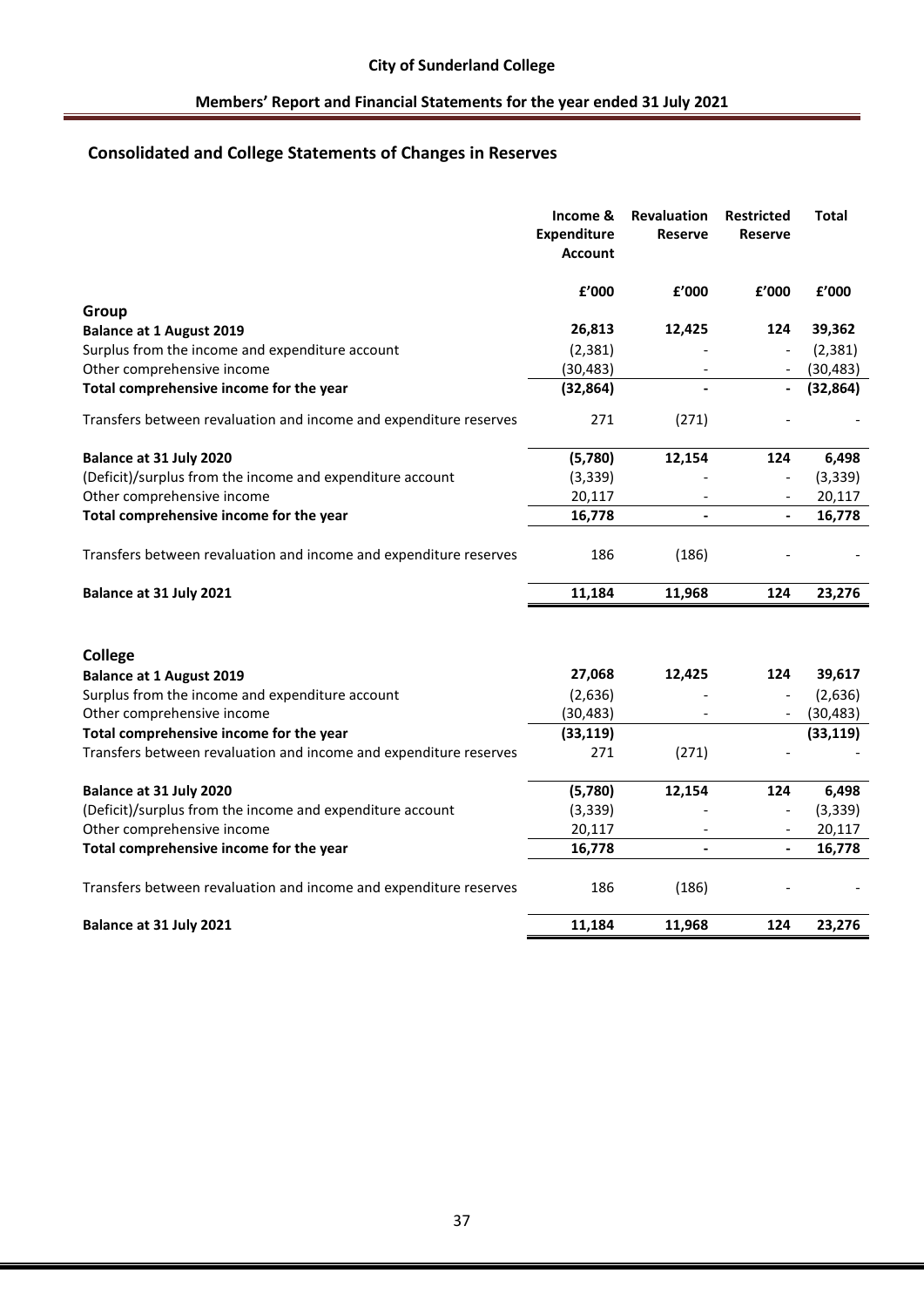**Balance Sheets as at 31 July Motes** 

|                                                     |    | Group<br>2021<br>£000 | <b>College</b><br>2021<br>£000 | Group<br>2020<br>£000 | College<br>2020<br>£000 |
|-----------------------------------------------------|----|-----------------------|--------------------------------|-----------------------|-------------------------|
| <b>Fixed assets</b>                                 |    |                       |                                |                       |                         |
| Tangible assets                                     | 10 | 121,930               | 121,930                        | 120,690               | 120,690                 |
| <b>Total fixed assets</b>                           |    | 121,930               | 121,930                        | 120,690               | 120,690                 |
| <b>Current Assets</b>                               |    |                       |                                |                       |                         |
| Stocks                                              |    | 83                    | 83                             | 170                   | 170                     |
| Debtors                                             | 12 | 1,895                 | 1,895                          | 1,335                 | 1,335                   |
| Cash at bank and in hand                            | 17 | 2,058                 | 2,058                          | 475                   | 475                     |
| <b>Total current assets</b>                         |    | 4,036                 | 4,036                          | 1,980                 | 1,980                   |
| Less creditors - amounts falling due within one     |    |                       |                                |                       |                         |
| year                                                | 13 | (10, 395)             | (10, 395)                      | (7, 289)              | (7, 289)                |
| <b>Net current liabilities</b>                      |    | (6, 359)              | (6, 359)                       | (5, 309)              | (5, 309)                |
| <b>Total assets less current liabilities</b>        |    | 115,571               | 115,571                        | 115,381               | 115,381                 |
| Less creditors: amounts falling due after more than |    |                       |                                |                       |                         |
| one year                                            | 14 | (46, 702)             | (46, 702)                      | (45, 172)             | (45, 172)               |
| <b>Provisions</b>                                   |    |                       |                                |                       |                         |
| Defined benefit obligations                         | 16 | (40, 586)             | (40, 586)                      | (56, 615)             | (56, 615)               |
| Other provisions                                    | 16 | (5,007)               | (5,007)                        | (7,096)               | (7,096)                 |
| <b>Total net assets</b>                             |    | 23,276                | 23,276                         | 6,498                 | 6,498                   |
| <b>Unrestricted reserves</b>                        |    |                       |                                |                       |                         |
| Income & expenditure account                        |    | 11,184                | 11,184                         | (5,780)               | (5,780)                 |
| <b>Revaluation reserve</b>                          |    | 11,968                | 11,968                         | 12,154                | 12,154                  |
| <b>Total unrestricted reserves</b>                  |    | 23,152                | 23,152                         | 6,374                 | 6,374                   |
| <b>Restricted reserves</b>                          |    | 124                   | 124                            | 124                   | 124                     |
| <b>Total reserves</b>                               |    | 23,276                | 23,276                         | 6,498                 | 6,498                   |

The financial statements on pages 36 to 64 were approved by the Corporation on 14 December 2021 and were signed on its behalf on that date by:

R.W. Lawson

Ellen Thirady

Mr R Lawson (Chair) Mr R Lawson (Chair) Ms E Thinnesen (Accounting Officer)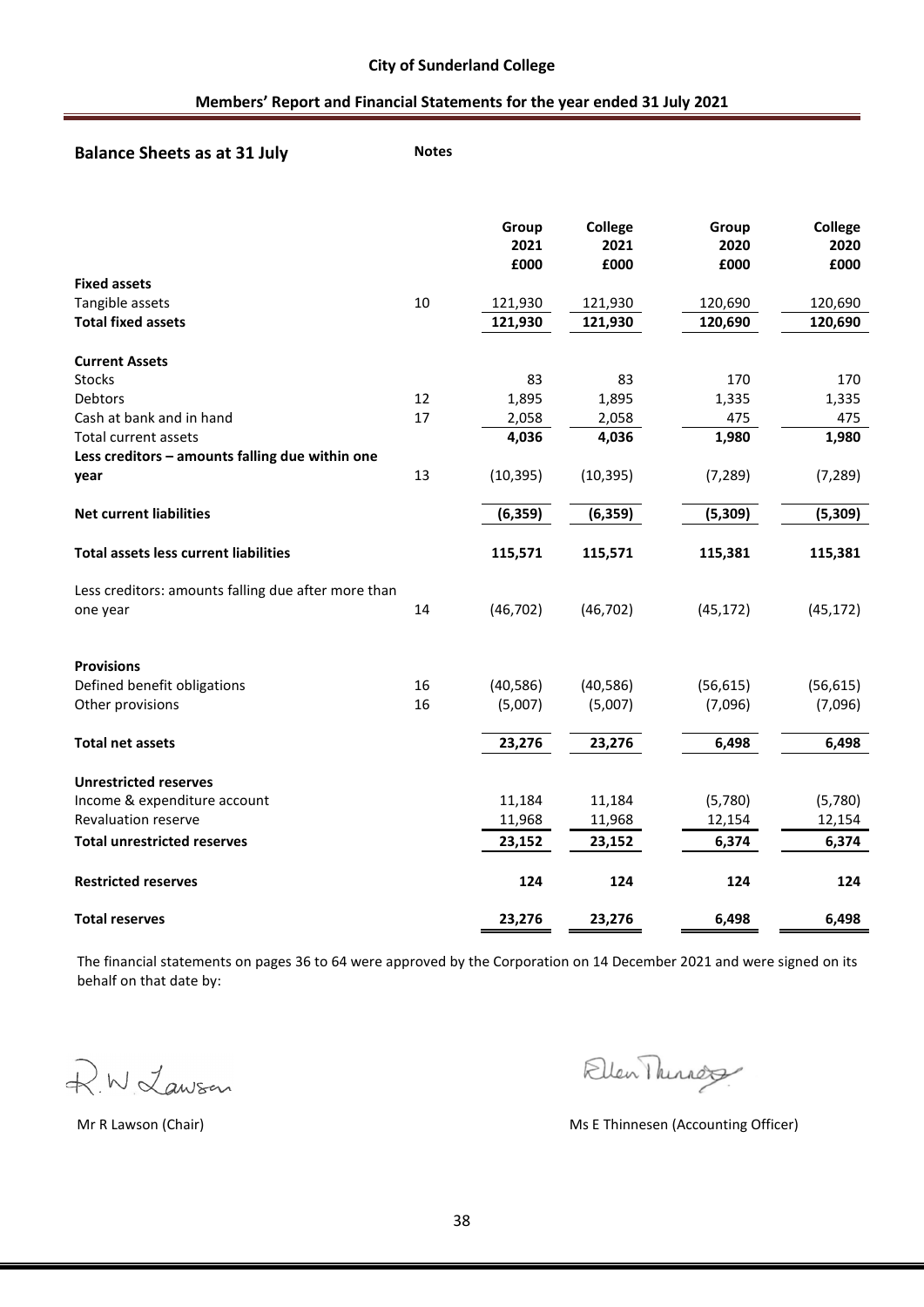# **Consolidated Statement of Cash Flows**

|                                                              | <b>Notes</b> |                |                   |
|--------------------------------------------------------------|--------------|----------------|-------------------|
|                                                              |              | Year ended     | <b>Year ended</b> |
|                                                              |              | 31 July 2021   | 31 July 2020      |
|                                                              |              | £'000          | f'000             |
| Cash flows from operating activities                         |              |                |                   |
| Surplus for the year                                         |              | (3, 339)       | (2, 381)          |
| Adjustment for non-cash items                                |              |                |                   |
| Depreciation and impairment                                  |              | 4,330          | 4,222             |
| (Increase)/decrease in stocks                                |              | (10)           | 18                |
| (Increase) in debtors                                        |              | (560)          | 879               |
| Decrease in creditors                                        |              | 80             | (3,603)           |
| Increase/(decrease) in provisions                            |              | (2,089)        | (770)             |
| Pensions costs less contributions paid                       |              | 3,310          | 1,792             |
| Adjustment for investing or financing activities             |              | 1,722          | 157               |
| Investment income                                            |              | (2)            | (8)               |
| Interest payable                                             |              | 1,311          | 1,101             |
| Loss on sale of fixed assets                                 |              |                | 37                |
| <b>Taxation paid</b>                                         |              |                |                   |
| Net cash flow from operating activities                      |              | 3,031          | 1,287             |
| Cash flows from investing activities                         |              |                |                   |
| Proceeds from sale of fixed assets                           |              |                | 1,077             |
| <b>Capital Grant Receipts</b>                                |              | 4,396          | 6,350             |
| Investment income                                            |              | $\overline{2}$ | 8                 |
| Payments made to acquire fixed assets                        |              | (4,500)        | (7, 251)          |
|                                                              |              | (102)          | 184               |
| Cash flows from financing activities                         |              |                |                   |
| Interest paid                                                |              | (533)          | (596)             |
| Repayments of amounts borrowed                               |              | (813)          | (1,751)           |
|                                                              |              | (1, 346)       | (2, 347)          |
| Increase/(decrease) in cash and cash equivalents in the year |              | 1,583          | (876)             |
| Cash and cash equivalents at beginning of the year           | 17           | 475            | 1,351             |
| Cash and cash equivalents at end of the year                 | 17           | 2,058          | 475               |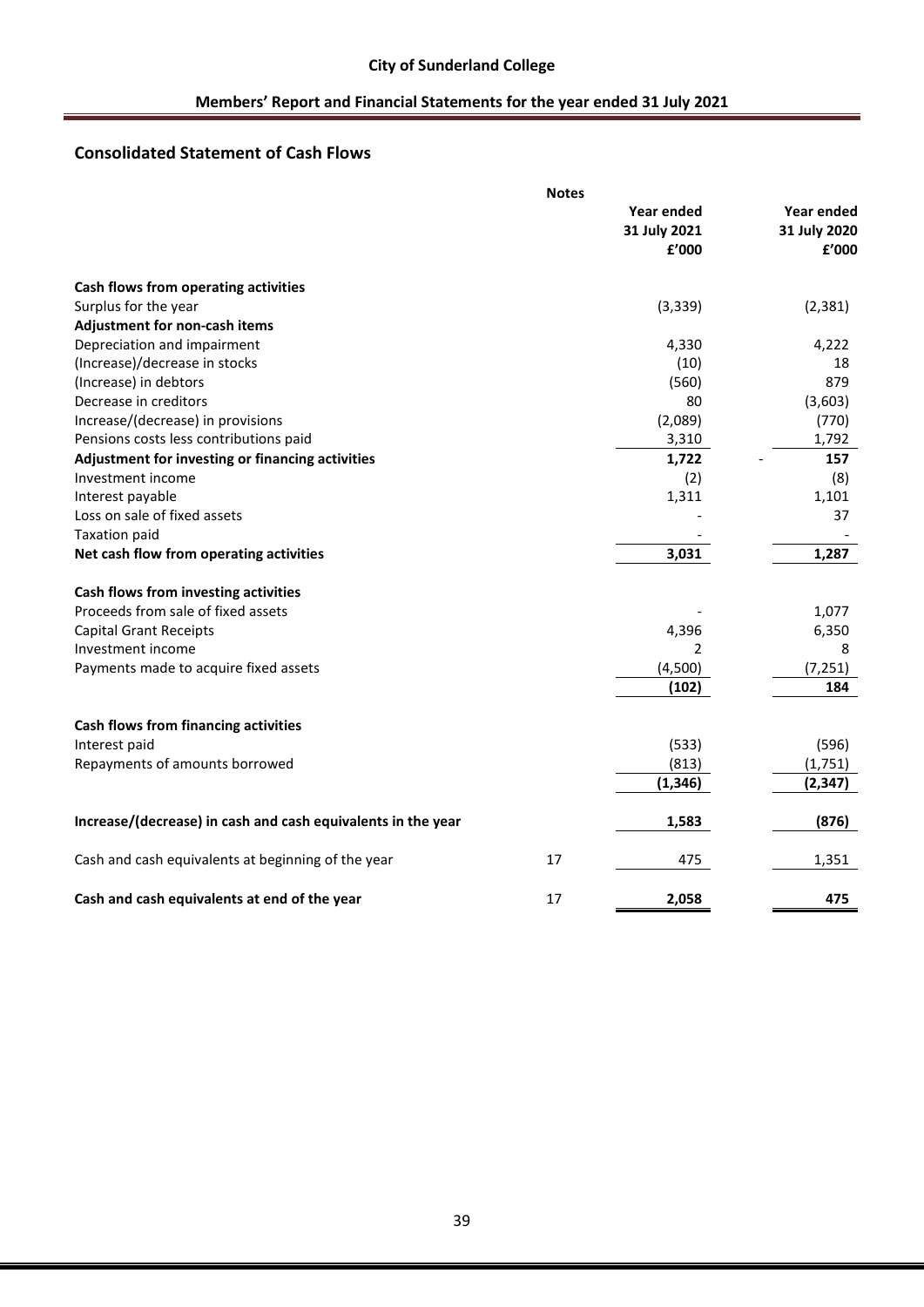## **Notes to the Financial Statements for the Year 31 July 2021**

### **1 Accounting policies**

### **Statement of accounting policies**

The following accounting policies have been applied consistently in dealing with items which are considered material in relation to the financial statements.

### **Basis of preparation**

These financial statements have been prepared in accordance with the Statement of Recommended Practice: Accounting for Further and Higher Education 2019 (the 2019 FE HE SORP), the College Accounts Direction for 2020 to 2021 and in accordance with Financial Reporting Standard 102 – "The Financial Reporting Standard applicable in the United Kingdom and Republic of Ireland" (FRS 102). The Group is a public benefit entity and has therefore applied the relevant public benefit requirements of FRS 102.

The preparation of financial statements in compliance with FRS 102 requires the use of certain critical accounting estimates. It also requires management to exercise judgement in applying the Group's accounting policies.

### **Basis of accounting**

The financial statements are prepared in accordance with the historical cost convention as modified by the use of previous valuations as deemed cost at transition for certain non-current assets.

### **Basis of consolidation**

The consolidated financial statements include the Group and its subsidiaries, COSC Supplies Limited, Blue Square Trading Limited and Sunderland College Enterprises Limited and Kirkley Hall Limited, controlled by the Group. Control is achieved where the Group has the power to govern the financial and operating policies of an entity so as to obtain benefits from its activities. In accordance with FRS 102, the activities of the student union have not been consolidated because the Group does not exercise control over those activities. All financial statements are made up to 31 July 2021.

### **Going concern**

The activities of the Group, together with the key factors likely to affect its future development and performance are set out in the Members' Report, including those relating to COVID-19. The financial position of the Group, its cash flow, liquidity and borrowings are described in the Financial Statements and accompanying Notes.

Future forecasts are based on the level of notified funding for 16-19 learners and AEB, recruitment numbers along with anticipated levels of income on other lines that reflect the anticipated financial impact of COVID-19. Anticipated associated restructuring savings and non-staff savings have also been made. Despite the impact of COVID-19 the Group is still forecasting a healthy Educational EBITDA position.

The Group has sufficient cash reserves to fund day-to-day activities, including cash at bank of £2.1m (*2020: £0.5m)*. The Group currently has six loans outstanding, totalling £12.1m (*2020: £12.7m*), negotiated on different terms and all loans are secured. The Group's financial forecasts and financial projections indicate that it will be able to operate within these existing facilities and covenants for the foreseeable future.

Accordingly, the Group has a reasonable expectation that it has adequate resources to continue in operational existence for the foreseeable future, and for this reason will continue to adopt the going concern basis in the preparation of its Financial Statements.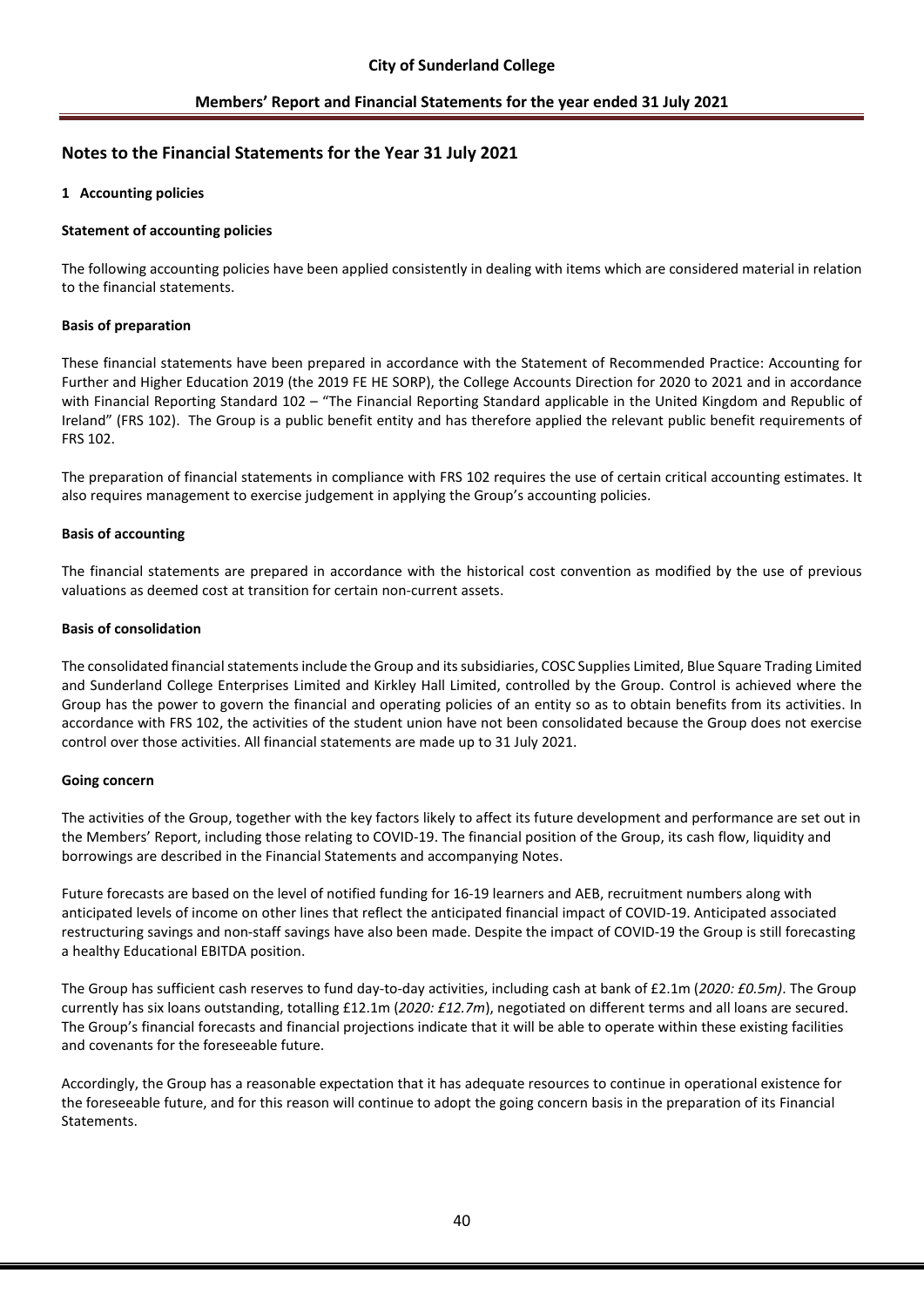### **1 Accounting policies (continued)**

### **Recognition of income**

Government revenue grants include funding body recurrent grants and other grants and are accounted for under the accrual model as permitted by FRS 102. Funding body recurrent grants are measured in line with best estimates for the period of what is receivable and depend on the particular income stream involved. Any under or over achievement for the Adult Skills Budget is adjusted for and reflected in the level of recurrent grant recognised in the income and expenditure account. The final grant income is normally determined with the conclusion of the year end reconciliation process with the funding body following the year end, and the results of any funding audits. 16-18 learner-responsive funding is not normally subject to reconciliation and is therefore not subject to contract adjustments.

The recurrent grant from Office for Students represents the funding allocations attributable to the current financial year and is credited direct to the Statement of Comprehensive Income.

Income from franchised HE delivery is recognised based on the actual reconciliation figures received from the partner University and is based on student income earned for the current financial year.

Other discrete Education and Skills Funding Agency (ESFA) funds received during the year are taken to income and expenditure as incurred in line with the specific terms and conditions attached to each fund by the Funding Bodies.

Grants (including research grants) from non-government sources are recognised in income when the Group is entitled to the income and performance related conditions have been met. Income received in advance of performance related conditions being met is recognised as deferred income within creditors on the balance sheet and released to income as the conditions are met.

Government capital grants are capitalised, held as deferred income and recognised in income over the expected useful life of the asset, under the accrual method as permitted by FRS 102. Other capital grants are recognised in income when the Group is entitled to the funds subject to any performance related conditions being met.

Income from tuition fees is stated gross of any expenditure which is not a discount and is recognised in the period for which it is received.

All income from short-term deposits is credited to the income and expenditure account in the period in which it is earned on a receivable basis.

### **Accounting for post-employment benefits**

Post-employment benefits to employees of the Group are principally provided by the Teachers' Pension Scheme (TPS) and the Local Government Pension Scheme (LGPS). These are defined benefit plans, which are externally funded and contracted out of the State Second Pension.

The TPS is an unfunded scheme. Contributions to the TPS are calculated so as to spread the cost of pensions over employees' working lives with the Group in such a way that the pension cost is a substantially level percentage of current and future pensionable payroll. The contributions are determined by qualified actuaries on the basis of valuations using a prospective benefit method. The TPS is a multi-employer scheme and the Group is unable to identify its share of the underlying assets and liabilities of the scheme on a consistent and reasonable basis. The TPS is therefore treated as a defined contribution plan and the contributions recognised as an expense in the income statement in the periods during which services are rendered by employees.

The LGPS is a funded scheme. The assets of the LGPS are measured using closing fair values. LGPS liabilities are measured using the projected unit credit method and discounted at the current rate of return on a high quality corporate bond of equivalent term and currency to the liabilities. The actuarial valuations are obtained at least triennially and are updated at each balance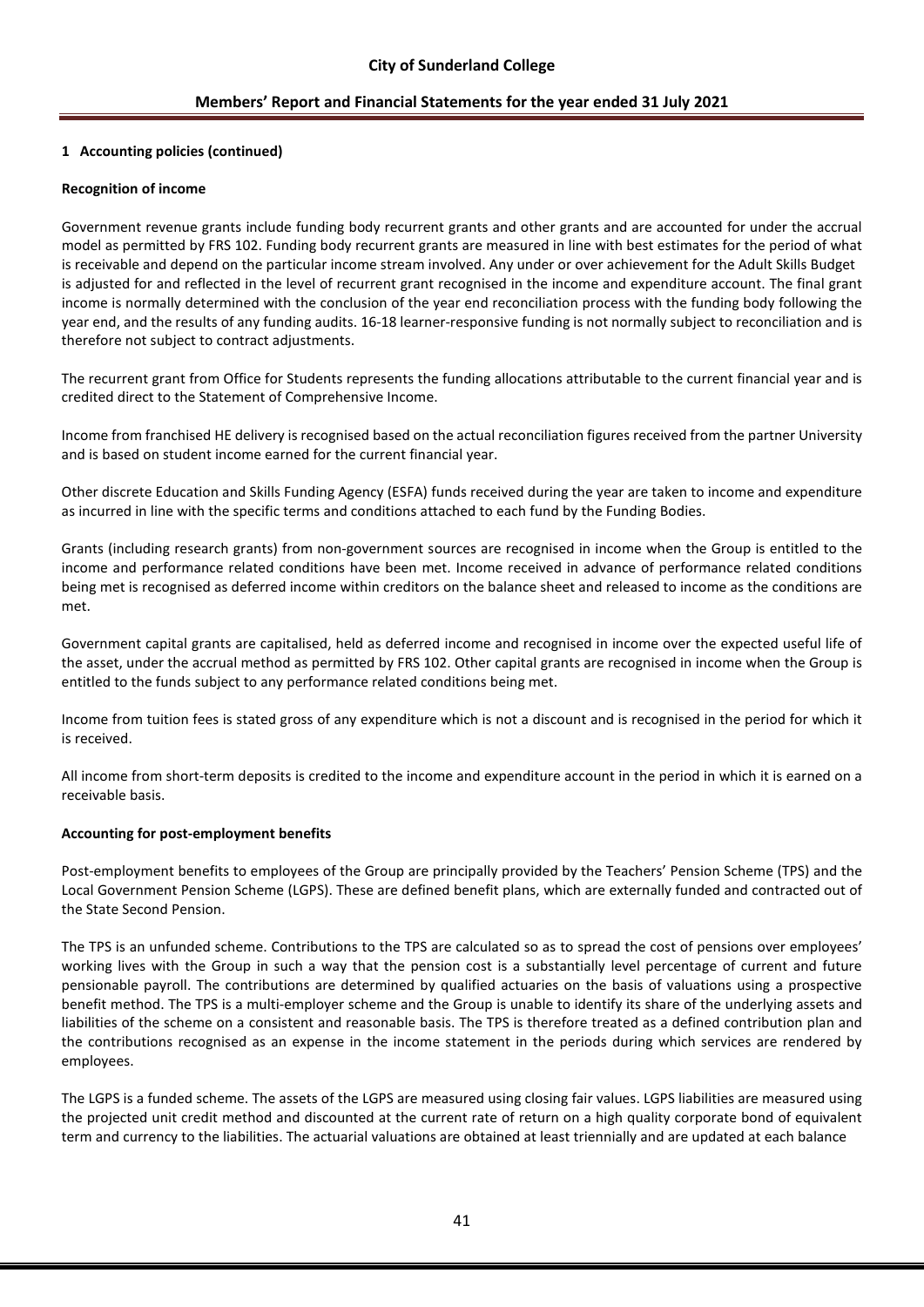### **1 Accounting policies (continued)**

sheet date. The amounts charged to operating surplus are the current service costs and the costs of scheme introductions, benefit changes, settlements and curtailments. They are included as part of staff costs as incurred. Net interest on the net defined benefit liability/asset is also recognised in the Statement of Comprehensive Income and comprises the interest cost on the defined benefit obligation and interest income on the scheme assets, calculated by multiplying the fair value of the scheme assets at the beginning of the period by the rate used to discount the benefit obligations. The difference between the interest income on the scheme assets and the actual return on the scheme assets is recognised in other recognised gains and losses.

Actuarial gains and losses are recognised immediately in other recognised gains and losses**.**

### **Short term Employment benefits.**

Short term employment benefits such as salaries and compensated absences (holiday pay) are recognised as an expense in the year in which the employees render service to the Group. Any unused benefits are accrued and measured as the additional amount the Group expects to pay as a result of the unused entitlement.

### **Enhanced Pensions**

The actual cost of any enhanced ongoing pension to a former member of staff is paid by the Group monthly. An estimate of the expected future cost of any enhancement to the ongoing pension of a former member of staff is charged in full to the Group's income in the year that the member of staff retires. In subsequent years a charge is made to provisions in the balance sheet using the enhanced pension spreadsheet provided by the funding bodies.

### **Non-current Assets - Tangible fixed assets**

Tangible fixed assets are stated at deemed cost less accumulated depreciation and accumulated impairment losses. Certain items of fixed assets that had been revalued to fair value on or prior to the date of transition to the 2015 FE HE SORP, are measured on the basis of deemed cost, being the revalued amount at the date of that revaluation.

### **Land and buildings**

Freehold land is not depreciated. Freehold buildings are depreciated over their expected useful economic life to the Group, on a straight line basis, generally of 50 years. The Group has a policy of depreciating major adaptations to buildings over the period of their useful economic life of between 10 and 50 years.

Where land and buildings are acquired with the aid of specific grants, they are capitalised and depreciated as above. The related grants are credited to a deferred capital grant account, and are released to the income and expenditure account over the expected useful economic life of the related asset on a basis consistent with the depreciation policy.

Finance costs, which are directly attributable to the construction of land and buildings, are capitalised as part of the cost of those assets.

A review for impairment of a cash generating unit is carried out if events or changes in circumstances indicate that the carrying amount of any fixed asset may not be recoverable.

On adoption of FRS 102, the Group followed the transitional provision to retain the book value of land and buildings, which were revalued in 2014*,* as deemed cost but not to adopt a policy of revaluations of these properties in the future.

Assets under construction are accounted for at cost, based on the value of architects' certificates and other direct costs, incurred up to the balance sheet date. They are not depreciated until they are brought into use.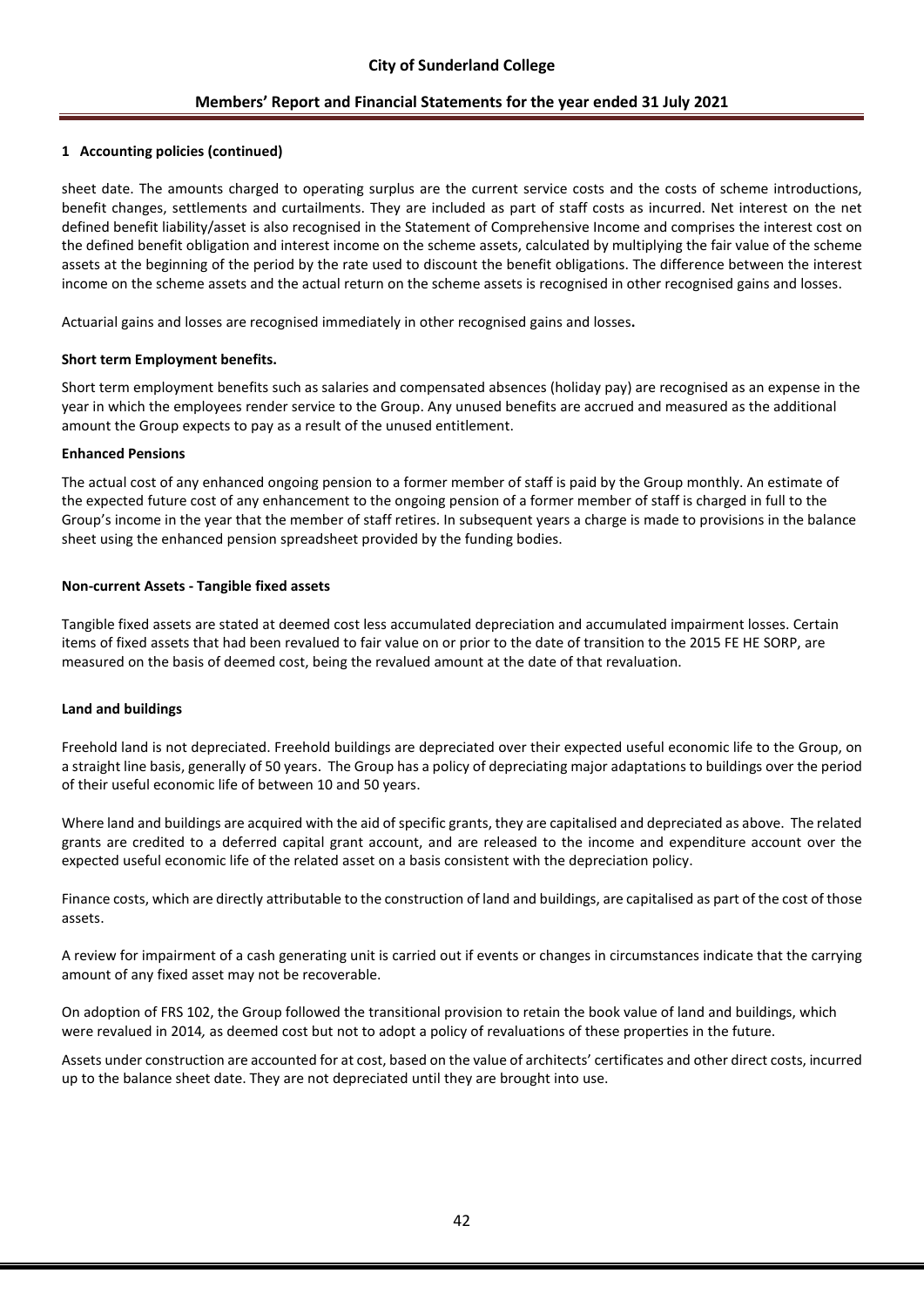### **1 Accounting policies (continued)**

### **Subsequent expenditure on existing fixed assets**

Where significant expenditure is incurred on tangible fixed assets after initial purchase it is charged to income in the period it is incurred, unless it increases the future benefits to the Group, in which case it is capitalised and depreciated on the relevant basis.

### **Equipment**

Equipment costing less than £1,000 per individual item is written off to the income and expenditure account in the period of acquisition. All other equipment is capitalised at cost.

All assets are depreciated on a straight- line basis over their useful economic life as follows:

- Motor vehicles and general equipment 3 years on a straight-line basis
- Computer equipment 5 years on a straight-line basis
- Furniture and fittings 10 years on a straight-line basis

Where equipment is acquired with the aid of specific grants, it is capitalised and depreciated in accordance with the above policy, with the related grant being credited to a deferred capital grant account and released to the income and expenditure account over the useful economic life of the related equipment.

### **Borrowing costs**

Borrowing costs are recognised as expenditure in the period in which they are incurred, other than those directly attributable to the acquisition, construction or production of a qualifying asset, which are capitalised and written off over the life of the associated asset.

### **Leased assets**

Costs in respect of operating leases are charged on a straight-line basis over the lease term.

### **Investments**

### *Investments in subsidiaries*

Investments in subsidiaries are accounted for at cost less impairment in the individual College financial statements.

#### **Inventories**

Inventories are stated at the lower of their cost (using the FIFO method) and net realisable value, being selling price less costs to complete and sell. Where necessary, provision is made for obsolete, slow-moving and defective items.

### **Cash and cash equivalents**

Cash includes cash in hand, deposits repayable on demand and overdrafts. Deposits are repayable on demand if they are in practice available within 3 months without penalty.

Cash equivalents are short term, highly liquid investments that are readily convertible to known amounts of cash with insignificant risk of change in value. An investment qualifies as a cash equivalent when it has maturity of 3 months or less from the date of acquisition.

### **Financial liabilities and equity**

Financial liabilities and equity are classified according to the substance of the financial instrument's contractual obligations, rather than the financial instrument's legal form.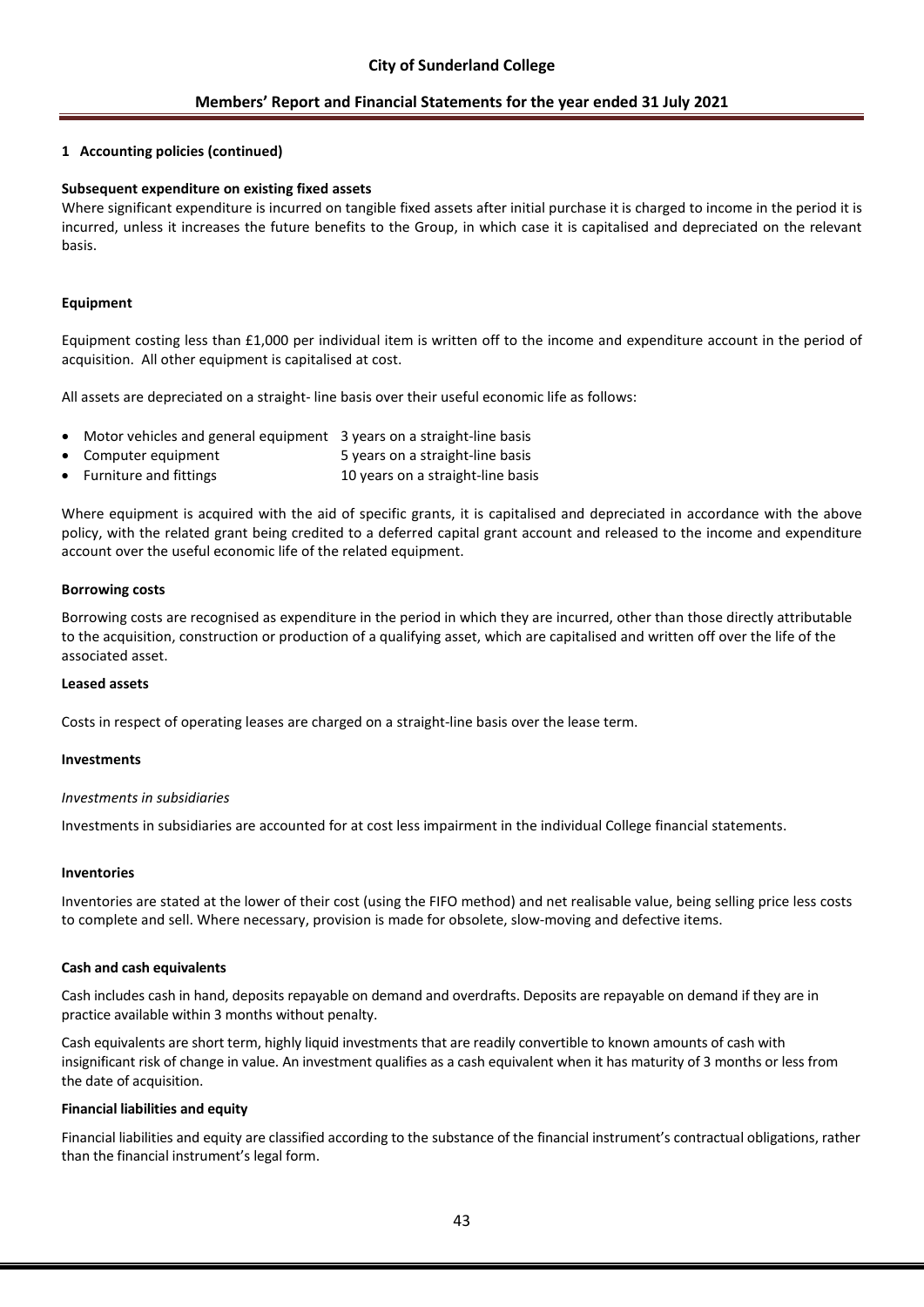### **1 Accounting policies (continued)**

All loans, investments and short term deposits held by the Group are classified as basic financial instruments in accordance with FRS 102 and are held at amortised cost. These instruments are initially recorded at the transaction price less any transaction costs (historical cost). Loans and investments that are payable or receivable within one year are not discounted.

### **Foreign currency translation**

Transactions denominated in foreign currencies are recorded using the rate of exchange ruling at the date of the transaction. Monetary assets and liabilities denominated in foreign currencies are translated at the rates of exchange ruling at the end of the financial period with all resulting exchange differences being taken to income in the period in which they arise.

### **Taxation**

The Group is considered to pass the tests set out in Paragraph 1 Schedule 6 Finance Act 2010 and therefore it meets the definition of a charitable company for UK corporation tax purposes. Accordingly, the Group is potentially exempt from taxation in respect of income or capital gains received within categories covered by sections 478-488 of the Corporation Tax Act 2010 or Section 256 of the Taxation of Chargeable Gains Act 1992, to the extent that such income or gains are applied exclusively to charitable purposes.

The Group is partially exempt in respect of Value Added Tax, so that it can only recover around 1% of the VAT charged on its inputs. Irrecoverable VAT on inputs is included in the costs of such inputs and added to the cost of tangible fixed assets as appropriate, where the inputs themselves are tangible fixed assets by nature.

The Group's subsidiary companies are subject to corporation tax and VAT in the same way as any commercial organisation.

### **Provisions and contingent liabilities**

Provisions are recognised when the Group has a present legal or constructive obligation as a result of a past event, it is probable that a transfer of economic benefit will be required to settle the obligation and a reliable estimate can be made of the amount of the obligation.

Where the effect of the time value of money is material, the amount expected to be required to settle the obligation is recognised at present value using a pre-tax discount rate. The unwinding of the discount is recognised as a finance cost in the statement of comprehensive income in the period it arises.

A contingent liability arises from a past event that gives the Group a possible obligation whose existence will only be confirmed by the occurrence or otherwise of uncertain future events not wholly within the control of the Group. Contingent liabilities also arise in circumstances where a provision would otherwise be made but either it is not probable that an outflow of resources will be required or the amount of the obligation cannot be measured reliably.

Contingent liabilities are not recognised in the balance sheet but are disclosed in the notes to the financial statements.

### **Agency arrangements**

The Group acts as an agent in the collection and payment of discretionary support funds, free school meals and bursaries. Related payments received from the funding bodies and subsequent disbursements to students are excluded from the Income and Expenditure account of the Group where the Group is exposed to minimal risk or enjoys minimal economic benefit related to the transaction.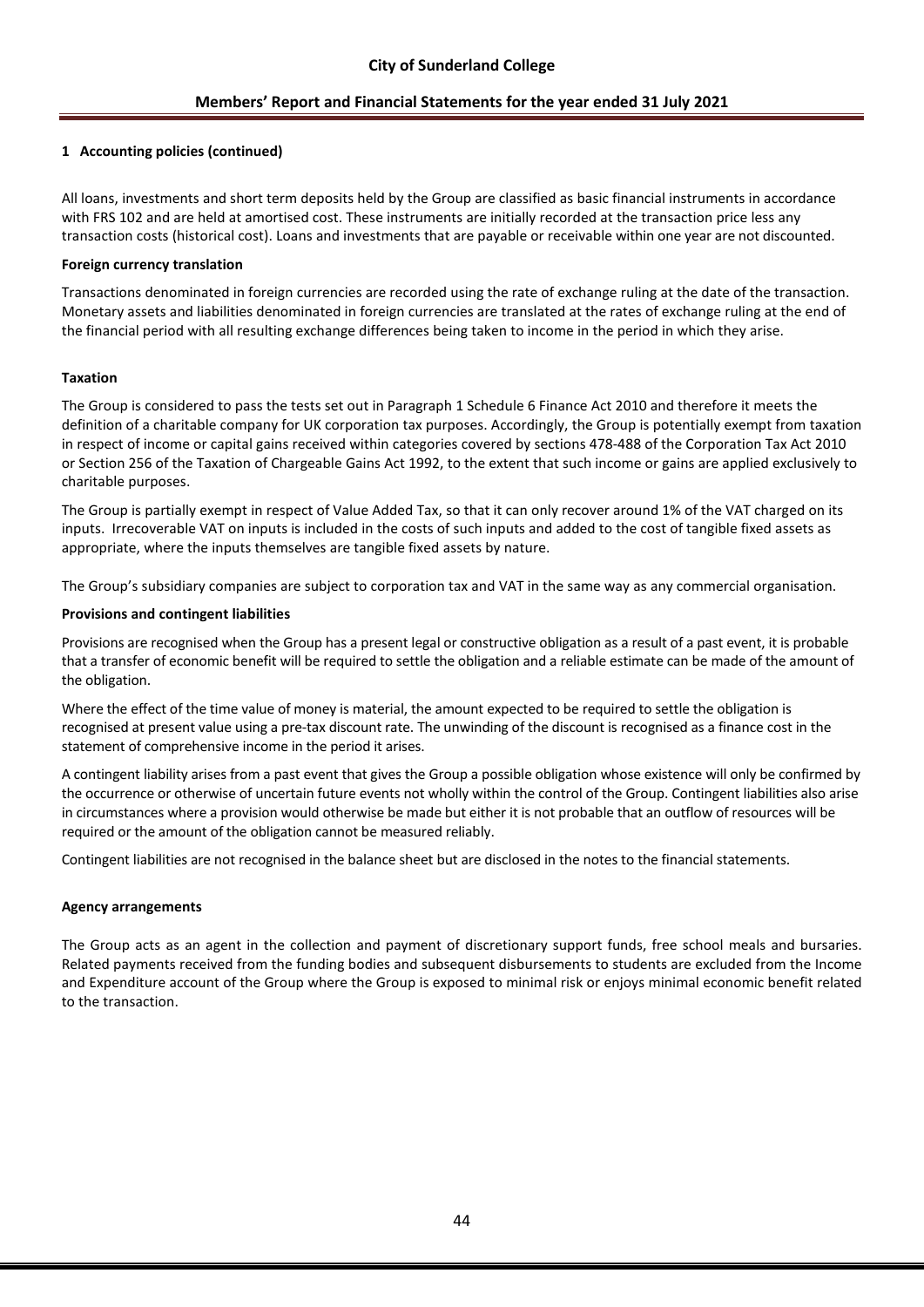### **1 Accounting policies (continued)**

### **Judgements in applying accounting policies and key sources of estimation uncertainty**

In preparing these financial statements, management have made the following judgements:

- Determine whether leases entered into by the Group either as a lessor or a lessee are operating or finance leases. These decisions depend on an assessment of whether the risks and rewards of ownership have been transferred from the lessor to the lessee on a lease by lease basis.
- Determine whether there are indicators of impairment of the group's tangible assets, including goodwill. Factors taken into consideration in reaching such a decision include the economic viability and expected future financial performance of the asset and where it is a component of a larger cash-generating unit, the viability and expected future performance of that unit.

### *Other key sources of estimation uncertainty*

• *Tangible fixed assets*

Tangible fixed assets, other than investment properties, are depreciated over their useful lives taking into account residual values, where appropriate. The actual lives of the assets and residual values are assessed annually and may vary depending on a number of factors. In re-assessing asset lives, factors such as technological innovation and maintenance programmes are taken into account. Residual value assessments consider issues such as future market conditions, the remaining life of the asset and projected disposal values.

Where impairment indicators have been identified, there can be an element of estimation uncertainty in respect of the assessment of the recoverable value of the asset. The significant impairment in the year arises on property which is surplus to requirements. This value is assessed by qualified valuers based on the condition of the assets and recent similar transactions in the relevant market.

• *Local Government Pension Scheme*

The present value of the 2 Local Government Pension Schemes (Teesside Pension Fund and Tyne & Wear Pension Fund) defined benefit liabilities depend on a number of factors that are determined on an actuarial basis using a variety of assumptions. The assumptions used in determining the net cost (income) for pensions include the discount rate. Any changes in these assumptions, which are disclosed in note 21, will impact the carrying amount of the pension liabilities. Furthermore a roll forward approach which projects results from the latest full actuarial valuation performed at 31 March 2019 has been used by the actuary in valuing the pensions liabilities at 31 July 2021. Any differences between the figures derived from the roll forward approach and a full actuarial valuation would impact on the carrying amount of the pension liabilities.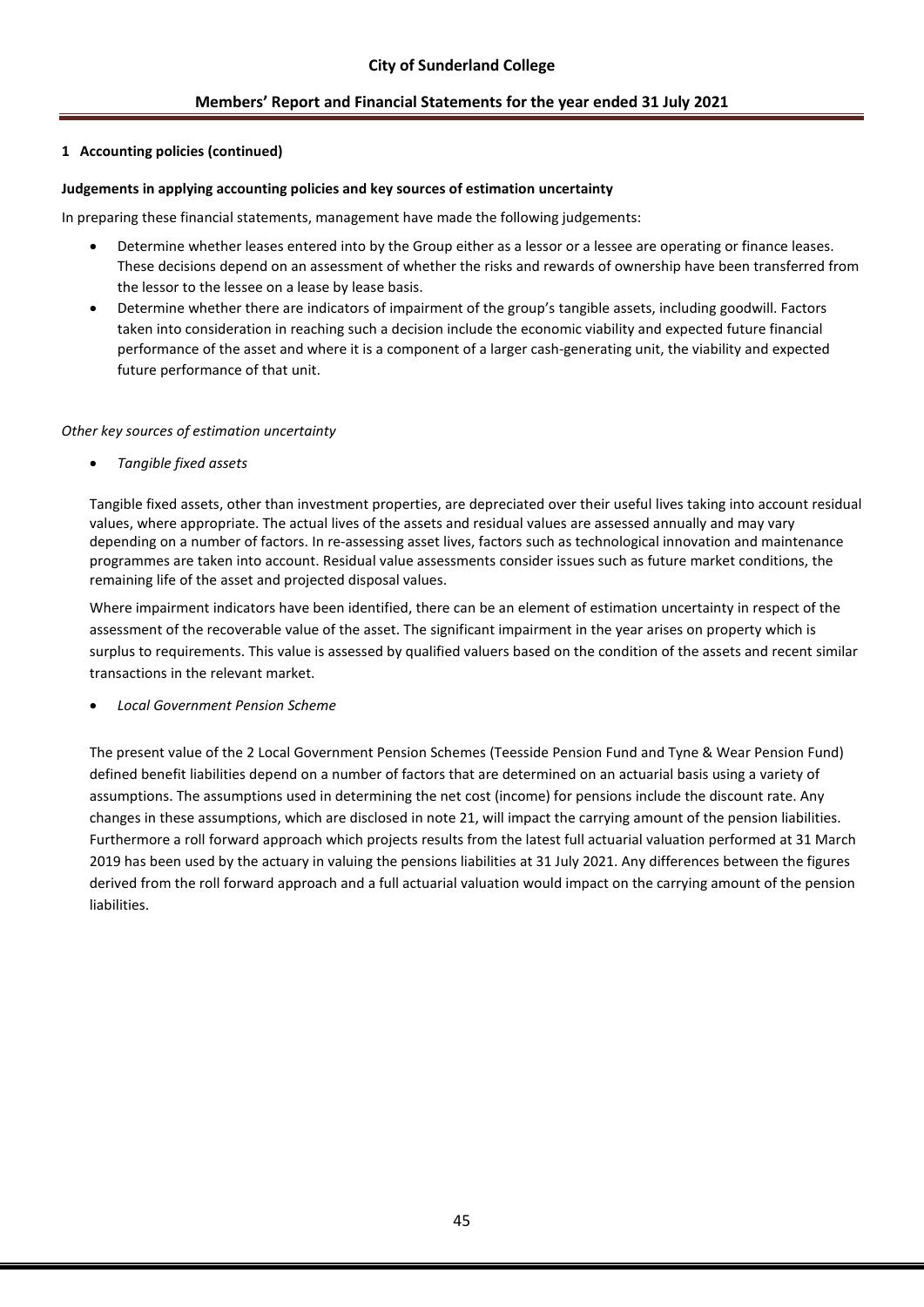# **2 Funding body grants**

|                                                       | Group<br>Year ended<br>31 July<br>2021<br>£'000 | <b>College</b><br>Year ended<br>31 July<br>2021<br>f'000 | Group<br>Year ended<br>31 July<br>2020<br>f'000 | College<br>Year ended<br>31 July<br>2020<br>£'000 |
|-------------------------------------------------------|-------------------------------------------------|----------------------------------------------------------|-------------------------------------------------|---------------------------------------------------|
| Education and Skills Funding Agency - 16-18           | 26,339                                          | 26,339                                                   | 25,646                                          | 25,646                                            |
| Education and Skills Funding Agency - Adult           | 7,334                                           | 7,334                                                    | 7,535                                           | 7,535                                             |
| Education and Skills Funding Agency - Apprenticeships | 3,667                                           | 3,667                                                    | 4,763                                           | 4,763                                             |
| Office for Students                                   | 521                                             | 521                                                      | 611                                             | 611                                               |
| <b>Specific grants</b>                                |                                                 |                                                          |                                                 |                                                   |
| Education and Skills Funding Agency Other             | 2,234                                           | 2,234                                                    | 3,680                                           | 3,680                                             |
| Release of government capital grants                  | 1,069                                           | 1,069                                                    | 700                                             | 700                                               |
| Higher Education grant                                | 17                                              | 17                                                       | 37                                              | 37                                                |
| Specific grants - Coronavirus additional funding      |                                                 |                                                          |                                                 |                                                   |
| Education and Skills Funding Agency 16-19 Tuition     |                                                 |                                                          |                                                 |                                                   |
| Funding                                               | 381                                             | 381                                                      |                                                 |                                                   |
| <b>Total</b>                                          | 41,562                                          | 41,562                                                   | 42,972                                          | 42,972                                            |

# **3 Tuition fees and education contracts**

|                                    | Group<br>Year ended<br>31 July 2021 | <b>College</b><br>Year ended<br>31 July 2021 | Group<br>Year ended<br>31 July 2020 | College<br>Year ended<br>31 July 2020 |
|------------------------------------|-------------------------------------|----------------------------------------------|-------------------------------------|---------------------------------------|
|                                    | f'000                               | f'000                                        | f'000                               | f'000                                 |
| Adult education fees               | 196                                 | 196                                          | 287                                 | 287                                   |
| Apprenticeship fees and contract   | 38                                  | 38                                           | 98                                  | 98                                    |
| Fees for FE loan supported courses | 1,934                               | 1,934                                        | 1,464                               | 1,464                                 |
| Fees for HE loan supported courses | 2,752                               | 2,752                                        | 3,416                               | 3,416                                 |
| <b>Total tuition fees</b>          | 4,920                               | 4,920                                        | 5,265                               | 5,265                                 |
| <b>Education contracts</b>         | 1,274                               | 1,274                                        | 1,419                               | 1,419                                 |
| <b>Total</b>                       | 6,194                               | 6,194                                        | 6,684                               | 6,684                                 |

## **4 Other income**

|                                         | Group                      | <b>College</b> | Group        | College      |
|-----------------------------------------|----------------------------|----------------|--------------|--------------|
|                                         | Year ended<br>31 July 2021 | Year ended     | Year ended   | Year ended   |
|                                         |                            | 31 July 2021   | 31 July 2020 | 31 July 2020 |
|                                         | f'000                      | £'000          | f'000        | £'000        |
| Catering and residences                 | 321                        | 321            | 587          | 551          |
| Non-government capital grants           | 16                         | 16             | 107          | 107          |
| Miscellaneous income                    | 1,625                      | 1,625          | 1,175        | 1,074        |
| Coronavirus Job Retention Scheme income | 105                        | 105            | 152          | 152          |
| <b>Total</b>                            | 2,067                      | 2,067          | 2,021        | 1,884        |

The Corporation furloughed Catering Assistants, Estates Technicians, Maintenance Staff Zoo Hosts and Presenters, Business Executives, Training & Sales Advisors, Part time lecturers, Front of House and Commercial staff under the governments Coronavirus Job Retention Scheme. The funding received of £105k relates to staff costs which are included within the staff costs note below.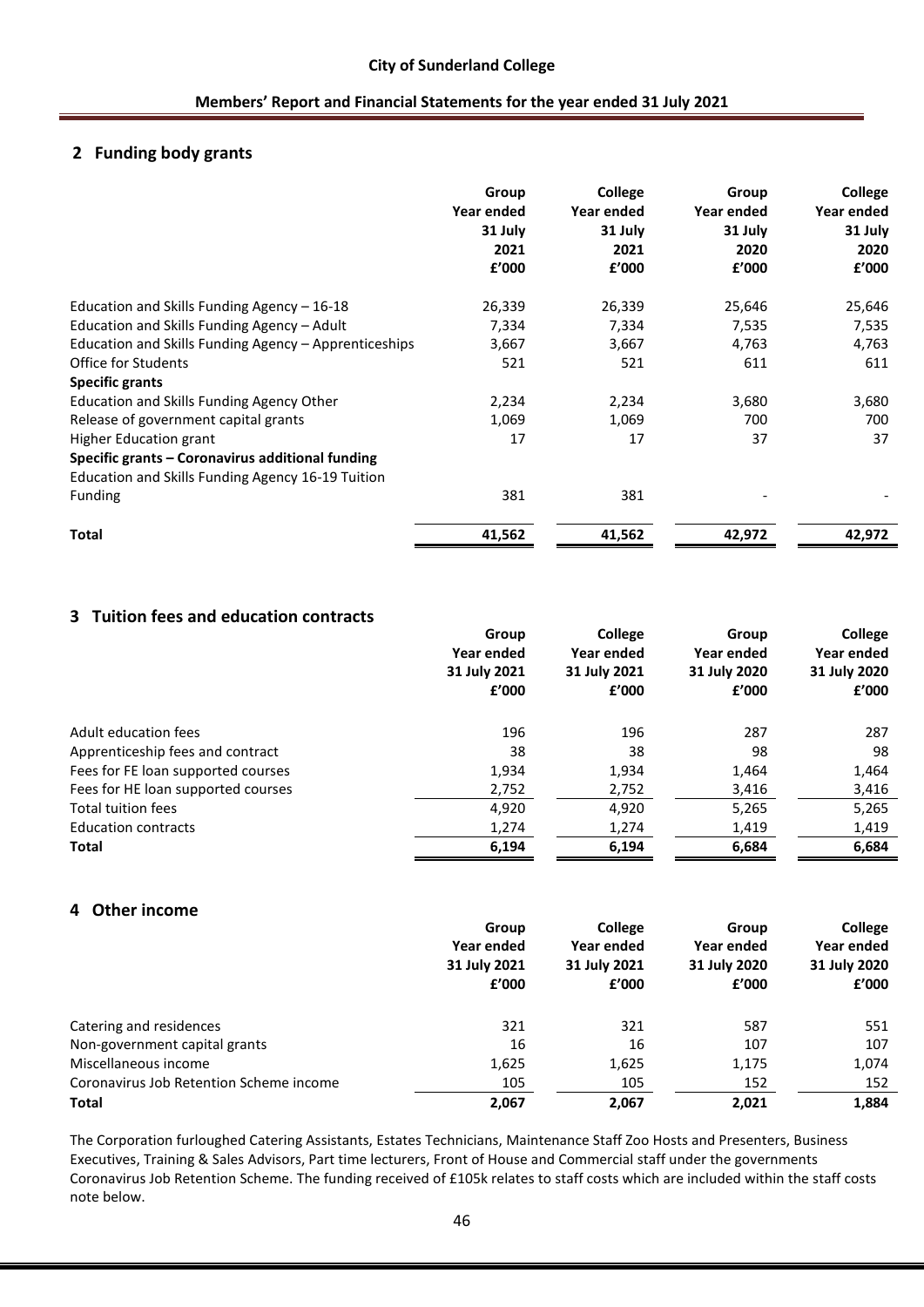## **5 Investment income**

|                                               | Group          | <b>College</b>         | Group         | College                |
|-----------------------------------------------|----------------|------------------------|---------------|------------------------|
|                                               | Year ended     | Year ended             | Year ended    | Year ended             |
|                                               | 31 July 2021   | 31 July 2021           | 31 July 2020  | 31 July 2020           |
|                                               | £'000          | £'000                  | £'000         | ${\bf f}^{\prime}$ 000 |
| Other interest receivable                     | $\overline{2}$ |                        | 8             | 8                      |
| <b>Total</b>                                  | $\overline{2}$ | $\frac{2}{2}$          | 8             | 8                      |
| 6 Staff costs                                 |                |                        |               |                        |
|                                               | Group          | College                | Group         | College                |
|                                               | 2021           | 2021                   | 2020          | 2020                   |
|                                               | No.            | No.                    | No.           | No.                    |
| Teaching staff                                | 592            | 592                    | 731           | 731                    |
| Non-teaching staff                            | 280            | 280                    | 250           | 248                    |
|                                               | 872            | 872                    | 981           | 979                    |
|                                               | Group<br>2021  | <b>College</b><br>2021 | Group<br>2020 | College<br>2020        |
|                                               | No.            | No.                    | No.           | No.                    |
|                                               |                |                        |               |                        |
| Teaching staff expressed as FTE               | 481            | 481                    | 573           | 573                    |
| Non-teaching staff expressed as FTE           | 228            | 228                    | 196           | 194                    |
|                                               | 709            | 709                    | 769           | 767                    |
| Staff costs for the above persons             |                |                        |               |                        |
|                                               | Group          | College                | Group         | College                |
|                                               | Year ended     | Year ended             | Year ended    | Year ended             |
|                                               | 31 July 2021   | 31 July 2021           | 31 July 2020  | 31 July 2020           |
|                                               | £'000          | £'000                  | £'000         | £'000                  |
| Wages and salaries                            | 21,026         | 21,026                 | 22,693        | 22,597                 |
| Social security costs                         | 2,032          | 2,032                  | 2,197         | 2,193                  |
| Other pension costs                           | 7,495          | 7,495                  | 6,732         | 6,725                  |
| Payroll sub total                             | 30,553         | 30,553                 | 31,622        | 31,515                 |
| Contracted out staffing services              | 1,866          | 1,866                  | 2,148         | 2,148                  |
|                                               | 32,419         | 32,419                 | 33,770        | 33,663                 |
| Fundamental restructuring costs - Contractual | 703            | 703                    | 414           | 414                    |
| <b>Total staff costs</b>                      | 33,122         | 33,122                 | 34,184        | 34,077                 |

#### **Key management personnel – Group and College**

Key management personnel are those persons having authority and responsibility for planning, directing and controlling the activities of the Group and are represented by the Senior Leadership Team, which comprises the Accounting Officer, Principal of Northumberland College, Principal of Sunderland College and Chief Operating Officer.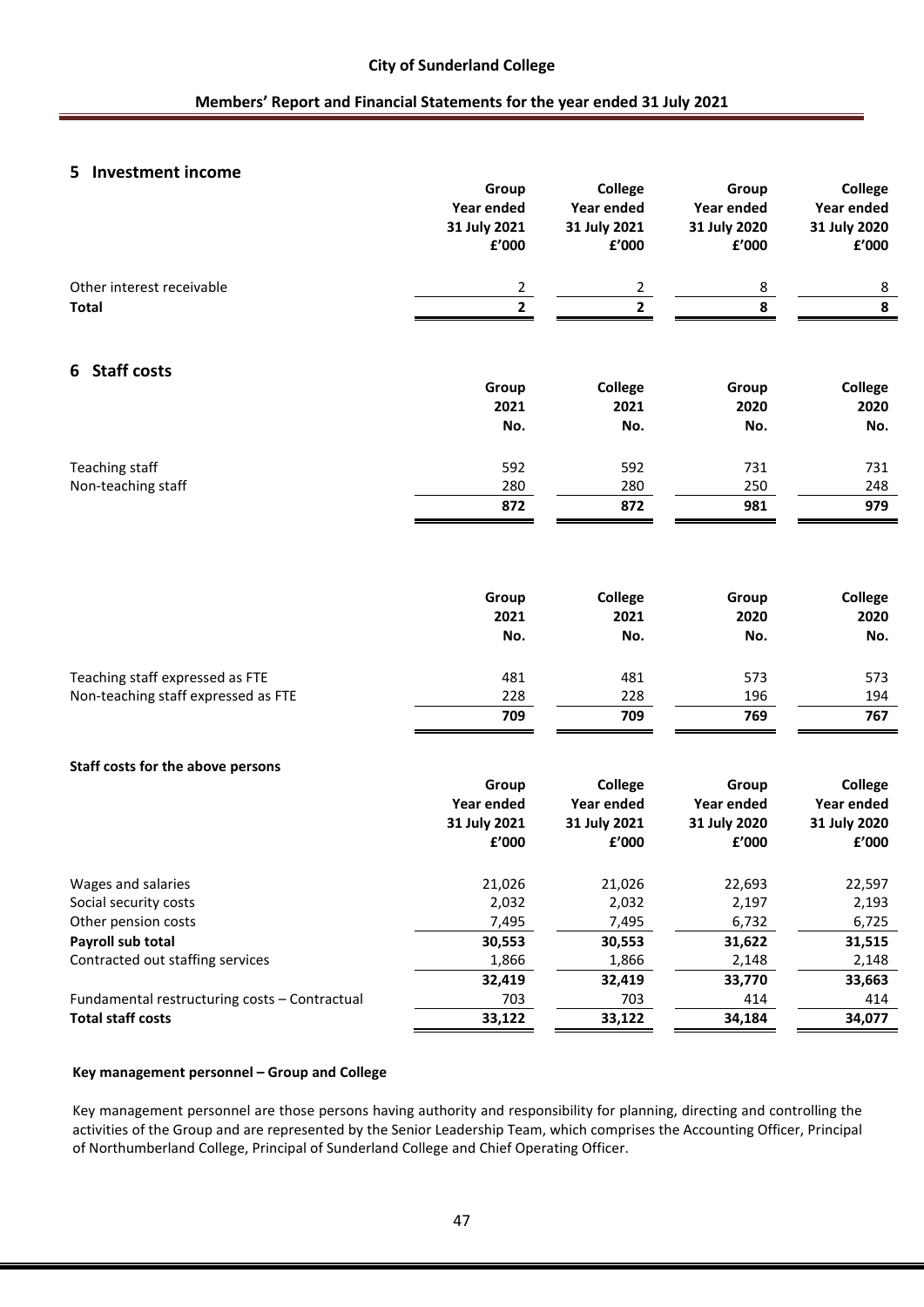# **6 Staff costs (continued)**

### **Emoluments of key management personnel, Accounting Officer and other higher paid staff**

|                                                                         | 2021<br>No. | 2020<br>No. |
|-------------------------------------------------------------------------|-------------|-------------|
| The number of senior post-holders including the Accounting Officer was: | 4           |             |

#### **Key management personnel – Group and College**

The number of key management personnel and other staff who received annual emoluments, excluding pension contributions but including benefits in kind, in the following ranges was:

|                      |      | Key management |      | <b>Other staff</b> |  |
|----------------------|------|----------------|------|--------------------|--|
|                      | 2021 | 2020           | 2021 | 2020               |  |
| £60,001 to £65,000   |      |                | 6    |                    |  |
| £70,001 to £75,000   |      |                |      |                    |  |
| £75,001 to £80,000   |      |                |      |                    |  |
| £80,001 to £85,000   |      |                |      |                    |  |
| £85,001 to £90,000   |      |                |      |                    |  |
| £95,001 to £100,000  |      |                |      |                    |  |
| £135,001 to £140,000 |      |                |      |                    |  |
| £145,001 to £150,000 |      |                |      |                    |  |
|                      |      |                | 10   |                    |  |

The 2021 key management personnel excludes the Principal (Sunderland & Hartlepool) who commenced employment for the Group in July 2021. The position would have been included within the figures above had the position been occupied for the full financial year.

| Key management personnel emoluments are made up as follows: | £'000 | f'000 |
|-------------------------------------------------------------|-------|-------|
| Salaries                                                    | 345   | 324   |
| Employer's National Insurance                               | 44    | 41    |
|                                                             | 389   | 365   |
| Pension contributions                                       | 61    |       |
| <b>Total emoluments</b>                                     | 450   | 420   |

There were no amounts due to key management personnel that were waived in the year, nor any salary sacrifice arrangements in place.

The above emoluments include amounts payable to the Accounting Officer (who is also the highest paid officer) of:

| The Accounting Officer |  |
|------------------------|--|
|------------------------|--|

| The Accounting Officer | Year    | Year    |
|------------------------|---------|---------|
|                        | ended   | ended   |
|                        | 31 July | 31 July |
|                        | 2021    | 2020    |
|                        | £'000   | £000    |
|                        |         |         |
| Salaries               | 150     | 140     |
| Pension contributions  | 36      | 32      |

The pension contributions in respect of the Accounting Officer and senior post-holders are in respect of employer's contributions to the Teachers' Pension Scheme and Local Government Pension Scheme and are paid at the same rate as for other employees.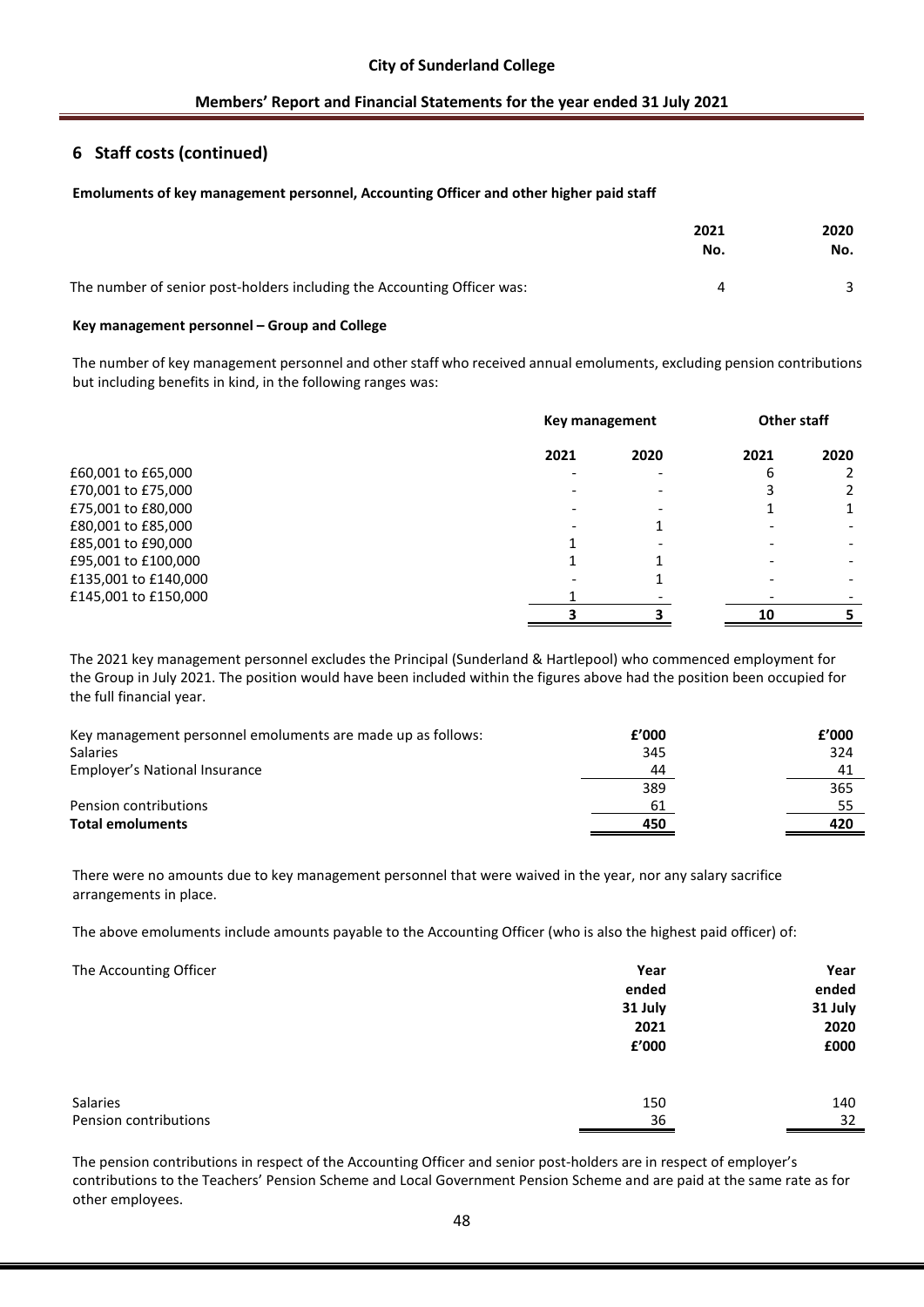# **6 Staff costs (continued)**

Each year, the Chair of Corporation agrees with the Accounting Officer objectives for the year ahead. These objectives are items considered over and above the day to day remit of the role and are specifically linked to the delivery of the Group's Strategy. The Chair of Corporation undertakes a professional development conversation with the Accounting Officer annually where performance of the previous year's objectives is fully considered and then presented to the Governance Committee. In the 2020-21 academic year the Chair of Corporation and Governance Committee found the Chief Executive to have met all objectives. Additionally, consideration was given to comparative reward information (from 1- the Association of Colleges [Principal and CE remuneration data] and 2- the FE Commissioner's Office) by the Governance Committee for further consideration and challenge. The conclusion of the Governance Committee is that the CE exceeded her expected performance level and that based on sector information her reward package required an uplift.

| Relationship of Principal/Chief Executive pay and remuneration expressed as a multiple<br>2021 |      |      |
|------------------------------------------------------------------------------------------------|------|------|
| Principal's basic salary as a multiple of the median of all staff                              | 5.60 | 5.30 |
| Principal and CEO's total remuneration as a multiple of the median of all staff                | 5.60 | 5.30 |

### **7 Other operating expenses**

|                                  | Group<br>Year ended<br>31 July 2021<br>f'000 | College<br>Year ended<br>31 July 2021<br>f'000 | Group<br>Year ended<br>31 July 2020<br>f'000 | College<br>Year ended<br>31 July 2020<br>£'000 |
|----------------------------------|----------------------------------------------|------------------------------------------------|----------------------------------------------|------------------------------------------------|
| Teaching costs                   | 4,241                                        | 4,241                                          | 4,205                                        | 4,205                                          |
| Non-teaching costs               | 3,412                                        | 3,412                                          | 4,441                                        | 4,670                                          |
| Premises costs                   | 4,386                                        | 4,386                                          | 4,532                                        | 4,532                                          |
| Payments to non-College partners | 2,362                                        | 2,362                                          | 1,344                                        | 1,344                                          |
| <b>Total</b>                     | 14,401                                       | 14,401                                         | 14,522                                       | 14,751                                         |

| Other operating expenses include:                         | Group<br>Year ended<br>31 July 2020<br>f'000 | Group<br>Year ended<br>31 July 2020<br>f'000 |
|-----------------------------------------------------------|----------------------------------------------|----------------------------------------------|
| Auditors' remuneration:                                   |                                              |                                              |
| financial statements 2020 and 2021 audit MHA Tait Walker* | 54                                           | 45                                           |
| financial statements 2019 audit KPMG LLP                  |                                              | 39                                           |
| other services provided by financial statements auditor   | 6                                            |                                              |
| internal audit                                            | 26                                           | 14                                           |
| Hire of other assets - operating leases                   | 1,265                                        | 1.292                                        |

*\*includes £0 in relation to subsidiaries (2019/20 £3,000)*

### **8 Interest and other finance costs - Group and College**

|                                           | Year ended   | Year ended   |
|-------------------------------------------|--------------|--------------|
|                                           | 31 July 2021 | 31 July 2020 |
|                                           | f'000        | f'000        |
| On bank loans, overdrafts and other loans | 533          | 596          |
| Pension finance costs (note 21)           | 778          | 505          |
| <b>Total</b>                              | 1,311        | 1,101        |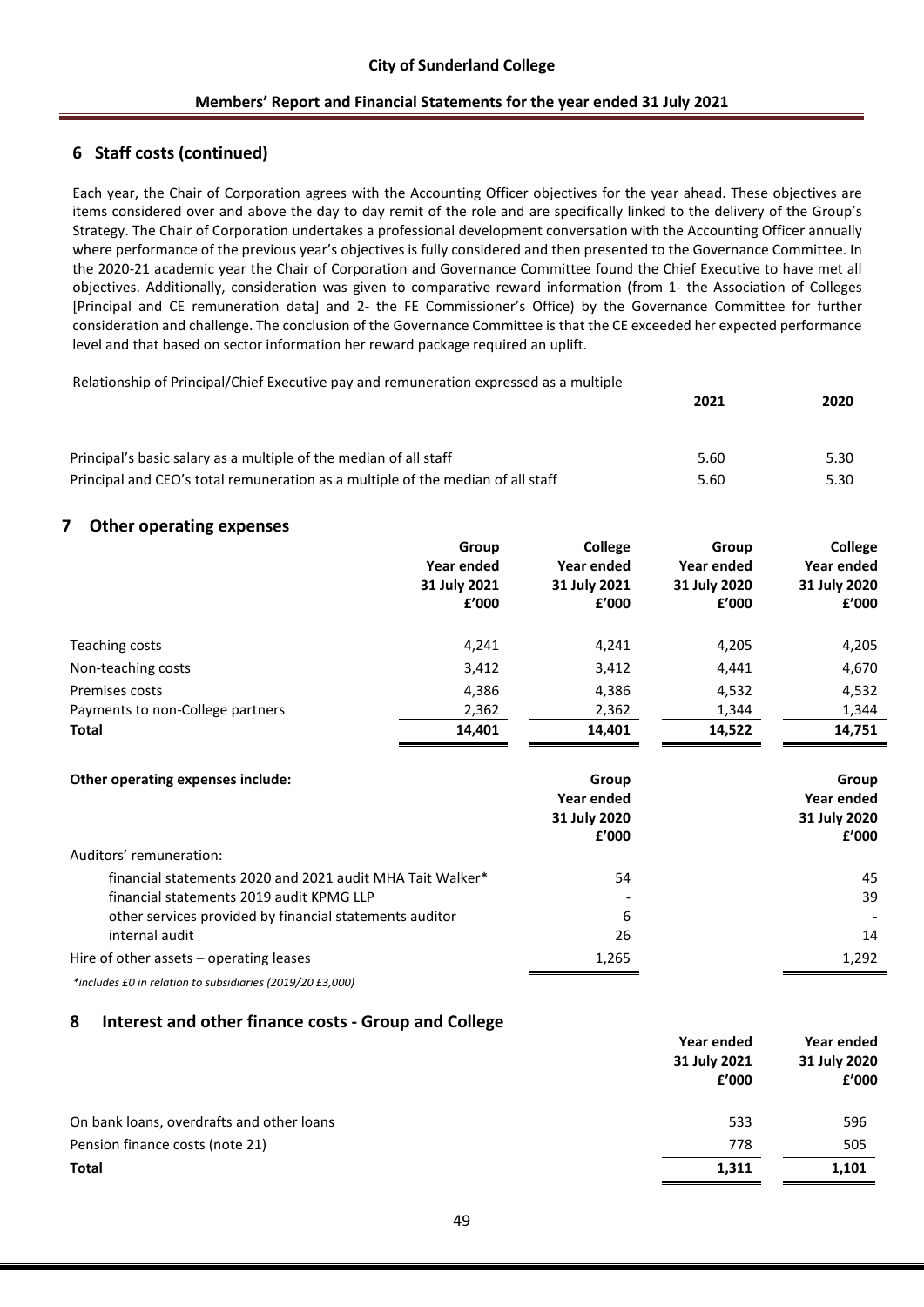# **9 Taxation (Group)**

|                                               | Year ended               | Year ended               |
|-----------------------------------------------|--------------------------|--------------------------|
|                                               | 31 July 2021             | 31 July 2020             |
|                                               | f'000                    | £'000                    |
| United Kingdom corporation tax at 19 per cent | $\overline{\phantom{0}}$ | $\overline{\phantom{0}}$ |
| <b>Total</b>                                  | ٠                        | $\overline{\phantom{0}}$ |

# **10 Tangible Fixed Assets (Group)**

|                                     | <b>Freehold land</b><br>and buildings | Equipment | Livestock | <b>Total</b> |
|-------------------------------------|---------------------------------------|-----------|-----------|--------------|
|                                     | £'000                                 | f'000     | £'000     | f'000        |
| Cost or deemed cost                 |                                       |           |           |              |
| At 1 August 2020                    | 131,931                               | 34,391    | 244       | 166,566      |
| Additions                           | 4,351                                 | 1,219     |           | 5,570        |
| <b>Disposals</b>                    | (1,580)                               | (20, 051) |           | (21, 631)    |
| At 31 July 2021                     | 134,702                               | 15,559    | 244       | 150,505      |
| <b>Depreciation</b>                 |                                       |           |           |              |
| At 1 August 2020                    | 18,014                                | 27,828    | 34        | 45,876       |
| Charge for the year                 | 3,515                                 | 790       | 25        | 4,330        |
| Elimination in respect of disposals | (1,580)                               | (20, 051) |           | (21, 631)    |
| At 31 July 2021                     | 19,949                                | 8,567     | 59        | 28,575       |
| Net book value at 31 July 2021      | 114,753                               | 6,992     | 185       | 121,930      |
| Net book value at 31 July 2020      | 113,917                               | 6,563     | 210       | 120,690      |

# **10 Tangible Fixed Assets (College)**

|                                     | <b>Freehold land</b><br>and buildings | Equipment | Livestock | <b>Total</b> |
|-------------------------------------|---------------------------------------|-----------|-----------|--------------|
|                                     | £'000                                 | f'000     | £'000     | f'000        |
| Cost or deemed cost                 |                                       |           |           |              |
| At 1 August 2020                    | 131,931                               | 34,381    | 244       | 166,556      |
| Additions                           | 4,351                                 | 1,219     |           | 5,570        |
| <b>Disposals</b>                    | (1,580)                               | (20,041)  |           | (21, 621)    |
| At 31 July 2021                     | 134,702                               | 15,559    | 244       | 150,505      |
| <b>Depreciation</b>                 |                                       |           |           |              |
| At 1 August 2020                    | 18,014                                | 27,818    | 34        | 45,866       |
| Charge for the year                 | 3,515                                 | 790       | 25        | 4,330        |
| Elimination in respect of disposals | (1,580)                               | (20, 041) |           | (21, 621)    |
| At 31 July 2021                     | 19,949                                | 8,567     | 59        | 28,575       |
| Net book value at 31 July 2021      | 114,753                               | 6,992     | 185       | 121,930      |
| Net book value at 31 July 2020      | 113,917                               | 6,563     | 210       | 120,690      |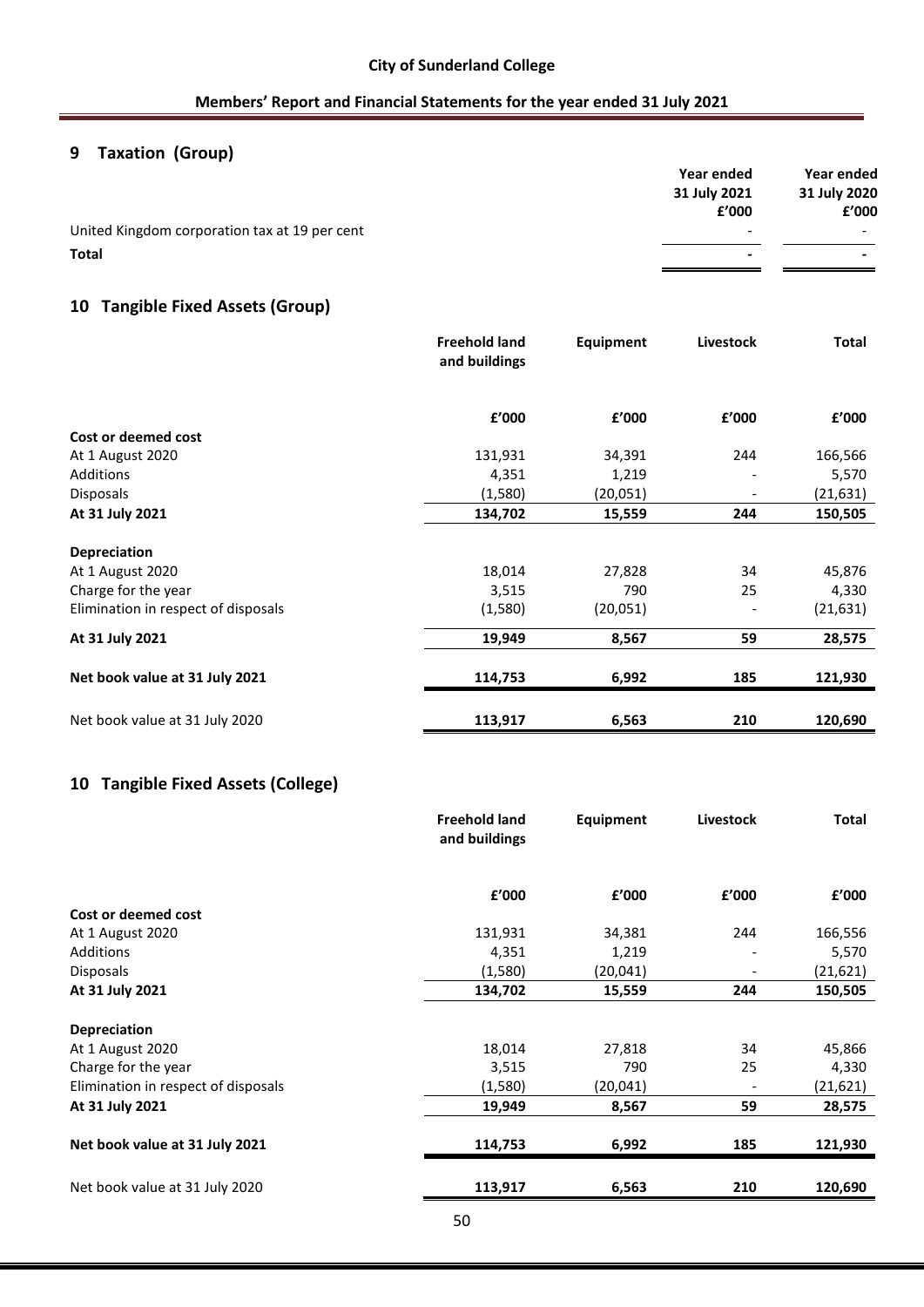Land and buildings with a net book value of £4,280,000 (2020*: £4,466,000*) have been financed by exchequer funds. Should these assets be sold, the Group may be liable, under the terms of the Financial Memorandum with the Education and Skills Funding Agency to surrender the proceeds.

## **11 Investments**

|                                     | College | <b>College</b> |
|-------------------------------------|---------|----------------|
|                                     | 31 July | 31 July 2020   |
|                                     | 2021    | £              |
|                                     |         |                |
| Cost                                |         |                |
| Investments in subsidiary companies | д       |                |
|                                     |         |                |

The Group owns 100% of the issued ordinary £1 shares of Kirkley Hall Limited, Blue Square Trading Limited, COSC Supplies Limited and Sunderland College Enterprises Limited, companies incorporated in England and Wales. Business Solutions Recruitment Services Limited was voluntarily struck off the register at Companies House during the course of the year.

The principal business activities of these companies are:

Kirkley Hall Limited – was various commercial operations from the Kirkley Hall site, Northumberland – Trade ceased 31 October 2019.

Business Solutions Recruitment Services – recruitment services, the company underwent voluntary strike off during the course of the financial year.

Blue Square Trading Limited, Bede Centre, Durham Road, Sunderland. SR3 4AH – dormant;

COSC Supplies Limited, Bede Centre, Durham Road, Sunderland. SR3 4AH – dormant;

Sunderland College Enterprises Limited, Bede Centre, Durham Road, Sunderland. SR3 4AH – dormant

# **12 Debtors**

|                                     | Group<br>31 July 2021<br>f'000 | <b>College</b><br>31 July 2021<br>f'000 | Group<br>31 July<br>2020<br>£'000 | College<br>31 July 2020<br>£'000 |
|-------------------------------------|--------------------------------|-----------------------------------------|-----------------------------------|----------------------------------|
| Amounts falling due within one year |                                |                                         |                                   |                                  |
| Trade receivables                   | 297                            | 297                                     | 309                               | 309                              |
| Prepayments and accrued income      | 1,598                          | 1,598                                   | 1,026                             | 1,026                            |
| Total                               | 1,895                          | 1,895                                   | 1,335                             | 1,335                            |

### **13 Creditors: amounts falling due within one year**

|                                             | Group<br>31 July 2021<br>£'000 | College<br>31 July 2021<br>£'000 | Group<br>31 July<br>2020<br>£'000 | College<br>31 July 2020<br>£'000 |
|---------------------------------------------|--------------------------------|----------------------------------|-----------------------------------|----------------------------------|
| Loans and overdrafts                        | 833                            | 833                              | 561                               | 561                              |
| Obligations under finance leases            | 235                            | 235                              | 212                               | 212                              |
| Trade payables                              | 2,651                          | 2,651                            | 1,628                             | 1,628                            |
| Taxation and social security                | 977                            | 977                              | 888                               | 888                              |
| Accruals and deferred income                | 4,520                          | 4,520                            | 3,142                             | 3,142                            |
| Deferred income - government capital grants | 1,179                          | 1,179                            | 858                               | 858                              |
|                                             | 10,395                         | 10,395                           | 7,289                             | 7,289                            |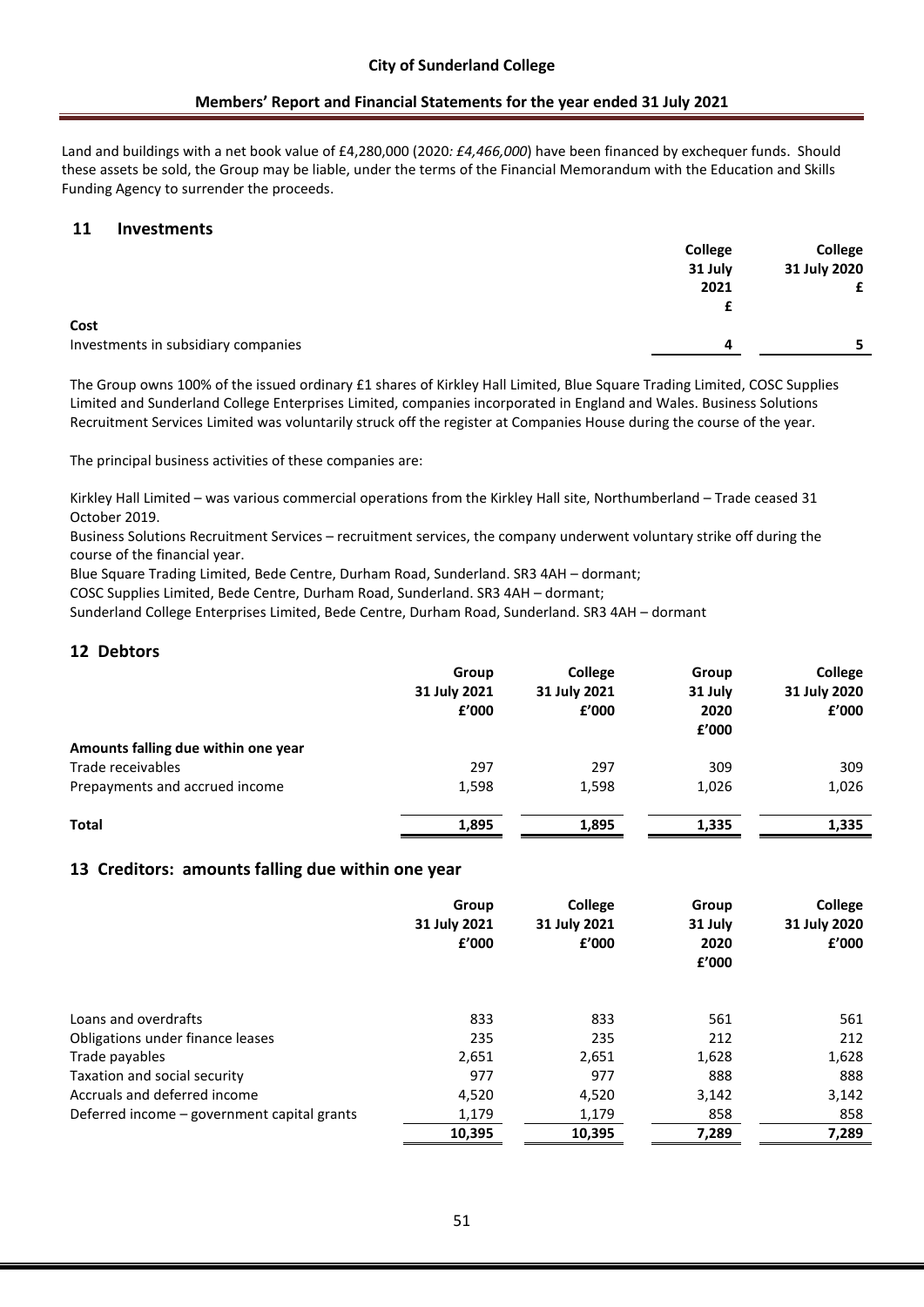## **14 Creditors: amounts falling due after one year**

|                                             | Group<br>31 July 2021<br>£'000 | <b>College</b><br>31 July 2021<br>£'000 | Group<br>31 July<br>2020<br>f'000 | <b>College</b><br>31 July 2020<br>£'000 |
|---------------------------------------------|--------------------------------|-----------------------------------------|-----------------------------------|-----------------------------------------|
| Loans                                       | 11,293                         | 11,293                                  | 12,116                            | 12,116                                  |
| Obligations under finance leases            | 304                            | 304                                     | 402                               | 402                                     |
| Deferred income - government capital grants | 35,105                         | 35,105                                  | 32,654                            | 32,654                                  |
|                                             | 46,702                         | 46,702                                  | 45,172                            | 45,172                                  |

# **15 Maturity of debt – Group and College**

|                                 | 31 July<br>2021<br>£'000 | 31 July 2020<br>£'000 |
|---------------------------------|--------------------------|-----------------------|
| Loans                           |                          |                       |
| Loans are repayable as follows: |                          |                       |
| In one year or less on demand   | 833                      | 561                   |
| Between one and two years       | 698                      | 828                   |
| Between two and five years      | 1,958                    | 2,110                 |
| In five years or more           | 8,637                    | 9,178                 |
|                                 | 12,126                   | 12,677                |

### **Total**

Loans repayable are analysed above based on committed repayment dates as set out within each loan agreement.

The Group has six term loans, these are included above, net of unamortised issue costs of £46,000 (2020: £81,000). All loans are secured on Group Land & Buildings.

The first loan has an overall balance of £4,309,000, is repayable over twenty years, with interim reviews every five years, at which time the term can be extended, on agreement by both parties. No element of this loan is currently secured on a fixed rate.

The second loan is a revolving facility of £137,000 repayable on 30 July 2022. This loan incurs interest on a floating basis.

The third and fourth loans transferred to the Group and College on the acquisition of Hartlepool Sixth Form Group on 1 August 2017. One of these loans is fixed, has an outstanding balance of £1,137,000, is repayable by 28 March 2035 and bears interest at 7.05%. The other loan is floating, repayable by 28 December 2022 and has an outstanding balance of £37,000.

The fifth and sixth loans transferred to the Group and College on the acquisition of Northumberland College on 22 March 2019 and both of these are fixed. One of these loans has an outstanding balance of £1,027,000, is repayable by 31 March 2026 and bears interest at 3.72%. The other loan has an outstanding balance of £5,525,000, is repayable by 31 March 2055 and bears interest at 4.55%.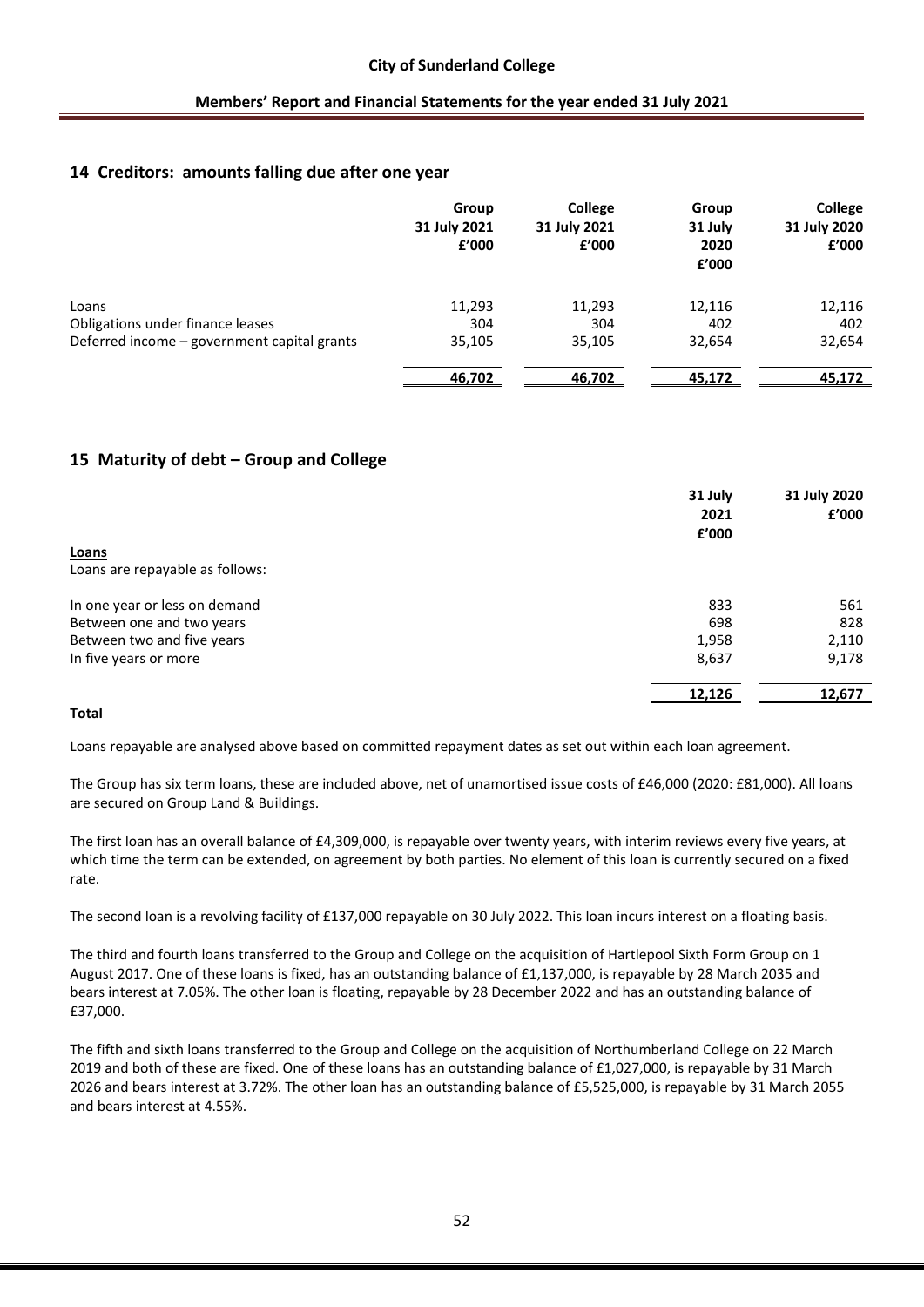# **15 Maturity of debt – Group and College (continued)**

|                                          | 31 July                         | 31 July<br>2020 |
|------------------------------------------|---------------------------------|-----------------|
|                                          | 2021                            |                 |
|                                          | £'000                           | £'000           |
| <b>Finance leases</b>                    |                                 |                 |
| Finance leases are repayable as follows: |                                 |                 |
| In one year or less                      | 235                             | 212             |
| Between one and two years                | 162                             | 188             |
| Between two and five years               | 142                             | 214             |
| In five years or more                    |                                 |                 |
| Total                                    | $\overline{\phantom{a}}$<br>539 | 614             |
|                                          |                                 |                 |

The finance leases obligations shown are secured on the assets to which they relate.

# **16 Provisions - Group and College**

|                           | <b>Defined</b><br>benefit<br>obligations | <b>Enhanced</b><br><b>Pensions</b> | <b>Onerous</b><br>Leases | <b>Deferred</b><br><b>Grants</b> | <b>Total</b> |
|---------------------------|------------------------------------------|------------------------------------|--------------------------|----------------------------------|--------------|
|                           | £'000                                    | f'000                              | f'000                    | f'000                            | £'000        |
| At 1 August 2020          | 56,615                                   | 3,820                              | 935                      | 2,341                            | 63,711       |
| Expenditure in the period | (1,649)                                  | (269)                              | (53)                     | (1,650)                          | (3,621)      |
| Released in the year      | (14, 380)                                | (82)                               | (35)                     | $\overline{\phantom{a}}$         | (14,462)     |
| At 31 July 2021           | 40,586                                   | 3,469                              | 847                      | 691                              | 45,593       |

Defined benefit obligations relate to the liabilities under the Group's membership of Local Government Pension Schemes. Further details are given in Note 21.

The enhanced pension provision relates to the cost of staff who have already left the Group's employ. This provision has been recalculated in accordance with guidance issued by the funding bodies.

Other provisions arising on acquisition relate to the costs of onerous leases which transferred to the Group upon merger with Northumberland College.

Deferred grants are amounts due to funding bodies.

The principal assumptions for the calculation of Enhanced Pensions are:

|                | 2021 | 2020 |
|----------------|------|------|
| Inflation rate | 2.6% | 2.3% |
| Discount rate  | 1.7% | 1.4% |

### **17 Cash and cash equivalents**

|                           | At 1 August<br>2020 | <b>Cash flows</b> | Other<br>changes         | At 31 July<br>2021 |
|---------------------------|---------------------|-------------------|--------------------------|--------------------|
|                           | £'000               | £'000             | £'000                    | £'000              |
| Group                     |                     |                   |                          |                    |
| Cash and cash equivalents | 475                 | 1,583             | $\overline{\phantom{a}}$ | 2,058              |
| <b>Total</b>              | 475                 | 1,583             | $\blacksquare$           | 2,058              |
|                           | $ \sim$             |                   |                          |                    |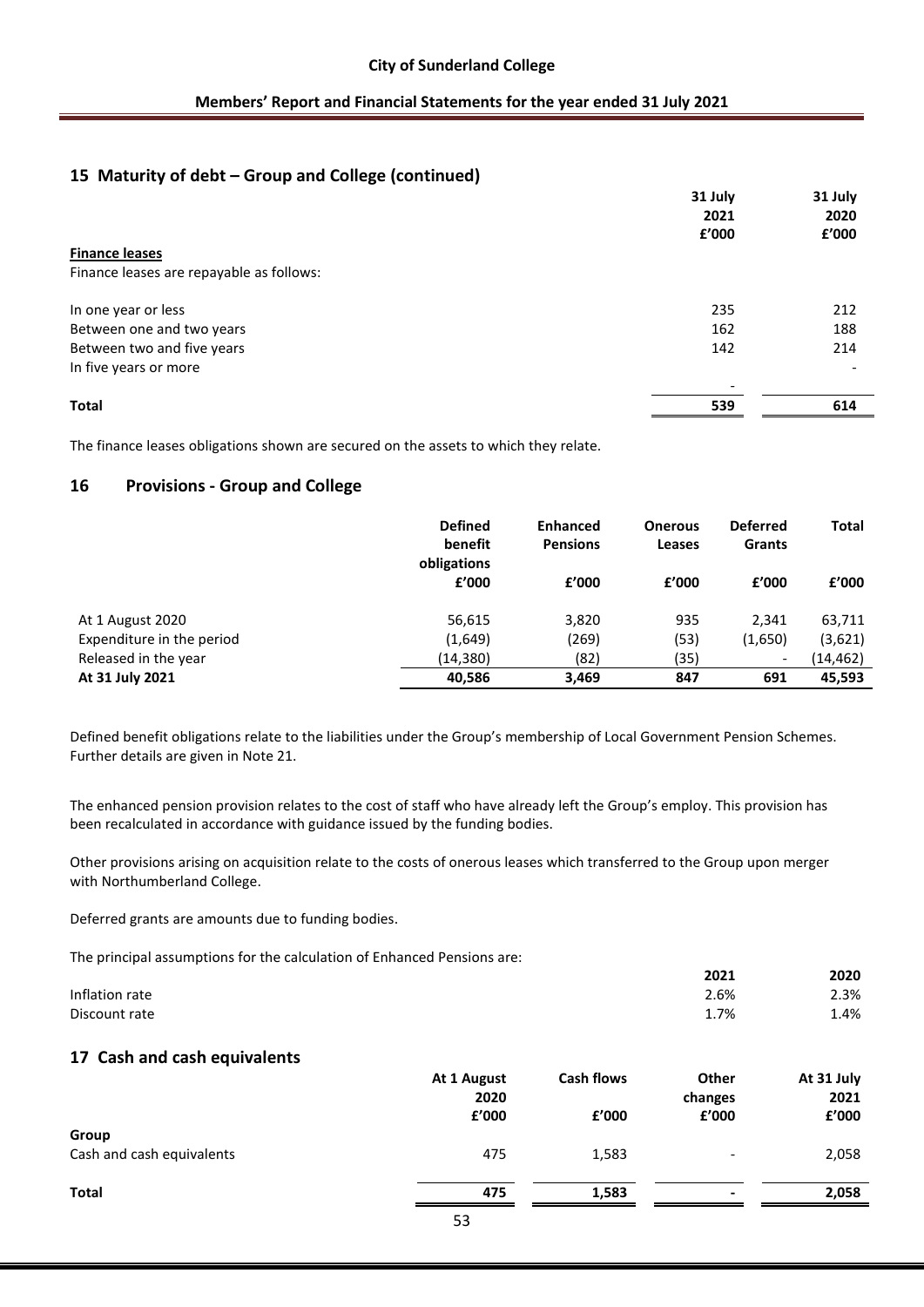# **18 Analysis of net debt**

| Group                     | At 1 August<br>2020<br>£'000 | <b>Cash flows</b><br>£'000 | Other<br><b>Changes</b><br>f'000 | At 31<br>31 July 2021<br>£'000 |
|---------------------------|------------------------------|----------------------------|----------------------------------|--------------------------------|
| Cash and cash equivalents | 475                          | 1,583                      | $\overline{\phantom{0}}$         | 2,058                          |
| Bank loans                | (12, 677)                    | 586                        | (35)                             | (12, 126)                      |
| <b>Finance Leases</b>     | (614)                        | 227                        | (152)                            | (539)                          |
|                           | (12, 816)                    | 2,396                      | (187)                            | (10,607)                       |

# **19 Capital and other commitments**

|                                       | Group<br>31 July | Group<br>31 July 2020 |
|---------------------------------------|------------------|-----------------------|
|                                       | 2021             | £'000                 |
|                                       | £'000            |                       |
| Commitments contracted for at 31 July | 1,929            | 1,105                 |

# **20 Lease obligations**

At 31 July the Group had minimum lease payments under non-cancellable operating leases as follows:

| Future minimum lease payments due                 | Year ended<br>31 July 2021<br>£'000 | Year ended<br>31 July 2020<br>£'000 |
|---------------------------------------------------|-------------------------------------|-------------------------------------|
| Land and buildings                                |                                     |                                     |
| Not later than one year                           | 92                                  | 97                                  |
| Later than one year and not later than five years | 191                                 | 218                                 |
| Later than five years                             | 217                                 | 242                                 |
|                                                   | 500                                 | 557                                 |
|                                                   |                                     |                                     |
| Other                                             |                                     |                                     |
| Not later than one year                           | 1,153                               | 1,019                               |
| Later than one year and not later than five years | 922                                 | 118                                 |
| Later than five years                             |                                     |                                     |
|                                                   | 2,075                               | 1,137                               |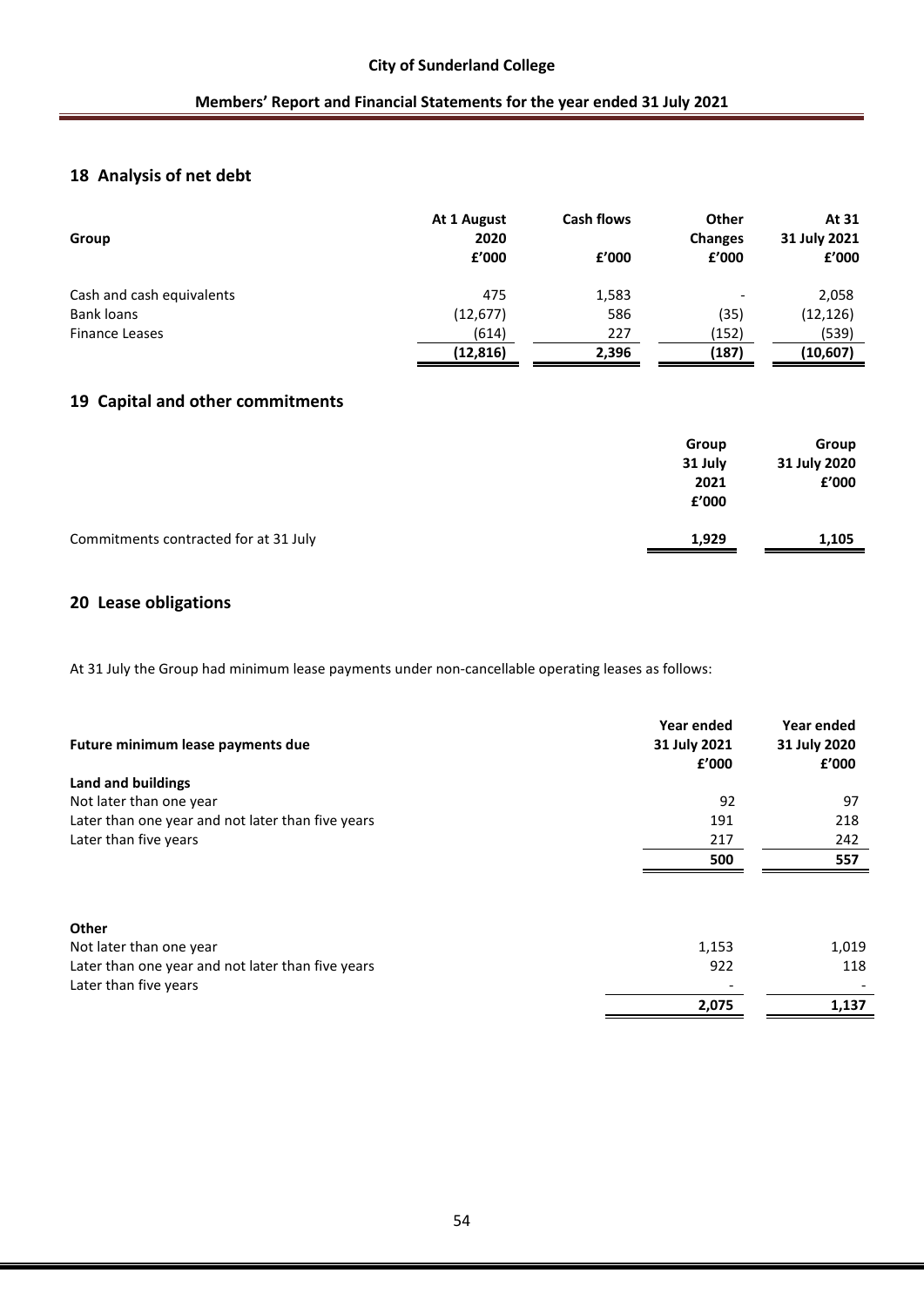# **21 Defined benefit obligations**

The Group's employees belong to three principal post-employment pension schemes: the Teachers' Pension Scheme England and Wales (TPS) for academic and related staff; and two Local Government Pension Schemes (LGPS) for non-teaching staff. The LGPS schemes are managed by Tyne and Wear Pension Fund and Teesside Pension Fund. All schemes are defined-benefit plans.

The pension costs are assessed in accordance with the advice of independent qualified actuaries. The latest formal actuarial valuation of the TPS was as at 31 March 2016 and of the LGPS 31 March 2019.

| Total pension cost for the year                                                                |       | Year ended<br>31 July<br>2021<br>£'000 |       | Year<br>ended<br>31 July<br>2020<br>£'000 |
|------------------------------------------------------------------------------------------------|-------|----------------------------------------|-------|-------------------------------------------|
| Teacher's Pension Scheme: contributions paid<br>Tyne and Wear Local Government Pension Scheme: |       | 2,618                                  |       | 2,749                                     |
| Contributions paid                                                                             | 1,600 |                                        | 1,780 |                                           |
| FRS 102 (28) charge                                                                            | 3,190 |                                        | 1,700 |                                           |
| Charge to the Statement of Comprehensive Income                                                |       | 4,790                                  |       | 3,480                                     |
| Teesside Local Government Pension Scheme:                                                      |       |                                        |       |                                           |
| Contributions paid                                                                             | 49    |                                        | 52    |                                           |
| FRS 102 (28) charge                                                                            | 120   |                                        | 92    |                                           |
| Charge to the Statement of Comprehensive Income                                                |       | 169                                    |       | 144                                       |
| Enhanced pension charge to Statement of Comprehensive Income                                   |       | (82)                                   |       | 352                                       |
| <b>Total Pension cost for year</b>                                                             |       | 7,495                                  |       | 6,725                                     |

#### **Teachers' Pension Scheme**

The Teachers' Pension Scheme (TPS) is a statutory, contributory, defined benefit scheme, governed by the Teachers' Pension Scheme Regulations 2014. These regulations apply to teachers in schools, colleges and other educational establishments. Membership is automatic for teachers and lecturers at eligible institutions. Teachers and lecturers are able to opt out of the TPS.

The TPS is an unfunded scheme and members contribute on a 'pay as you go' basis – these contributions, along with those made by employers, are credited to the Exchequer under arrangements governed by the above Act. Retirement and other pension benefits are paid by public funds provided by Parliament.

Under the definitions set out in FRS 102 (28.11), the TPS is a multi-employer pension plan. The Group is unable to identify its share of the underlying assets and liabilities of the plan.

Accordingly, the Group has taken advantage of the exemption in FRS 102 and has accounted for its contributions to the scheme as if it were a defined-contribution plan. The Group has set out above the information available on the plan and the implications for the Group in terms of the anticipated contribution rates.

The valuation of the TPS is carried out in line with regulations made under the Public Service Pension Act 2013. Valuations credit the teachers' pension account with a real rate of return assuming funds are invested in notional investments that produce that real rate of return.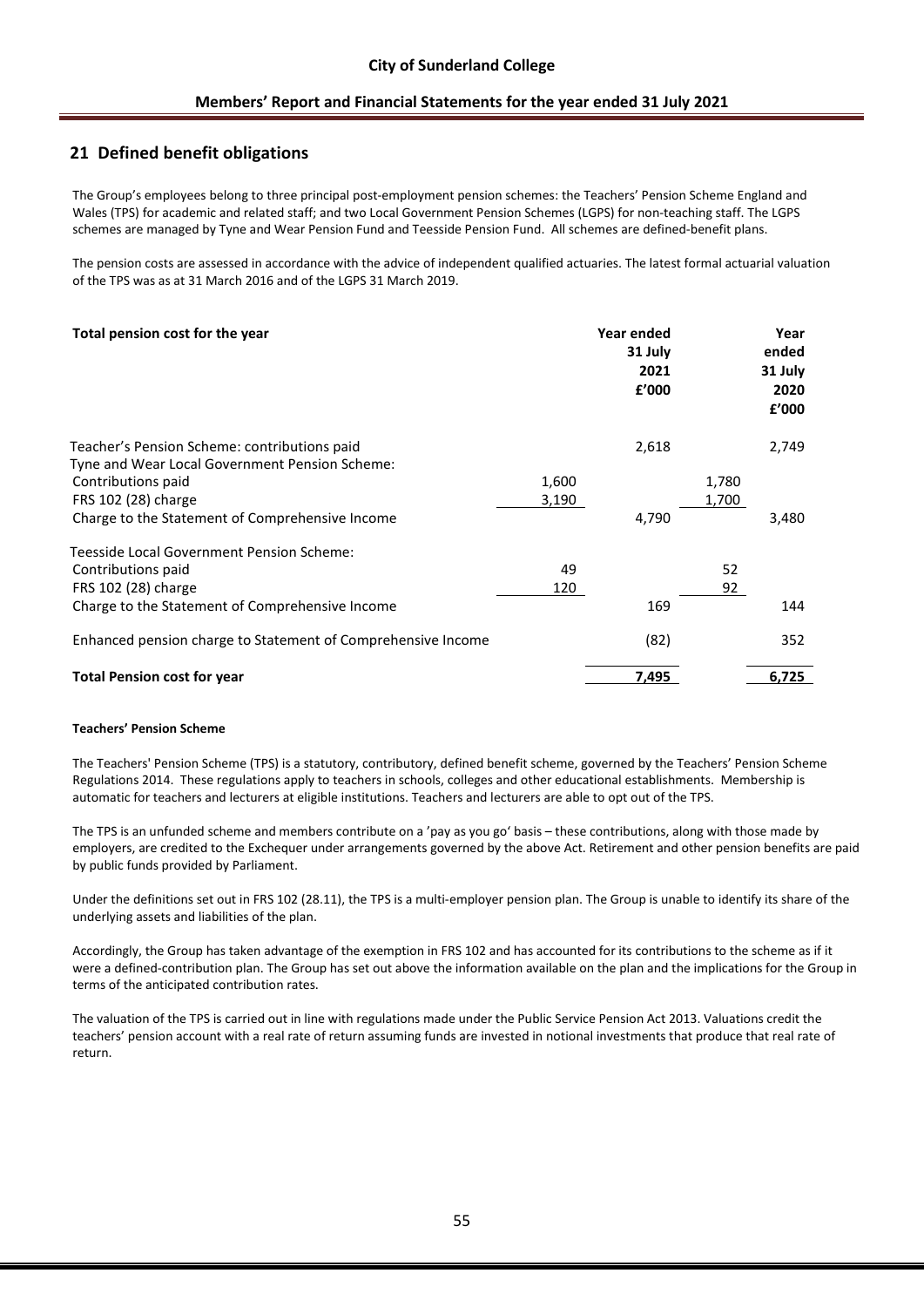# **21 Defined benefit obligations (continued)**

The latest actuarial review of the TPS was carried out as at 31 March 2016. The valuation report was published by the Department for Education (the Department) in April 2019. The valuation reported total scheme liabilities (pensions currently in payment and the estimated cost of future benefits) for service to the effective date of £218 billion, and notional assets (estimated future contributions together with the notional investments held at the valuation date) of £198 billion giving a notional past service deficit of £22 billion.

As a result of the valuation, new employer contribution rates were set at 23.68% of pensionable pay from September 2019 onwards (compared to 16.48% during 2018/9). DfE has agreed to pay a teacher pension employer contribution grant to cover the additional costs during the 2020-21 academic year.

A full copy of the valuation report and supporting documentation can be found on the Teachers' Pension Scheme website.

The pension costs paid to TPS in the year amounted to £2,618,000 (2019/20: £2,749,000)

#### **FRS 102 (28)**

Under the definitions set out in FRS 102 (28.11), the TPS is a multi-employer pension plan. The Group is unable to identify its share of the underlying assets and liabilities of the plan.

Accordingly, the Group has taken advantage of the exemption in FRS 102 and has accounted for its contributions to the scheme as if it were a defined-contribution plan. The Group has set out above the information available on the plan and the implications for the Group in terms of the anticipated contribution rates.

#### **Tyne and Wear Local Government Pension Scheme - Group and College**

The Tyne and Wear LGPS is a funded defined-benefit scheme, with the assets held in separate funds administered by South Tyneside Council. The total contribution made for the year ended 31 July 2021 was £2,120,000 of which employer's contributions totalled £1,600,000 and employees' contributions totalled £520,000. The agreed contribution rates for future years are 18.7% of pensionable pay for employers, and range from 5.5% to 12.5% for employees, depending on salary according to a national scale.

#### **Principal Actuarial Assumptions**

The following information is based on a full actuarial valuation of the fund as at 31 March 2019, updated to 31 July 2021 by a qualified independent actuary (AON).

|                                                    | At 31 July | At 31 July |
|----------------------------------------------------|------------|------------|
|                                                    | 2021       | 2020       |
| Rate of increase in salaries                       | 4.1%       | 3.8%       |
| Rate of increase for pensions in payment/inflation | 2.6%       | 2.3%       |
| Discount rate for scheme liabilities               | 1.7%       | 1.4%       |
| Inflation assumption (CPI)                         | 2.6%       | 2.3%       |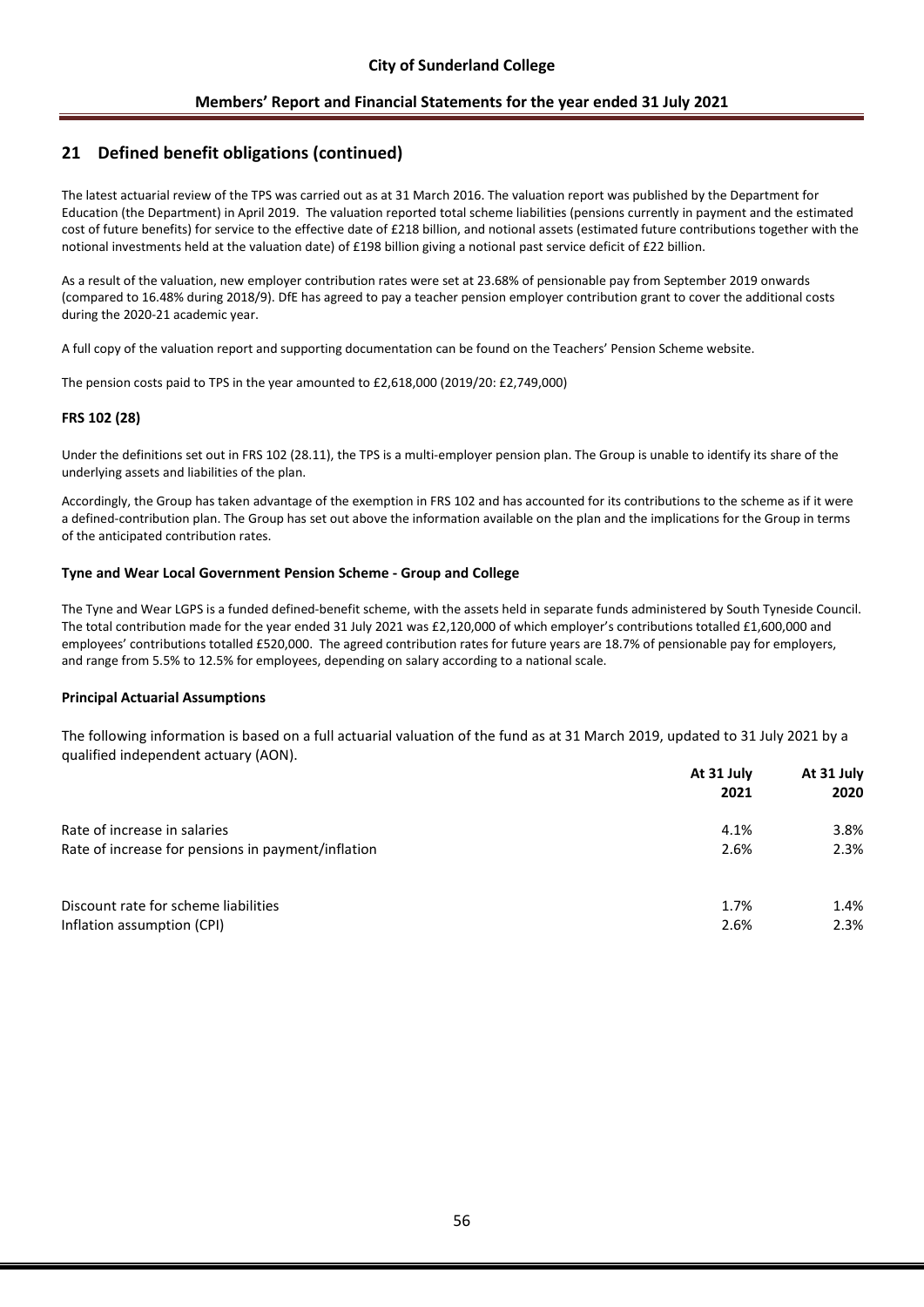# **21 Defined benefit obligations (continued)**

#### **Tyne and Wear Local Government Pension Scheme – Group and College (continued)**

The current mortality assumptions include sufficient allowance for future improvements in mortality rates. The assumed life expectations on retirement age 65 are: **At 31 July At 31 July**

| <b>AT 31 JUIV</b> |      |  |
|-------------------|------|--|
| 2021              | 2020 |  |
|                   |      |  |
| 21.9              | 21.8 |  |
| 25.1              | 25.0 |  |
|                   |      |  |
| 23.6              | 23.5 |  |
| 26.9              | 26.8 |  |
|                   |      |  |

The fair value of the estimated asset allocation of the Tyne and Wear Pension Fund were as follows:

|                                 | Value at<br>31 July 2021<br>£'000 | Value at<br>31 July 2020<br>£'000 |
|---------------------------------|-----------------------------------|-----------------------------------|
| Equities                        | 61,958                            | 49,510                            |
| <b>Government Bonds</b>         | 2,201                             | 2,220                             |
| Corporate Bonds                 | 21,570                            | 21,190                            |
| Property                        | 8,694                             | 8,510                             |
| Cash                            | 4,402                             | 1,760                             |
| Other                           | 11,225                            | 9,350                             |
| Total fair value of plan assets | 110,050                           | 92,540                            |
|                                 |                                   |                                   |
| Actual return on plan assets    | 18,220                            | 4,610                             |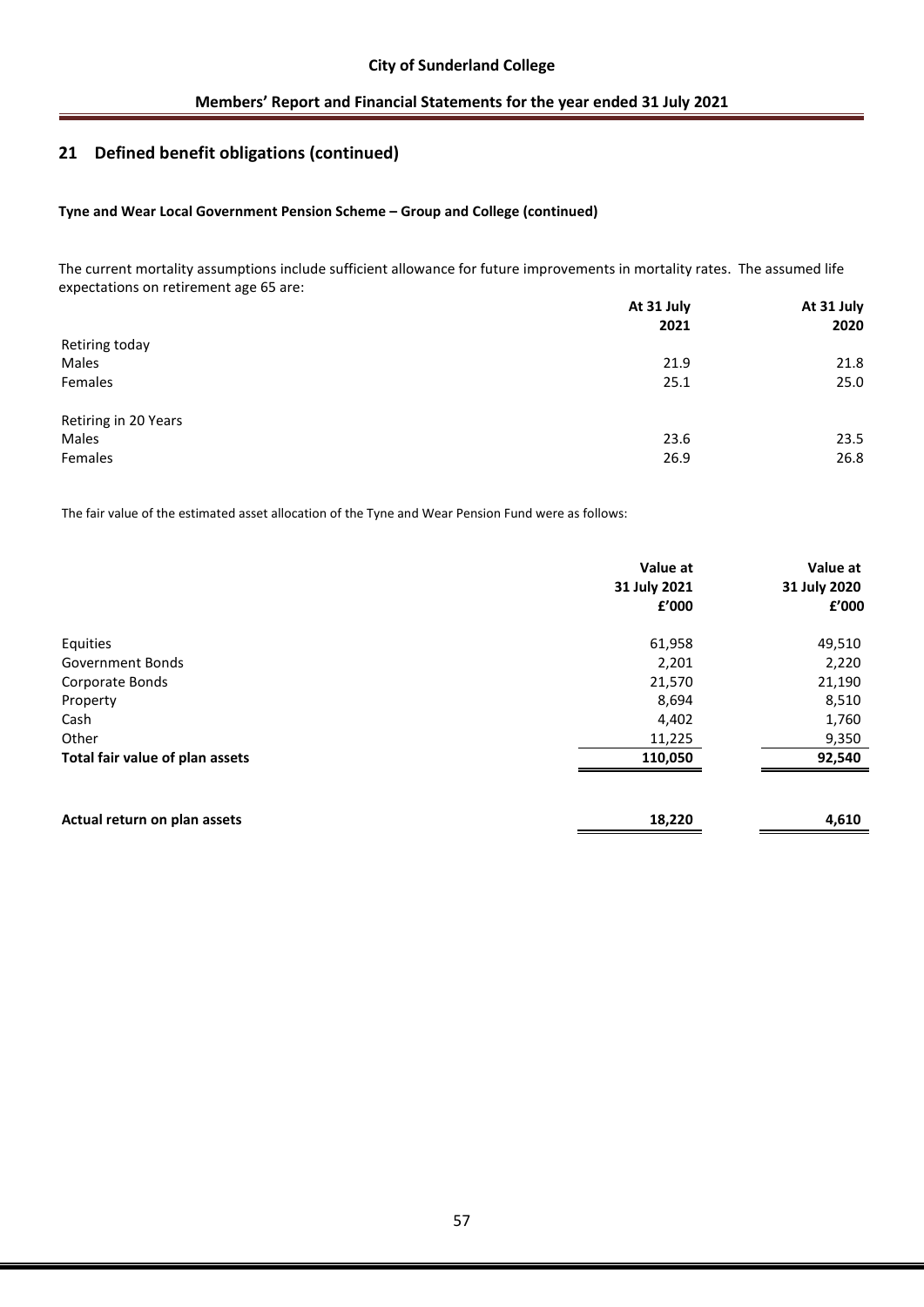# **21 Defined benefit obligations (continued)**

### **Tyne and Wear Local Government Pension Scheme – Group and College (continued)**

The amount included in the balance sheet in respect of the defined benefit pension plan is as follows:

|                                         | Year ended<br>31 July 2021<br>f'000 | Year ended<br>31 July 2020<br>f'000 |
|-----------------------------------------|-------------------------------------|-------------------------------------|
| Fair value of plan assets               | 110,050                             | 92,540                              |
| Present value of plan liabilities       | (148, 690)                          | (146, 440)                          |
| <b>Net pensions liability (Note 16)</b> | (38, 640)                           | (53,900)                            |

**Amounts recognised in the Statement of Comprehensive Income in respect of the plan are as follows:**

|                                                                  | Year ended<br>31 July 2021 | <b>Year ended</b><br>31 July 2020 |
|------------------------------------------------------------------|----------------------------|-----------------------------------|
|                                                                  | f'000                      | £'000                             |
| Amounts included in staff costs                                  |                            |                                   |
| Current service cost                                             | 4,770                      | 3,430                             |
| <b>Curtailments and settlements</b>                              | 20                         |                                   |
| Past service cost                                                |                            | 50                                |
| <b>Total</b>                                                     | 4,790                      | 3,480                             |
|                                                                  | Year ended                 | Year ended                        |
|                                                                  | 31 July 2021               | 31 July 2020                      |
|                                                                  | £'000                      | £'000                             |
|                                                                  |                            |                                   |
| Amounts included in interest and other finance costs             |                            |                                   |
| Net pension finance costs                                        | 740                        | 480                               |
| <b>Pension finance cost</b>                                      | 740                        | 480                               |
| Amount recognised in Other Comprehensive Income                  | Year ended                 | Year ended                        |
|                                                                  | 31 July 2021               | 31 July 2020                      |
|                                                                  | £'000                      | £'000                             |
| Return on pension plan assets                                    | 16,930                     | (6, 750)                          |
| Experience gains/(losses) arising on defined benefit obligations | 2,260                      | (22, 380)                         |

**Amount recognised in Other Comprehensive Income 19,190 (29,130)**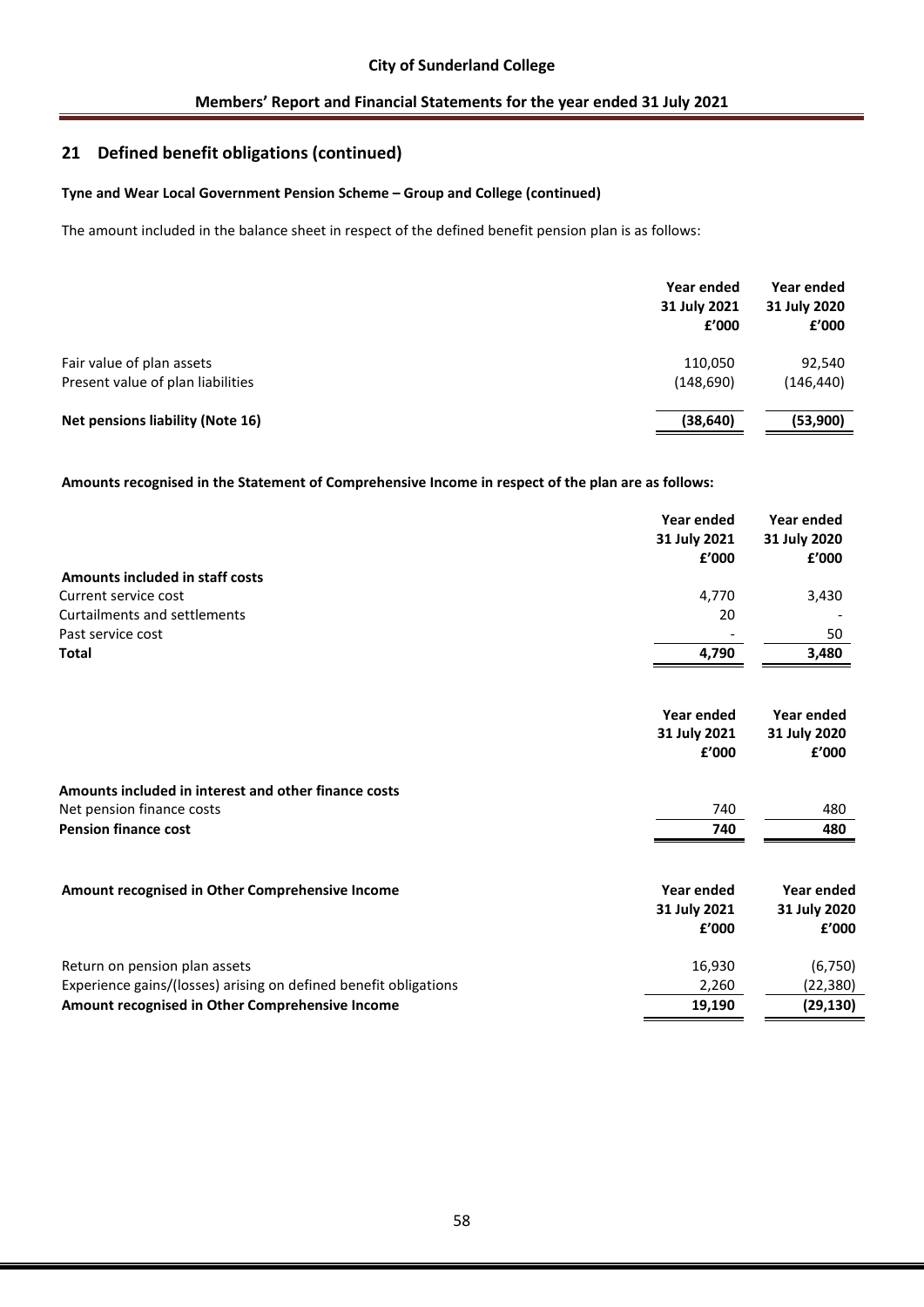# **21 Defined benefit obligations (continued)**

### **Tyne and Wear Local Government Pension Scheme – Group and College (continued)**

| (53,900)<br>Deficit in scheme at 1 August<br>Movement in year:<br>(4,770)<br>Current service cost<br><b>Employer contributions</b><br>1,600<br>Curtailments and settlements<br>(20)<br>(50)<br>Past service cost<br>(740)<br>Net interest on the defined liability<br>Actuarial (loss)/ gain<br>19,190 | Movement in net defined benefit liability during year | Year ended<br>31 July 2021<br>f'000 | Year ended<br>31 July 2020<br>f'000 |
|--------------------------------------------------------------------------------------------------------------------------------------------------------------------------------------------------------------------------------------------------------------------------------------------------------|-------------------------------------------------------|-------------------------------------|-------------------------------------|
|                                                                                                                                                                                                                                                                                                        |                                                       |                                     | (22,590)                            |
|                                                                                                                                                                                                                                                                                                        |                                                       |                                     |                                     |
|                                                                                                                                                                                                                                                                                                        |                                                       |                                     | (3, 430)                            |
|                                                                                                                                                                                                                                                                                                        |                                                       |                                     | 1,780                               |
|                                                                                                                                                                                                                                                                                                        |                                                       |                                     |                                     |
|                                                                                                                                                                                                                                                                                                        |                                                       |                                     |                                     |
|                                                                                                                                                                                                                                                                                                        |                                                       |                                     | (480)                               |
|                                                                                                                                                                                                                                                                                                        |                                                       |                                     | (29,130)                            |
|                                                                                                                                                                                                                                                                                                        | Net defined liability at 31 July                      | (38,640)                            | (53,900)                            |

|                                                             | Year ended        | Year ended   |
|-------------------------------------------------------------|-------------------|--------------|
| Changes in the present value of defined benefit obligations | 31 July 2021      | 31 July 2020 |
|                                                             | f'000             | £'000        |
| Defined benefit obligations at start of period              | 146,440           | 120,270      |
| Current service cost                                        | 4,770             | 3,430        |
| Interest cost                                               | 2,030             | 2,620        |
| Contributions by Scheme participants                        | 520               | 530          |
| Experience gains and losses on defined benefit obligations  | (2, 260)          | 22,380       |
| Estimated benefits paid                                     | (2,830)           | (2,840)      |
| <b>Curtailments and settlements</b>                         | 20                |              |
| Past service cost                                           |                   | 50           |
| Defined benefit obligations at end of period                | 148,690           | 146,440      |
|                                                             |                   |              |
|                                                             |                   |              |
|                                                             | <b>Year ended</b> | Year ended   |
| Changes in fair value of plan assets                        | 31 July 2021      | 31 July 2020 |
|                                                             | f'000             | f'000        |
| Fair value of plan assets at start of period                | 92,540            | 97,680       |
| Interest on plan assets                                     | 1,290             | 2,140        |
| Return on plan assets                                       | 16,930            | (6, 750)     |
| <b>Employer contributions</b>                               | 1,600             | 1,780        |
| Contributions by Scheme participants                        | 520               | 530          |
| Estimated benefits paid                                     | (2,830)           | (2,840)      |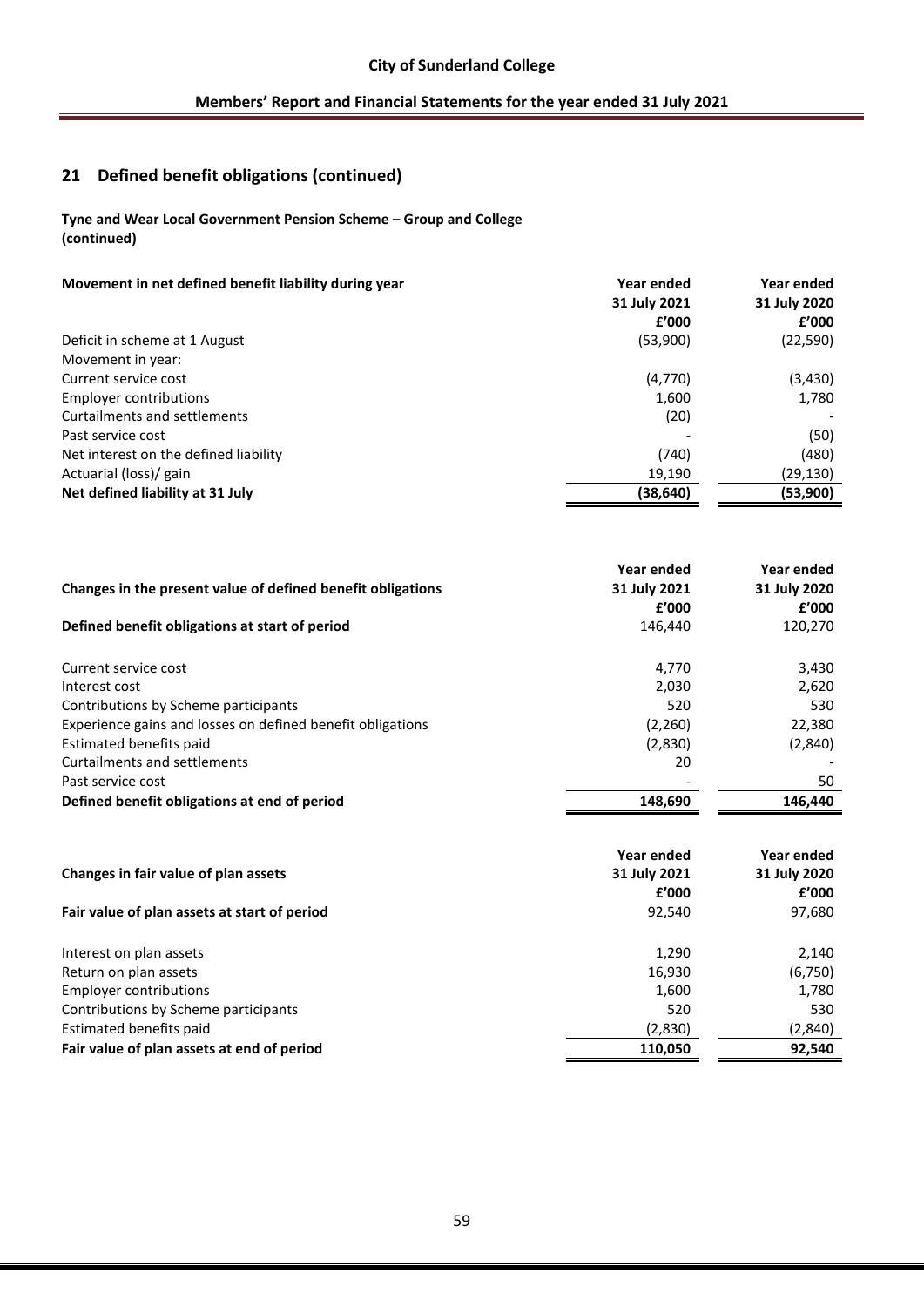## **21 Defined benefit obligations (continued)**

#### **Teesside Local Government Pension Scheme – Group and College**

The Teesside LGPS is a funded defined-benefit scheme, with the assets held in separate funds administered by Teesside Pension Fund. The total contribution made for the year ended 31 July 2021 was £68,000 of which employer's contributions totalled £49,000 and employees' contributions totalled £19,000. The agreed contribution rates for future years are 15.2% of pensionable pay for employers and range from 5.5% to 12.5% for employees, depending on salary according to a national scale.

#### **Principal Actuarial Assumptions**

The following information is based on a full actuarial valuation of the fund as at 31 March 2019, updated to 31 July 2021 by a qualified independent actuary (AON).

|                                                    | At 31 July | At 31 July |
|----------------------------------------------------|------------|------------|
|                                                    | 2021       | 2020       |
| Rate of increase in salaries                       | 3.6%       | 3.3%       |
| Rate of increase for pensions in payment/inflation | 2.6%       | 2.3%       |
| Discount rate for scheme liabilities               | 1.7%       | 1.4%       |
| Inflation assumption (CPI)                         | 2.6%       | 2.3%       |

The current mortality assumptions include sufficient allowance for future improvement in mortality rates. The assumed life expectations on retirement age 65 are:

|                      | At 31 July | At 31 July |
|----------------------|------------|------------|
|                      | 2021       | 2020       |
| Retiring today       |            |            |
| Males                | 21.9       | 21.8       |
| Females              | 23.6       | 23.5       |
| Retiring in 20 Years |            |            |
| Males                | 23.3       | 23.2       |
| Females              | 25.4       | 25.3       |

The fair value of the estimated asset allocation of the Teesside Pension Fund were as follows:

|                                 | Value at<br>31 July 2021<br>£'000 | Value at<br>31 July 2020<br>£'000 |
|---------------------------------|-----------------------------------|-----------------------------------|
| Equities                        | 3,938                             | 3,174                             |
| Property                        | 363                               | 334                               |
| Cash                            | 413                               | 484                               |
| Other                           | 264                               | 184                               |
| Total fair value of plan assets | 4,978                             | 4,176                             |
| Actual return on plan assets    | 873                               | (403)                             |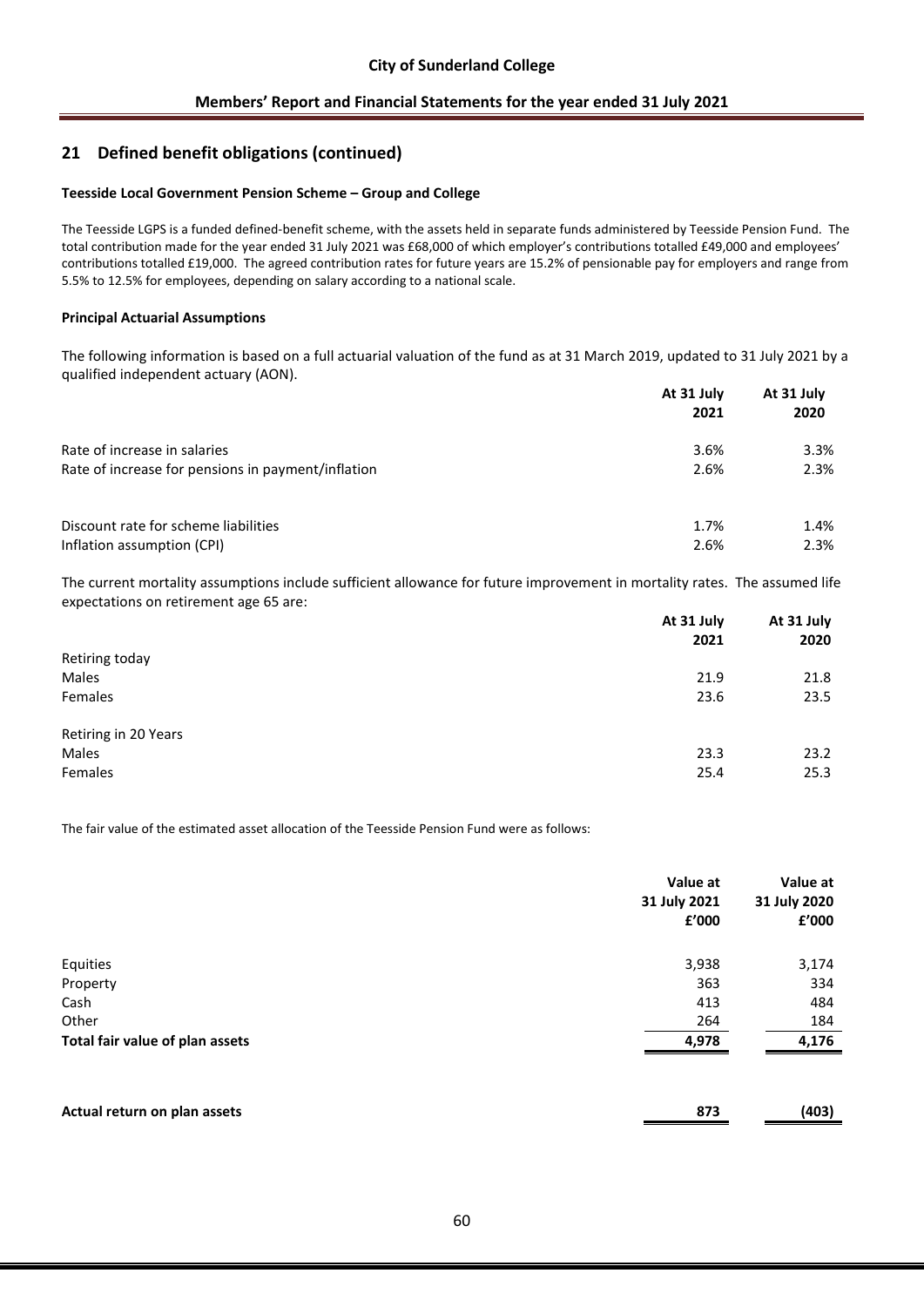# **21 Defined benefit obligations (continued)**

**Teesside Local Government Pension Scheme – Group and College (continued)** 

**The amount included in the balance sheet in respect of the defined benefit pension plan is as follows:**

|                                         | 31 July 2021<br>f'000 | 31 July 2020<br>£'000 |
|-----------------------------------------|-----------------------|-----------------------|
| Fair value of plan assets               | 4.978                 | 4,176                 |
| Present value of plan liabilities       | (6, 924)              | (6,891)               |
| <b>Net pensions liability (Note 16)</b> | (1,946)               | (2,715)               |

**Amounts recognised in the Statement of Comprehensive Income in respect of the plan are as follows:**

|                                                                  | Year ended<br>31 July 2021<br>f'000 | Year ended<br>31 July 2020<br>£'000 |
|------------------------------------------------------------------|-------------------------------------|-------------------------------------|
| Amounts included in staff costs                                  |                                     |                                     |
| Current service cost                                             | 169                                 | 144                                 |
| Past service cost                                                |                                     |                                     |
| <b>Total</b>                                                     | 169                                 | 144                                 |
|                                                                  | Year ended                          | Year ended                          |
|                                                                  | 31 July 2021                        | 31 July 2020                        |
|                                                                  | f'000                               | f'000                               |
| Amounts included in interest and other finance costs             |                                     |                                     |
| Net pension finance costs                                        | 38                                  | 25                                  |
| <b>Pension finance cost</b>                                      | 38                                  | 25                                  |
| Amount recognised in Other Comprehensive Income                  | Year ended                          | Year ended                          |
|                                                                  | 31 July 2021                        | 31 July 2020                        |
|                                                                  | £'000                               | £'000                               |
| Return on pension plan assets                                    | 815                                 | (500)                               |
| Experience gains/(losses) arising on defined benefit obligations | 112                                 | (853)                               |
| Amount recognised in Other Comprehensive Income                  | 927                                 | (1, 353)                            |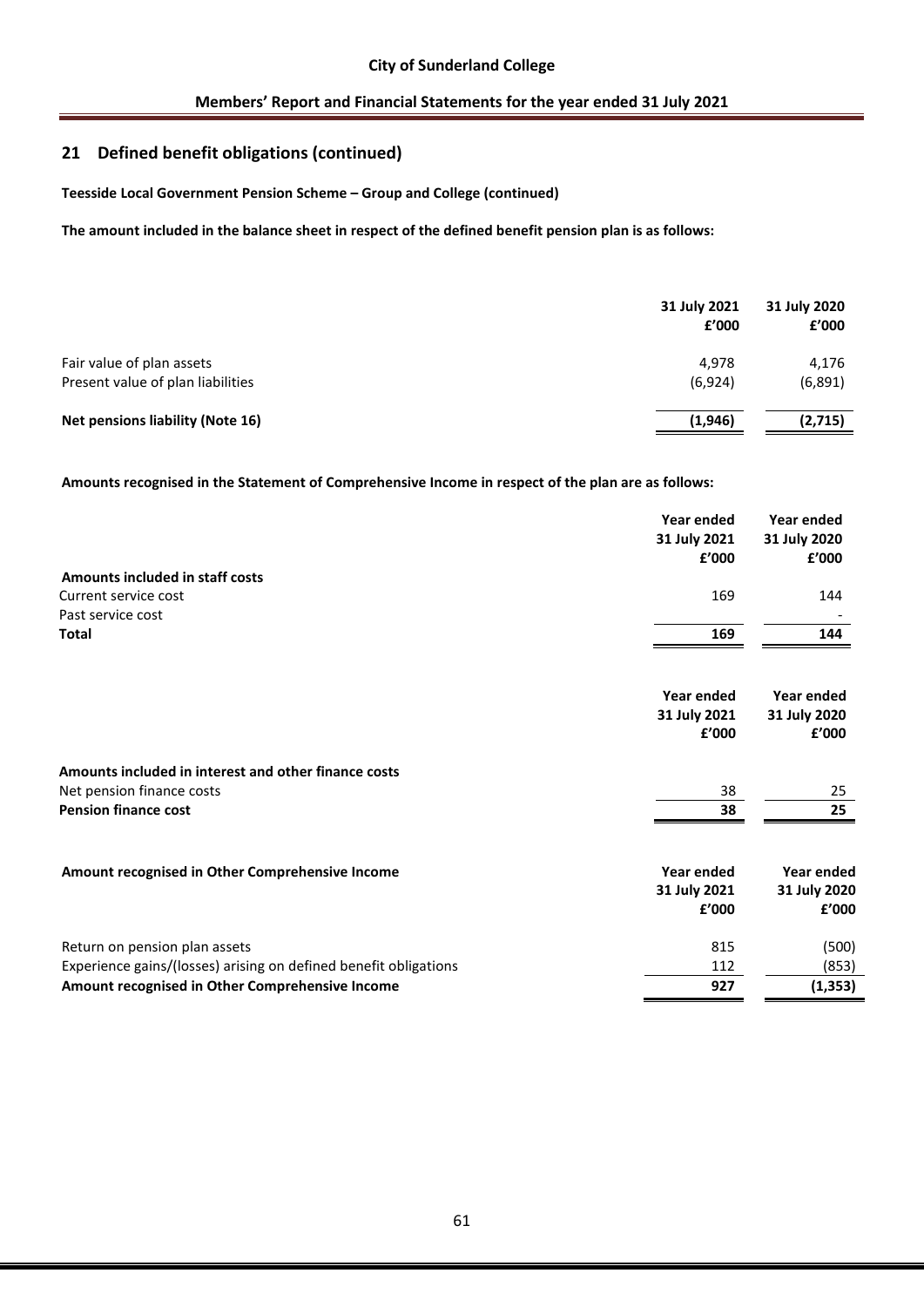# **21 Defined benefit obligations (continued)**

# **Teesside Local Government Pension Scheme – Group and College**

**(continued)** 

| Movement in net defined benefit liability during year | Year ended<br>31 July 2021<br>f'000 | Year ended<br>31 July 2020<br>f'000 |
|-------------------------------------------------------|-------------------------------------|-------------------------------------|
| At the beginning of the year                          | (2,715)                             | (1, 245)                            |
| Movement in year:                                     |                                     |                                     |
| Current service cost                                  | (169)                               | (144)                               |
| <b>Employer contributions</b>                         | 49                                  | 52                                  |
| Net interest on the defined liability                 | (38)                                | (25)                                |
| Actuarial gain/(loss)                                 | 927                                 | (1, 353)                            |
| Net defined liability at 31 July                      | (1,946)                             | (2,715)                             |

| Changes in the present value of defined benefit obligations | Year ended<br>31 July 2021<br>£'000 | Year ended<br>31 July 2020<br>£'000 |
|-------------------------------------------------------------|-------------------------------------|-------------------------------------|
| Defined benefit obligations at start of period              | 6,891                               | 5,872                               |
| Current service cost                                        | 169                                 | 144                                 |
| Interest cost                                               | 96                                  | 122                                 |
| Contributions by Scheme participants                        | 19                                  | 20                                  |
| Experience gains and losses on defined benefit obligations  | (112)                               | 853                                 |
| Estimated benefits paid                                     | (139)                               | (120)                               |
| Past service cost                                           |                                     |                                     |
| Defined benefit obligations at end of period                | 6,924                               | 6,891                               |
| Changes in fair value of plan assets                        | Year ended<br>31 July 2021<br>f'000 | Year ended<br>31 July 2020<br>£'000 |
| Fair value of plan assets at start of period                | 4,176                               | 4,627                               |
| Interest on plan assets                                     | 58                                  | 97                                  |
| Return on plan assets                                       | 815                                 | (500)                               |
| <b>Employer contributions</b>                               | 49                                  | 52                                  |
| Contributions by Scheme participants                        | 19                                  | 20                                  |
| Estimated benefits paid                                     | (139)                               | (120)                               |
| Fair value of plan assets at end of period                  | 4,978                               | 4,176                               |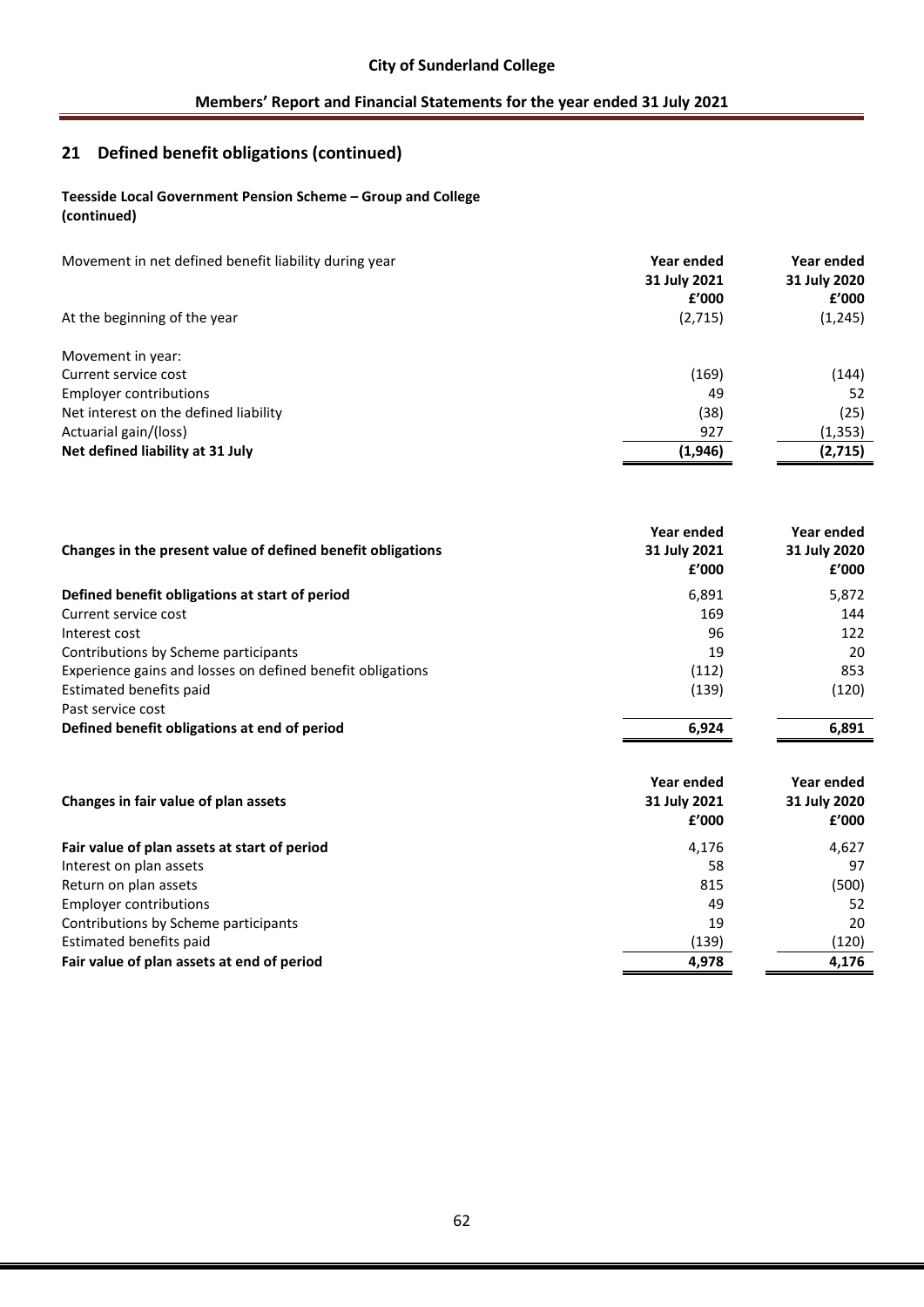# **22 Related party transactions**

Owing to the nature of the Group's operations and the composition of the board of governors being drawn from local public and private sector organisations, it is inevitable that transactions will take place with organisations in which a member of the board of governors may have an interest. All transactions involving are conducted at arm's length and in accordance with the Group's financial regulations and normal procurement procedures.

The total expenses paid to or on behalf of the Governors during the year was £0; 0 governors (2019/20: £743; 4 governor). This represents travel and subsistence expenses and other out of pocket expenses incurred in attending Governors meetings and charity events, in their official capacity.

No governor has received any remuneration or waived payments from the Group or its subsidiaries during the year (2019/20: £0).

# **23 Amounts disbursed as agent**

|                                                  | Year ended<br>31 July | Year ended<br>31 July |
|--------------------------------------------------|-----------------------|-----------------------|
|                                                  | 2021                  | 2020                  |
|                                                  | £'000                 | £'000                 |
| Funding body grants - bursary support            | 815                   | 889                   |
| Funding body grants – free meals                 | 264                   | 264                   |
| Other funding body grants                        | 165                   | 328                   |
|                                                  | 1,244                 | 1,481                 |
| Disbursed to students                            | 1,187                 | 1,481                 |
| Administration costs                             | 50                    |                       |
| Balance unspent at 31 July, include in creditors | 7                     |                       |
|                                                  |                       |                       |

Funding body grants are available solely for students. In the majority of instances, the Group only acts as a paying agent. In these circumstances, the grants and related disbursements are therefore excluded from the Statement of Comprehensive Income.